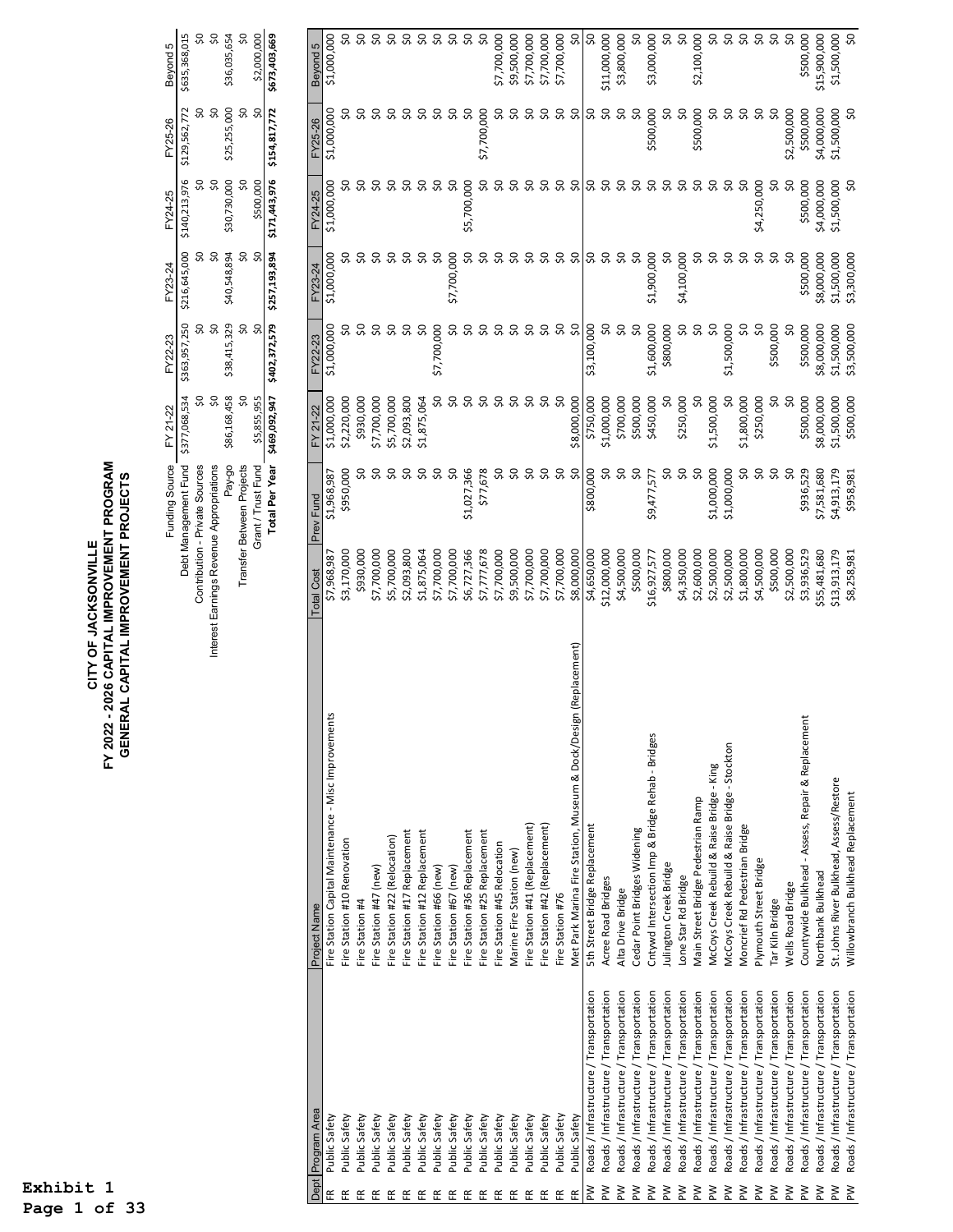| Exhibi<br>2<br>Page      |                                                                                    |                                                                                                    |                            |                    |                          |                                 |                  |                          |                           |                           |
|--------------------------|------------------------------------------------------------------------------------|----------------------------------------------------------------------------------------------------|----------------------------|--------------------|--------------------------|---------------------------------|------------------|--------------------------|---------------------------|---------------------------|
| $\overline{\texttt{of}}$ | Debt Program Area                                                                  | Project Name                                                                                       | <b>Total Cost</b>          | Prev Fund          | FY 21-22                 | FY22-23                         | FY23-24          | FY24-25                  | FY25-26                   | Beyond 5                  |
| Mkd<br>$\geq$            | Roads / Infrastructure / Transportation<br>Roads / Infrastructure / Transportation | Belvedere Ave Drainage Improvements<br>Apache Ave Curb & Gutter                                    | \$1,000,000<br>\$621,946   | \$246,946<br>೫     | \$1,000,000              | ೫<br>\$75,000                   | SO,<br>\$300,000 | S                        | ္သ                        | S,<br>SO,                 |
| $\geq$<br>33             | Roads / Infrastructure / Transportation                                            | Big Fishweir Creek - Ecosystem                                                                     | \$250,000                  | Ş,                 | \$250,000                | οŞ                              | ŞO               | S.                       | S.                        | SO,                       |
| $\geq$                   | Roads / Infrastructure / Transportation                                            | Brooklyn Area Drainage & Safety Imp                                                                | \$9,102,961                | \$8,102,961        | \$1,000,000              | $\infty$                        | ŞO               | Ş0                       | S,                        | $\sim$                    |
| $\geq$                   | Roads / Infrastructure / Transportation                                            | Brookshire Ct. Underdrain Rehabilitation                                                           | \$250,000                  | SO,                | \$250,000                | Ş0                              | Ş0               | Ş0                       | Ş0                        | $\mathsf{S}^{\mathsf{O}}$ |
| ΜĀ                       | Roads / Infrastructure / Transportation                                            | Cain Lane & Able St. (DSR) - Capital Improvement                                                   | \$169,404                  | SO,                | \$169,404                | SO                              | $\infty$         | Ş0                       | Ş0                        | Ş0                        |
| $\geq$                   | Roads / Infrastructure / Transportation                                            | Channel Lining Drainage Improvements                                                               | \$719,500                  | Ş0                 | Ş,                       | \$719,500                       | Ş0               | $\overline{\mathcal{S}}$ | \$Q                       | SO,                       |
| Μd                       | Roads / Infrastructure / Transportation                                            | Dancy Street Curb & Gutter                                                                         | \$310,000                  | Ş0                 | S                        | \$75,000                        | \$235,000        | Ş0                       | Ş0                        | SO,                       |
| ΜĀ                       | Roads / Infrastructure / Transportation                                            | Davell Rd. (DSR) - Capital Improvement                                                             | \$140,000                  | SO,                | \$140,000                | S,                              | S,               | SO,                      | Ş0                        | \$0                       |
| $\geq$                   | Roads / Infrastructure / Transportation                                            | Dalry Drive (DSR) - Capital Improvement                                                            | \$180,000                  | $\infty$           | \$180,000                | SO,                             | SO,              | Ş0                       | SO,                       | <b>0.0</b>                |
| $\geq$                   | Roads / Infrastructure / Transportation                                            | Drainage System Rehabilitation - Capital Improvements                                              | \$10,755,893               | \$5,955,893        | \$1,800,000              | \$1,800,000                     | \$1,200,000      | Ş0                       | Ş,                        |                           |
| $\geq$<br>ΜĀ             | Roads / Infrastructure / Transportation<br>Roads / Infrastructure / Transportation | ιce<br>Drainage System Rehabilitation - Capital Maintenan<br>Ellis Rd. (DSR) - Capital Improvement | \$19,955,893<br>\$230,000  | \$5,955,893<br>SO, | \$4,800,000<br>\$230,000 | \$4,800,000<br>೫                | \$4,400,000<br>S | Ş0<br>Ş0                 | Ş0<br>SO,                 | $\sim$<br>SQ              |
| ΜĀ                       | Roads / Infrastructure / Transportation                                            | Euclid Street Curb & Gutter                                                                        | \$200,000                  | SO                 |                          | Ş0                              | \$75,000         | \$125,000                | ŞO                        | $\mathsf{S}^{\mathsf{O}}$ |
| $\geq$                   | Roads / Infrastructure / Transportation                                            | Falconhead Ct. Underdrain Rehabilitation                                                           | \$250,000                  | Ş0                 | \$250,000                | Ş0                              | S                | SO,                      | Ş0                        | $\infty$                  |
| ΜĀ                       | Roads / Infrastructure / Transportation                                            | Flynn Road Drainage Improvements                                                                   | \$200,000                  | SO,                | \$200,000                | SO,                             | SO,              | S,                       | 9Ş                        | SO                        |
| Μd                       | Roads / Infrastructure / Transportation                                            | Frye Ave. W. (DSR) - Capital Improvement                                                           | \$150,000                  | SO,                | \$150,000                | S,                              | SO,              | Ş0                       | 50                        | Ş0                        |
| $\geq$                   | Roads / Infrastructure / Transportation                                            | Hamilton St Box Culvert Extension/Sidewalk Connection                                              | \$1,200,000                | S                  | 8                        | SO,                             | SO,              | Ş0                       | $\mathsf{S}^{\mathsf{O}}$ | \$1,200,000               |
| ΜĀ                       | Roads / Infrastructure / Transportation                                            | Harlow Blvd / Mother Hubbard Dr. S. (DSR) - Capital Improvement                                    | \$150,000                  | SO,                | \$150,000                | SO,                             | SO,              | SO,                      | Ş0                        | SO,                       |
| $\geq$                   | Roads / Infrastructure / Transportation                                            | Hidden Village Drive Underdrain Rehabilitation                                                     | \$250,000                  | SO,                | \$250,000                | SO,                             | ၥ                | $\overline{\mathcal{S}}$ | $\boldsymbol{\mathsf{S}}$ | S,                        |
| ΜĀ                       | Roads / Infrastructure / Transportation                                            | Hood Landing Road Drainage Improvements                                                            | \$150,000                  | ၥ                  | S                        | SO,                             | SO,              | Ş0                       | Ş0                        | \$150,000                 |
| ΜĀ                       | Roads / Infrastructure / Transportation                                            | I-10 to Ramona Outfall Ditch Restoration                                                           | \$500,000                  | S                  | S,                       | SO,                             | SO,              | Ş0                       | SO,                       | \$500,000                 |
| ΜĀ                       | Roads / Infrastructure / Transportation                                            | Ingleside Avenue (DSR) - Capital Improvement                                                       | \$850,000                  | S                  | \$850,000                | Ş,                              | SO,              | SO,                      | 50                        | SO,                       |
| ΜĀ                       | Roads / Infrastructure / Transportation                                            | Jack Horner Ln / Miss Muffet Ln (DSR) - Capital Improvement                                        | \$100,000                  | S                  | \$100,000                | SO,                             | SO,              | Ş,                       | Ş0                        | Ş0                        |
| ΜÀ                       | Roads / Infrastructure / Transportation                                            | Lane Wiley Senior Center Septic Abandonment - Utility                                              | \$130,000                  | Ş0                 | Ş,                       | Ş0                              | Ş0               | Ş0                       | \$130,000                 | Ş,                        |
| ΜĀ                       | Roads / Infrastructure / Transportation                                            | LaSalle Street Pump Station                                                                        | \$42,035,681               | \$6,835,681        | SO,                      | \$20,000,000                    | \$15,200,000     | SO,                      | SO,                       | SQ                        |
| ΜĀ                       | Roads / Infrastructure / Transportation                                            | Lift Station Remote Monitoring                                                                     | \$450,000                  | SO                 | \$450,000                | SO,                             | SO,              | S                        | S                         | SO,                       |
| $\geq$                   | Roads / Infrastructure / Transportation                                            | Lobrano Court Drainage Improvements                                                                | \$500,000                  | Ş,                 | S                        | Ş0                              | SO               | Ş0                       | Ş0                        | \$500,000                 |
| ΜĀ                       | Roads / Infrastructure / Transportation                                            | Major Outfall Ditch Restoration/Cleaning                                                           | \$17,500,000               | SO,                | \$3,000,000              | \$3,000,000                     | \$3,000,000      | \$3,000,000              | \$3,000,000               | \$2,500,000               |
| ΜĀ                       | Roads / Infrastructure / Transportation                                            | Mallory Street Drainage Improvement                                                                | \$320,000                  | SO,                | ℅                        | SO,                             | \$320,000        | SO,                      | S,                        | S                         |
| ΜĀ                       | Roads / Infrastructure / Transportation                                            | Marquette/Woodmere Area Drainage Improvements                                                      | \$557,000                  | SO                 | S                        | Ş0                              | SO,              | Ş0                       | SO,                       | \$557,000                 |
| ΜĀ                       | Roads / Infrastructure / Transportation                                            | McCoys Creek Outfall Improvements with Riverwalk                                                   | \$54,200,000               | \$1,500,000        | \$22,000,000             | \$18,600,000                    | \$7,000,000      | \$5,100,000              | SO,                       | SO,                       |
| $\geq$                   | Roads / Infrastructure / Transportation                                            | Myrtle Avenue Stormwater Pump Replacement                                                          | \$535,000                  | Ş,                 | \$535,000                | SO,                             | S                | SO,                      | Ş,                        | $\sqrt{2}$                |
| ΜĀ                       | Roads / Infrastructure / Transportation                                            | - Utility<br>Oceanway Community Center Septic Abandonment                                          | \$215,000                  | Ş0                 | ႙                        | Ş0                              | Ş,               | Ş0                       | \$215,000                 | $\infty$                  |
| δÑ<br>$\geq$             | Roads / Infrastructure / Transportation                                            | Ray Greene Park Septic Abandonment - Utility<br>Old Kings Rd. (DSR) - Capital Improvement          | \$70,000<br>\$150,000      | Ş0<br>Ş0           | \$70,000<br>င္တ          | $\boldsymbol{\mathsf{S}}$<br>ŞO | $\sim$<br>Ş0     | SO,<br>Ş0                | S<br>\$150,000            | Ş0<br>$\infty$            |
| ΜĀ                       | Roads / Infrastructure / Transportation<br>Roads / Infrastructure / Transportation | Resiliency Infrastructure Improvements                                                             | \$50,000,000               | Ş,                 | \$10,000,000             | \$10,000,000                    | \$10,000,000     | \$10,000,000             | \$10,000,000              | Ş,                        |
| ΜĀ                       | Roads / Infrastructure / Transportation                                            | Seabreeze Drive Drainage Improvement                                                               | \$320,000                  | SO,                | S,                       | SO,                             | Ş0               | Ş0                       | SO,                       | \$320,000                 |
| ΜĀ                       | Roads / Infrastructure / Transportation                                            | Sedgemoore Drive Drainage Improvements                                                             | \$350,000                  | Ş0                 | Ş,                       | SO,                             | SO,              | SO,                      | SO,                       | \$350,000                 |
| ΜĀ                       | Roads / Infrastructure / Transportation                                            | Sheridan Street (DSR) - Capital Improvement                                                        | \$380,000                  | SO,                | \$380,000                | Ş0                              | Ş0               | SO,                      | SO,                       | SO,                       |
| δÑ                       | Roads / Infrastructure / Transportation                                            | Silver Street Drainage Improvements                                                                | \$1,500,000                | S,                 | \$1,500,000              | Ş0                              | Ş0               | Ş0                       | Ş0                        | $\infty$                  |
| ΜĀ                       | Roads / Infrastructure / Transportation                                            | Stormwater Station Generator Backup                                                                | \$1,392,049                | Ş0                 | \$1,392,049              | SO,                             | Ş0               | Ş0                       | SO,                       | $\infty$                  |
| ΜĀ                       | Roads / Infrastructure / Transportation                                            | Sunbeam Road (DSR) - Capital Improvement                                                           | \$376,000                  | SO,                | \$376,000                | SO                              | SO,              | SO,                      | SO,                       | SO,                       |
| ΣÑ                       | Roads / Infrastructure / Transportation                                            | Sunbeam Road Underdrain Repair Project - Phase.                                                    | \$4,000,000                | SO                 | ຌ                        | SO                              | S,               | Ş0                       | Ş0                        | \$4,000,000               |
| ΜĀ                       | Roads / Infrastructure / Transportation                                            | Underdrain Replacements                                                                            | \$4,250,000                | \$500,000          | \$250,000                | \$1,000,000                     | \$1,000,000      | \$500,000                | \$500,000                 | \$500,000                 |
| Μd<br>δÑ                 | Roads / Infrastructure / Transportation<br>Roads / Infrastructure / Transportation | Upstream Fishing Creek Drainage Improvements                                                       | \$1,400,000<br>\$2,818,000 | 50<br>Ş0           | \$500,000                | \$900,000                       | SO<br>S,         | SO,<br>SO,               | SO,<br>SO,                | \$2,818,000               |
| λĀ                       | Roads / Infrastructure / Transportation                                            | Water/Wastewater System Fund<br>Venetia Drainage Improvements                                      | \$176,822,189              | \$61,822,189       | \$50,000,000             | \$50,000,000                    | \$5,000,000      | \$5,000,000              | \$5,000,000               | $\infty$<br>SO,           |
| ΜĀ                       | Roads / Infrastructure / Transportation                                            | West Side Blvd (DSR) - Capital Improvement                                                         | \$130,000                  | SO,                | \$130,000                |                                 |                  |                          |                           |                           |
| ΜĀ                       | Roads / Infrastructure / Transportation                                            | Wills Branch Dredge                                                                                | \$2,700,000                | SO                 | \$2,700,000              | <b>90</b>                       | <b>9.9</b>       | <b>SQ</b>                | S S                       | <b>9.92</b>               |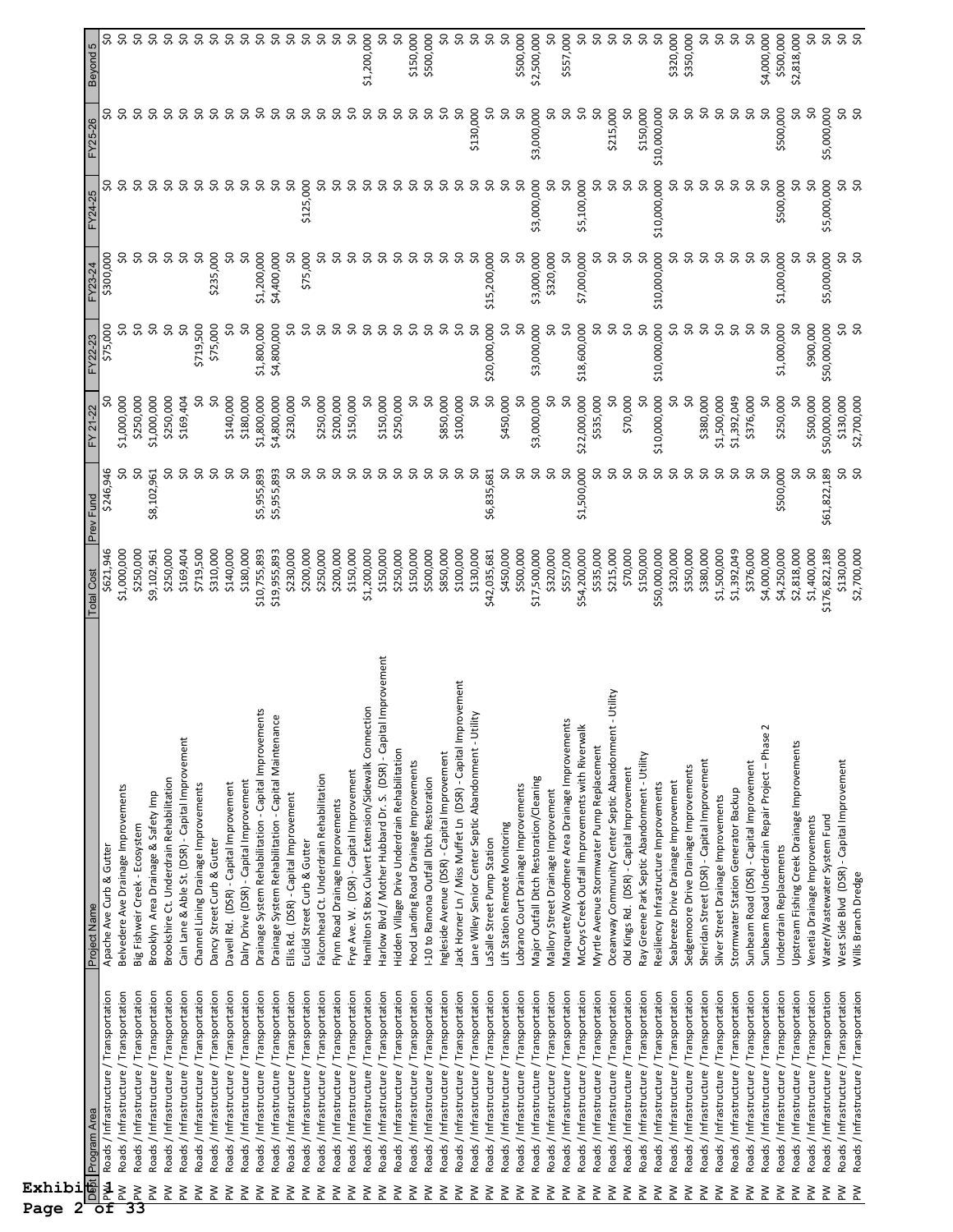| Program Area<br>DS5t<br>Exhibi<br>3<br>Page                                                            | Project Name                                                                                   | <b>Total Cost</b>            | Prev Fund                    | FY 21-22                  | FY22-23                   | FY23-24                   | FY24-25                   | FY25-26                   | Beyond 5                    |
|--------------------------------------------------------------------------------------------------------|------------------------------------------------------------------------------------------------|------------------------------|------------------------------|---------------------------|---------------------------|---------------------------|---------------------------|---------------------------|-----------------------------|
| Roads / Infrastructure / Transportation<br>$\frac{14}{16}$                                             | Woodside Street Underdrain Drainage Improvements                                               | \$625,000                    | SO,                          |                           | ္တ                        |                           |                           |                           | \$625,000                   |
| Roads / Infrastructure / Transportation<br>$\geq$                                                      | Yacht Club Road Drainage Improvements                                                          | \$750,000                    | ္သ                           | \$750,000                 | ŞO                        | S.                        | ္သ                        | S                         | SO,                         |
| Roads / Infrastructure / Transportation<br>$\frac{1}{33}$                                              | Zora St. (DSR) - Capital Improvement                                                           | \$180,000                    | S.                           | \$180,000                 | $\overline{\mathcal{S}}$  | S,                        | S.                        | Ş0                        | \$0                         |
| Roads / Infrastructure / Transportation<br>Md                                                          | Cemetery Entrance Improvements                                                                 | \$1,228,596                  | SO,                          | \$631,400                 | \$597,196                 | ŞO                        | SO,                       | Ş,                        | $\sim$                      |
| Roads / Infrastructure / Transportation<br>ŠΣ                                                          | Civic Site Attraction and Riverwalk at the Shipyards                                           | \$19,200,000                 | Ş                            | \$12,000,000              | \$7,200,000               | ŞO                        | ŞO                        | Ş0                        | $\mathsf{S}^{\mathsf{O}}$   |
| Roads / Infrastructure / Transportation<br>$\geq$                                                      | Department of Health Generator                                                                 | \$808,887                    | Ş0                           | \$808,887                 | SO                        | Ş0                        | Ş0                        | SO,                       | Ş0                          |
| Roads / Infrastructure / Transportation<br>ΜĀ                                                          | Mayport Dock Redevelopment                                                                     | \$4,000,000                  | SO,                          | \$2,500,000               | \$1,500,000               | \$Q                       | $\overline{\mathcal{S}}$  | Ş0                        | $\infty$                    |
| Roads / Infrastructure / Transportation<br>Md                                                          | Pre-Trial Detention Center Generator                                                           | \$1,827,860                  | S,                           | \$1,827,860               | SO                        | Ş0                        | Ş0                        | Ş0                        | $\sim$                      |
| Roads / Infrastructure / Transportation<br>$\geq$                                                      | Police Memorial Building Generator                                                             | \$1,094,463                  | SO,                          | \$1,094,463               | SO,                       | Ş0                        | Ş0                        | SO,                       | Ş0                          |
| Roads / Infrastructure / Transportation<br>ΜĀ                                                          | Riverfront Plaza                                                                               | \$13,250,000                 | \$250,000                    | \$1,000,000               | SO,                       | Ş,                        | Ş0                        | \$12,000,000              | $\infty$                    |
| Roads / Infrastructure / Transportation<br>ΜĀ                                                          | Superior Street Fueling Station                                                                | \$1,550,800                  | ၥ                            | S                         | SO,                       | Ş0                        | \$325,000                 | \$1,225,800               | Ş0                          |
| Roads / Infrastructure / Transportation<br>ΜÀ<br>$\geq$                                                | Traffic Engineering Building Generator                                                         | \$374,946<br>\$5,500,000     | S,<br>SO,                    | \$374,946<br>\$5,500,000  | S,<br>SO,                 | Ş0<br>Ş0                  | SO,<br>SO,                | ೫<br>SO,                  | Ş0<br>Ş0                    |
| Roads / Infrastructure / Transportation<br>Roads / Infrastructure / Transportation<br>ΜĀ               | 2nd Avenue North Roadway Safety Improvements<br>Belfort Road Widening                          | \$7,200,000                  | SO,                          | SO                        | \$7,200,000               | SO,                       | SO,                       | SO,                       | $\infty$                    |
| Roads / Infrastructure / Transportation<br>ΜĀ                                                          | Broward Road Improvements                                                                      | \$1,400,000                  | Ş,                           | \$1,400,000               | ႙                         | œ                         | Ş0                        | $\infty$                  | $\boldsymbol{S}$            |
| Roads / Infrastructure / Transportation<br>$\geq$                                                      | Cedar Point/Sawpit Road (New Berlin to Shark)                                                  | \$17,500,000                 | SO,                          | Ş0                        | \$1,000,000               | \$5,000,000               | \$11,500,000              | Ş0                        | $\infty$                    |
| Roads / Infrastructure / Transportation<br>$\geq$                                                      | Chaffee Road                                                                                   | \$56,349,117                 | \$14,649,117                 | \$12,500,000              | \$17,700,000              | \$11,500,000              | S,                        | SO,                       | SO                          |
| Roads / Infrastructure / Transportation<br>Μd                                                          | Children's Way/Nira St Ped Improvements                                                        | \$1,483,768                  | \$1,183,768                  | \$300,000                 | င္တ                       | င္တ                       | SO                        | Ş                         | $\infty$                    |
| Roads / Infrastructure / Transportation<br>$\geq$                                                      | Cntywd Intersection Imp & Bridge Rehab - Intersections                                         | \$9,448,409                  | \$1,748,409                  | \$400,000                 | \$300,000                 | \$2,000,000               | \$2,000,000               | \$1,500,000               | \$1,500,000                 |
| Roads / Infrastructure / Transportation<br>$\geq$                                                      | College Street Bicycle Boulevard                                                               | \$87,654                     | SO,                          | SO                        | SO,                       | Ş0                        | SO,                       | Ş0                        | \$87,654                    |
| Roads / Infrastructure / Transportation<br>$\geq$                                                      | iprovement<br>Commonwealth Ave/Pickettville Rd Intersection In                                 | \$1,700,000                  | SO,                          | \$1,700,000               | SO                        | S,                        | Ş,                        | ၥ                         | SO                          |
| Roads / Infrastructure / Transportation<br>$\geq$                                                      | CRISI Grant (CSX/FEC/FDOT/JTA) Grant Match                                                     | \$1,000,000                  | Ş0                           | \$1,000,000               | SO                        | SQ                        | Ş0                        | Ş0                        | SO,                         |
| Roads / Infrastructure / Transportation<br>$\geq$                                                      | Crosswalk Murals                                                                               | \$1,350,000                  | Ş0                           | \$200,000                 | \$150,000                 | S,                        | Ş0                        | Ş0                        | \$1,000,000                 |
| Roads / Infrastructure / Transportation<br>$\geq$                                                      | Edgewood Avenue Bicycle Improvements                                                           | \$1,484,429                  | \$76,272                     | \$213,538                 | \$1,194,619               | SO,                       | SO,                       | SO,                       | SQ                          |
| Roads / Infrastructure / Transportation<br>$\geq$                                                      | Emerald Trail - Hogan Street Connector                                                         | \$5,760,000                  | SO,                          | \$4,980,000               | \$780,000                 | Ş0                        | Ş0                        | SO,                       | SO,                         |
| Roads / Infrastructure / Transportation<br>$\geq$                                                      | Emerald Trail - Hogan's Creek to Riverwalk                                                     | \$30,170,000                 | SO,                          | Ş0                        | \$2,000,000               | \$8,000,000               | \$8,000,000               | \$12,170,000              | $\mathsf{S}^{\mathsf{O}}$   |
| Roads / Infrastructure / Transportation<br>ΜĀ                                                          | 'n.<br>Firestone Rd - Wheat Rd Intersection Improvement                                        | \$1,000,000                  | SO                           | \$1,000,000               | S                         | SO,                       | SO,                       | SO,                       | $\overline{\mathcal{S}}$    |
| Roads / Infrastructure / Transportation<br>$\geq$                                                      | Five Points Project - Improvements                                                             | \$5,664,350                  | \$2,414,350                  | SO                        | SO                        | Ş0                        | SO,                       | SO,                       | \$3,250,000                 |
| Roads / Infrastructure / Transportation<br>$\geq$                                                      | Flasher Clocks for School Zones                                                                | \$4,921,791                  | \$1,921,791                  | \$500,000                 | \$500,000                 | \$500,000                 | \$500,000                 | \$500,000                 | \$500,000                   |
| Roads / Infrastructure / Transportation<br>$\geq$                                                      | Hodges Blvd Intersection Traffic Signals                                                       | \$2,200,000                  | အ                            | \$2,200,000               | ္တ                        | ୡ                         | S                         | SO                        | SO,                         |
| Roads / Infrastructure / Transportation<br>$\geq$                                                      | Hyatt Front Modifications                                                                      | \$300,000                    | SO,                          | \$300,000                 | Ş,                        | Ş0<br>ŞO                  | SO,                       | SO,                       | SQ<br>SO,                   |
| Roads / Infrastructure / Transportation<br>ΜĀ                                                          | Lone Star Road Extension                                                                       | \$3,000,000                  | ၥ                            | \$1,000,000               | \$2,000,000               |                           | SO,                       | Ş,                        |                             |
| Roads / Infrastructure / Transportation<br>Roads / Infrastructure / Transportation<br>$\geq$<br>$\geq$ | Main Street Traffic Calming (1st to 12th Street)<br>Luna, Green & Melba Street Bicycle Project | \$1,200,000<br>\$118,000     | SO,<br>SO                    | SQ<br>SO,                 | င္တ<br>\$1,200,000        | Ş0<br>Ş                   | SO,<br>SO,                | SO,<br>Ş0                 | \$118,000<br>SQ             |
| Roads / Infrastructure / Transportation<br>ΜĀ                                                          | ements<br>Merrill Rd and Townsend Blvd Intersection Improv                                     | \$575,000                    | S                            | \$575,000                 | S                         | SO,                       | SO,                       | SO,                       | Ş0                          |
| Roads / Infrastructure / Transportation<br>$\geq$                                                      | Mickler Road Widening                                                                          | \$330,000                    | SO,                          | SO,                       | S                         | \$330,000                 | SO,                       | Ş,                        | $\infty$                    |
| Roads / Infrastructure / Transportation<br>$\geq$                                                      | Moncrief Rd. and W. 20th St. Road Improvements                                                 | \$350,000                    | SO,                          | \$Q                       | Ş,                        | \$350,000                 | SO,                       | Ş,                        | Ş0                          |
| Roads / Infrastructure / Transportation<br>$\geq$                                                      | New Berlin Rd (Cedar Point to Staratt/Pulaski Rd Int)                                          | \$40,000,000                 | SO,                          | SO,                       | SO,                       | \$20,000,000              | \$20,000,000              | S,                        | SO,                         |
| Roads / Infrastructure / Transportation<br>$\geq$                                                      | Oak Street Bicycle Boulevard                                                                   | \$350,000                    | ္တ                           | S                         | $\overline{\mathsf{S}}$   | SO,                       | Ş0                        | SO,                       | \$350,000                   |
| Roads / Infrastructure / Transportation<br>MA                                                          | Orange Picker / Brady Road                                                                     | \$5,390,000                  | \$690,000                    | \$4,700,000               | SO                        | SO                        | SO                        | Ş0                        | Ş0                          |
| Roads / Infrastructure / Transportation<br>$\geq$                                                      | Pavement Markings                                                                              | \$10,858,883                 | \$2,858,883                  | \$2,000,000               | \$1,500,000               | \$1,500,000               | \$1,000,000               | \$1,000,000               | \$1,000,000                 |
| Roads / Infrastructure / Transportation<br>ΜĀ                                                          | Penman Road Complete Streets                                                                   | \$20,000,000                 | SO,                          | \$500,000                 | \$2,000,000               | \$10,000,000              | \$7,500,000               | SO,                       | SO                          |
| Roads / Infrastructure / Transportation<br>ΜĀ                                                          | Post Street Dock Streetscape                                                                   | \$3,400,000                  | SO,                          | ႙                         |                           |                           |                           | 50                        | \$3,400,000                 |
| Roads / Infrastructure / Transportation<br>Roads / Infrastructure / Transportation<br>ΜĀ<br>$\geq$     | Roadway Resurfacing<br>Railroad Crossings                                                      | \$9,674,571<br>\$281,355,742 | \$4,924,571<br>\$143,355,742 | \$750,000<br>\$24,000,000 | \$750,000<br>\$24,000,000 | \$750,000<br>\$27,000,000 | \$550,000<br>\$27,000,000 | \$225,000<br>\$18,000,000 | \$1,725,000<br>\$18,000,000 |
| Roads / Infrastructure / Transportation<br>Md                                                          | Roadway Safety Project - Pedestrian Crossings                                                  | \$3,421,689                  | \$1,621,689                  | \$300,000                 | \$300,000                 | \$300,000                 | \$300,000                 | \$300,000                 | \$300,000                   |
| Roads / Infrastructure / Transportation<br>MA                                                          | Roadway Sign Stripe and Signal                                                                 | \$30,004,194                 | \$18,054,194                 | \$2,500,000               | \$2,700,000               | \$2,700,000               | \$1,350,000               | \$1,350,000               | \$1,350,000                 |
| Roads / Infrastructure / Transportation<br>$\geq$                                                      | Rogero Road Undergrounding Electric                                                            | \$877,000                    | SO,                          | \$877,000                 | SQ                        | 9Ś                        | SO,                       | SO,                       | SO,                         |
| Roads / Infrastructure / Transportation<br>ΜĀ                                                          | Soutel Drive & New Kings Road Intersection Improvements                                        | \$672,000                    | SO,                          | \$672,000                 | S,                        | \$8                       | <b>90</b>                 | S S                       | <b>95</b>                   |
| Roads / Infrastructure / Transportation<br>$\geq$                                                      | Southside Boulevard - Southside Blvd/Belfort Rd/JTB Trans Imp                                  | \$11,903,019                 | \$2,783,019                  | \$1,120,000               | \$8,000,000               |                           |                           |                           |                             |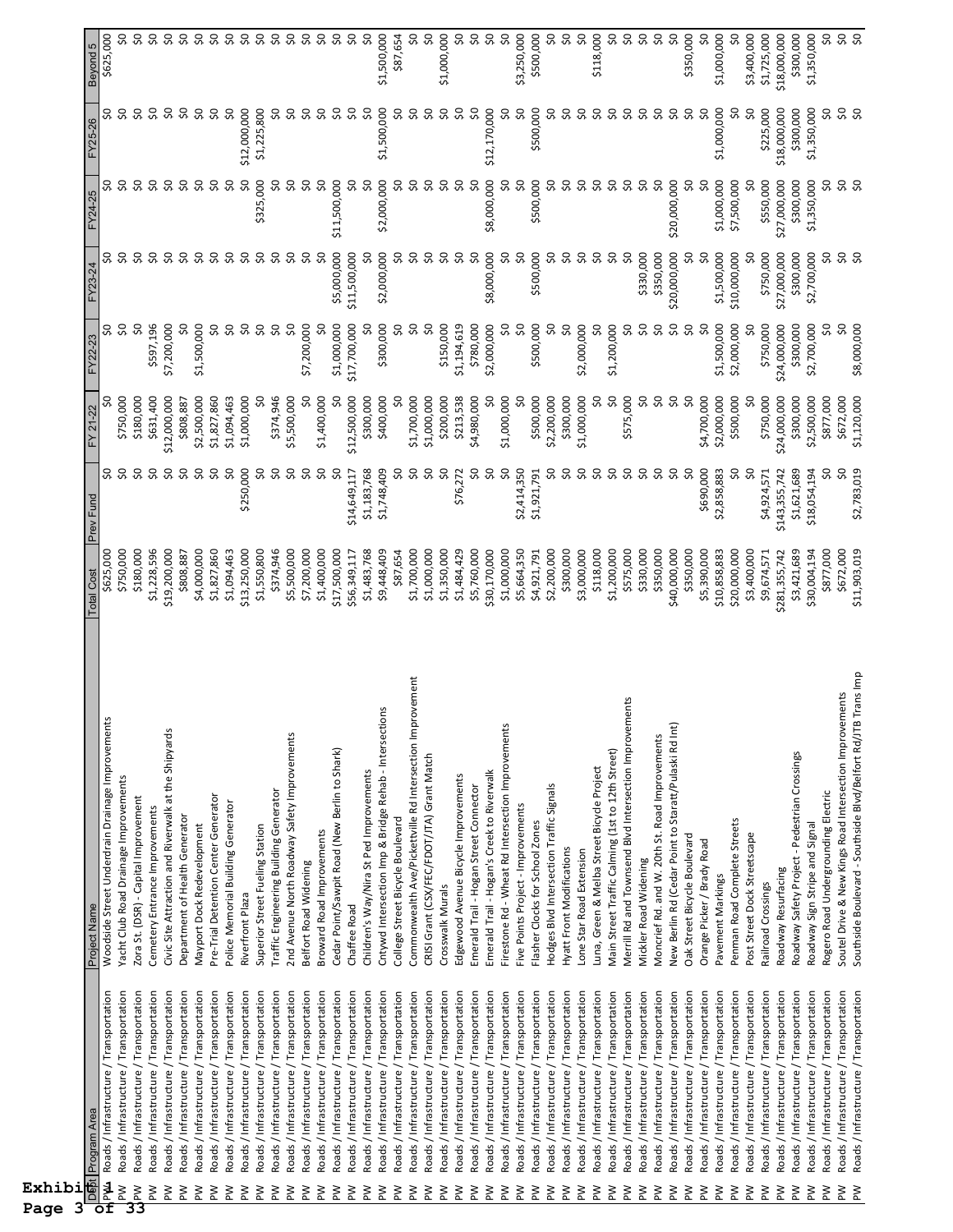| Exhibi<br>4<br>Page                    |                                                                                    |                                                                                                     |                             |                          |                          |                          |                          |                         |                       |                            |
|----------------------------------------|------------------------------------------------------------------------------------|-----------------------------------------------------------------------------------------------------|-----------------------------|--------------------------|--------------------------|--------------------------|--------------------------|-------------------------|-----------------------|----------------------------|
|                                        | De <mark>b</mark> t Program Area                                                   | Project Name                                                                                        | <b>Total Cost</b>           | Prev Fund                | FY 21-22                 | FY22-23                  | FY23-24                  | FY24-25                 | FY25-26               | Beyond 5                   |
| M⊿<br>$\geq$<br>$\overline{\text{of}}$ | Roads / Infrastructure / Transportation<br>Roads / Infrastructure / Transportation | St. Johns Ave. Traffic Calming<br>Traffic Calming                                                   | \$500,000<br>\$1,800,000    | S,<br>\$750,000          | \$50,000<br>\$150,000    | \$200,000<br>\$150,000   | SO<br>\$200,000          | ၥ<br>\$200,000          | ႙<br>\$200,000        | \$250,000<br>\$150,000     |
| $\geq$<br>33                           | Roads / Infrastructure / Transportation                                            | Traffic Signal (New) - Argyle Forest Blvd & Loch Highlands                                          | \$900,000                   | S                        | \$900,000                |                          | S,                       |                         |                       |                            |
| ΜĀ                                     | Roads / Infrastructure / Transportation                                            | Traffic Signal (New) - Baymeadows Rd E & Hampton                                                    | \$700,000                   | SO,                      | ႙                        | \$700,000                | Ş0                       | SO,                     | SO,                   | 9Ś                         |
| MA                                     | Roads / Infrastructure / Transportation                                            | Traffic Signal (New) - Baymeadows Rd E & Stonebridge Village                                        | \$700,000                   | SO,                      | \$700,000                | SO                       | SO,                      | SO,                     | SQ                    | $\infty$                   |
| ΜĀ                                     | Roads / Infrastructure / Transportation                                            | R<br>Traffic Signal (New) - New Berlin Rd & Cedar Point                                             | \$1,000,000                 | Ş0                       | င္တ                      | \$1,000,000              | S                        | SO,                     | Ş0                    | $\infty$                   |
| ΜĀ                                     | Roads / Infrastructure / Transportation                                            | Traffic Signal Airport Center Dr. and Gillespie Ave.                                                | \$700,000                   | Ş0                       | \$700,000                | SO,                      | Ş0                       | Ş,                      | Ş0                    | $50^{\circ}$               |
| Μd                                     | Roads / Infrastructure / Transportation                                            | Traffic Signal Pulaski Rd and Howard Road                                                           | \$600,000                   | Ş0                       | \$600,000                | SO                       | Ş0                       | SO,                     | SO                    | SO,                        |
| ΜĀ<br>ΜĀ                               | Roads / Infrastructure / Transportation<br>Roads / Infrastructure / Transportation | Traffic Signalization - Enhancements<br>Traffic Signalization - Countywide                          | \$5,000,000<br>\$3,948,195  | \$350,000<br>\$3,228,195 | \$800,000<br>\$160,000   | \$1,100,000<br>\$160,000 | \$1,100,000<br>\$160,000 | \$550,000<br>\$80,000   | \$550,000<br>\$80,000 | \$550,000<br>\$80,000      |
| ΜĀ                                     | Roads / Infrastructure / Transportation                                            | Traffic Signalization - Fiber Optic                                                                 | \$3,750,000                 | SO                       | \$750,000                | \$750,000                | \$750,000                | \$750,000               | \$750,000             | SO                         |
| ΜĀ                                     | Roads / Infrastructure / Transportation                                            | Traffic Signals San Pablo Parkway                                                                   | \$2,400,000                 | SO                       | \$2,400,000              | SO                       | S                        |                         |                       | SO,                        |
| ΜĀ                                     | Roads / Infrastructure / Transportation                                            | Traffic Street Lights (mast arm paint)                                                              | \$3,508,690                 | \$2,908,690              | \$100,000                | \$100,000                | \$100,000                | \$100,000               | \$100,000             | \$100,000                  |
| ΜĀ                                     | Roads / Infrastructure / Transportation                                            | University Boulevard (Complete Streets Project)                                                     | \$19,500,000                | SO                       | ႙                        | SO,                      | \$10,000,000             | \$9,500,000             | S                     | \$0                        |
| ΜĀ                                     | Roads / Infrastructure / Transportation                                            | Urban Core Riverfront Revitalization Hart Expressway Imp                                            | \$7,000,000                 | SO,                      | \$7,000,000              | SO,                      | S                        | ၥ                       | SO,                   | $50^{\circ}$               |
| ΜĀ                                     | Roads / Infrastructure / Transportation                                            | ADA Compliance - Curb Ramps and Sidewalks                                                           | \$70,515,868                | \$43,479,068             | \$9,318,400              | \$4,318,400              | \$13,400,000             | SO,                     | SO,                   | Ş,                         |
| ΜĀ                                     | Roads / Infrastructure / Transportation                                            | Art Museum Drive Sidewalks                                                                          | \$11,900,000                | Ş,                       | S,                       | SO,                      | SQ                       | Ş,                      | Ş0                    | \$11,900,000               |
| ΜÀ                                     | Roads / Infrastructure / Transportation                                            | Azure Stree Sidewalk New                                                                            | \$900,000                   | SO,                      | SO,                      | SQ                       | SO,                      | S                       | SO,                   | \$900,000                  |
| ΜĀ                                     | Roads / Infrastructure / Transportation                                            | Belvedere Street Sidewalks                                                                          | \$1,800,000                 | SO,                      | S,                       | $\infty$                 | SO,                      | S,                      | Ş,                    | \$1,800,000                |
| ΜĀ                                     | Roads / Infrastructure / Transportation                                            | Brady Road Sidewalk                                                                                 | \$2,700,000                 | S,                       | S,                       | $\infty$                 | Ş,                       | SO,                     | SO,                   | \$2,700,000                |
| δÑ                                     | Roads / Infrastructure / Transportation                                            | CD 10 Sidewalk Repairs                                                                              | \$505,000                   | Ş0                       | SO,                      | \$505,000                | SO,                      | ၥ                       | င္တ                   |                            |
| δÑ<br>λĀ                               | Roads / Infrastructure / Transportation<br>Roads / Infrastructure / Transportation | Cedar Point Road Sidewalks                                                                          | \$500,000                   | SO,<br>SO,               | SO,<br>8                 | Ş,                       | SO,                      | SO,<br>S,               | S<br>SO,              | \$500,000<br>\$4,100,000   |
| ŠΜ                                     | Roads / Infrastructure / Transportation                                            | Hardscape - Countywide<br>Collins Road Sidewalks                                                    | \$4,100,000<br>\$12,180,717 | \$3,180,717              | \$2,000,000              | SO,<br>\$2,000,000       | SO,<br>\$2,000,000       | \$1,000,000             | \$1,000,000           | \$1,000,000                |
| ΜĀ                                     | Roads / Infrastructure / Transportation                                            | Loretto Road Sidewalk                                                                               | \$155,000                   | S,                       | \$155,000                | SO,                      | SO,                      | S,                      | S                     | SO                         |
| δÑ                                     | Roads / Infrastructure / Transportation                                            | Mandarin Road Sidewalk                                                                              | \$700,000                   | SO,                      | ℅                        | SO,                      | SO,                      | S,                      | SO,                   | \$700,000                  |
| δÑ                                     | Roads / Infrastructure / Transportation                                            | Ortega Boulevard Sidewalks                                                                          | \$4,900,000                 | Ş0                       | Ş0                       | SO,                      | Ş0                       | 8                       | Ş,                    | \$4,900,000                |
| λĀ                                     | Roads / Infrastructure / Transportation                                            | Plummer Grant Sidewalk (New)                                                                        | \$2,700,000                 | SO,                      | œ                        | SO,                      | SO                       | SO                      | \$300,000             | \$2,400,000                |
| $\geq$                                 | Roads / Infrastructure / Transportation                                            | San Mateo Elementary School Sidewalk                                                                | \$600,000                   | SO,                      | S,                       | $\infty$                 | \$600,000                | SO,                     |                       |                            |
| ΣÑ                                     | Roads / Infrastructure / Transportation                                            | Sibbald Road Sidewalk Extension                                                                     | \$2,200,000                 | SO,                      | \$699,446                | \$1,500,554              | S                        | ္တ                      | SO                    | SO                         |
| ΜÀ                                     | Roads / Infrastructure / Transportation                                            | Sidewalk Construction - New                                                                         | \$7,603,764                 | \$3,103,764              | \$1,000,000              | \$1,000,000              | \$1,000,000              | \$500,000               | \$500,000             | \$500,000                  |
| ΜĀ                                     | Roads / Infrastructure / Transportation                                            | Sidewalk/Curb Construction and Repair                                                               | \$52,308,547                | \$25,308,547             | \$6,000,000              | \$6,000,000              | \$6,000,000              | \$3,000,000             | \$3,000,000           | \$3,000,000                |
| ΜĀ                                     | Roads / Infrastructure / Transportation                                            | St. Johns Bluff Sidewalk Improvements - East Side                                                   | \$860,000                   | ႙                        | \$860,000                | Ş,                       | ႙                        |                         | SO                    | $\infty$                   |
| ΜĀ                                     | Roads / Infrastructure / Transportation                                            | St. Johns Bluff Sidewalk Improvements -West Side                                                    | \$155,000                   | SO,                      | \$155,000                | SO,                      | S                        | S                       | SO                    | $\overline{\mathcal{S}}$   |
| ΜĀ<br>ΜĀ                               | Roads / Infrastructure / Transportation<br>Environmental / Quality of Life         | 8th Street - 1-95 to Blvd Landscaping/Tree Planting<br>Trout River Blvd Sidewalk (New)              | \$1,800,000<br>\$1,300,000  | SO,<br>SO,               | S<br>S,                  | SO,<br>ŞO                | SO,<br>SO,               | S<br>S                  | \$300,000<br>S        | \$1,500,000<br>\$1,300,000 |
| ΜÀ                                     | Environmental / Quality of Life                                                    | Corridors of Significance                                                                           | \$1,009,000                 | Ş0                       | SO,                      | $\infty$                 | Ş0                       | ಼                       | Ş0                    | \$1,009,000                |
| ΜĀ                                     | Environmental / Quality of Life                                                    | Downtown Pocket Parks                                                                               | \$474,000                   | SO,                      | S,                       | SO                       | SO,                      | SO,                     | SO                    | \$474,000                  |
| ΜĀ                                     | Environmental / Quality of Life                                                    | JAX Ash Site Pollution Remediation                                                                  | \$199,301,568               | \$179,051,568            | \$1,750,000              | \$2,250,000              | \$4,250,000              | \$1,000,000             | \$9,000,000           | \$2,000,000                |
| ΜĀ                                     | Environmental / Quality of Life                                                    | Landscape Renovations at Jax Public Library                                                         | \$742,000                   | SO                       | S                        | Ş0                       | \$342,000                | S                       | S                     | \$400,000                  |
| ΜĀ                                     | Environmental / Quality of Life                                                    | Median Beautification                                                                               | \$750,000                   | \$550,000                | S,                       | Ş0                       | S,                       | Ş,                      | SO,                   | \$200,000                  |
| ΜĀ                                     | Environmental / Quality of Life                                                    | Sunset Cemetery Assessment/Restoration                                                              | \$1,800,000                 | \$500,000                | \$1,300,000              | ŞO                       | SO,                      | SO,                     | SO,                   | SO,                        |
| ΜĀ                                     | Public Facilities                                                                  | ADA Compliance - Public Buildings                                                                   | \$11,200,860                | \$9,200,860              | \$2,000,000              | $\overline{\mathsf{S}}$  | S                        | SO,                     | Ş0                    | $\sqrt{2}$                 |
| ΜĀ                                     | Public Facilities                                                                  | Beaches Branch Library Improvements                                                                 | \$350,000                   | SO,                      | SO,                      | Ş0                       | \$350,000                | SO,                     | SO                    | $\overline{\mathcal{S}}$   |
| $\geq$                                 | Public Facilities                                                                  | grade<br>Bradham Brooks Library HVAC Chiller & Controls Up                                          | \$455,000                   | Ş0                       | $\overline{\mathcal{S}}$ | SO,                      | SO,                      | $\overline{\mathsf{S}}$ | \$455,000             | <b>9.92</b>                |
| ΜĀ                                     | Public Facilities                                                                  | City Hall Elevator Modernization                                                                    | \$1,500,000                 | SO,                      | Ş,                       | SO,                      | Ş0                       | Ş,                      | \$1,500,000           |                            |
| ≷                                      | Public Facilities                                                                  | City Hall Roof Replacement                                                                          | \$2,700,000                 | SO,                      | \$2,700,000              | Ş0                       | S,                       | Ş0                      | Ş0                    | $\sim$                     |
| ΜĀ                                     | Public Facilities                                                                  | Don Brewer Center - Roof Replacement                                                                | \$210,000                   | SO,                      | SO,                      | \$Q                      | \$210,000                | SO,                     | SO                    |                            |
| ΣÑ<br>ΜĀ                               | Public Facilities<br>Public Facilities                                             | Duval County Courthouse Waterproofing and Sealar<br>Duval County Health Dept - Elevator Replacement | \$500,000<br>\$275,000      | 50<br>္သ                 | <b>SQ</b>                | <b>SQ</b>                | \$275,000                | <b>9.9</b>              | \$500,000<br>S,       | <b>\$ \$ \$</b>            |
|                                        |                                                                                    |                                                                                                     |                             |                          |                          |                          |                          |                         |                       |                            |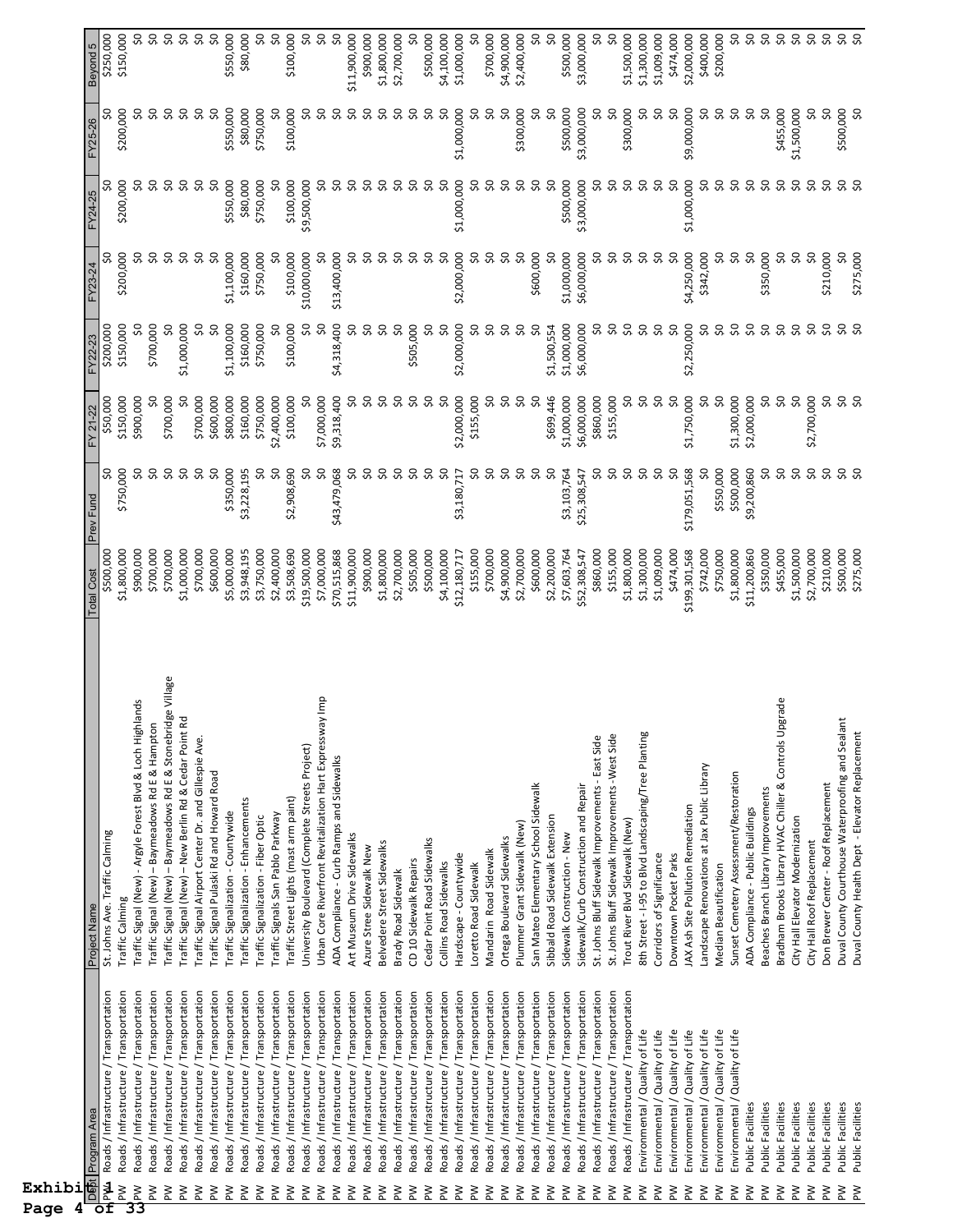| Exhibi<br>Page |                                        |                                                                                             |                             |                           |                           |                          |                          |                          |                           |                          |
|----------------|----------------------------------------|---------------------------------------------------------------------------------------------|-----------------------------|---------------------------|---------------------------|--------------------------|--------------------------|--------------------------|---------------------------|--------------------------|
| DS51<br>O      | Program Area                           | Project Name                                                                                | <b>Total Cost</b>           | Prev Fund                 | FY 21-22                  | FY22-23                  | FY23-24                  | FY24-25                  | FY25-26                   | Beyond 5                 |
| Mkd<br>$\geq$  | Public Facilities<br>Public Facilities | Facilities Cap Maint Gov't - Assess & Remediation<br>Facilities Capital Maintenance - Gov't | \$41,541,745<br>\$3,597,647 | \$32,941,745<br>\$597,647 | \$1,100,000<br>\$500,000  | \$500,000<br>\$1,500,000 | \$1,500,000<br>\$500,000 | \$500,000<br>\$1,500,000 | \$1,500,000<br>\$500,000  | \$500,000<br>\$1,500,000 |
| $\geq$<br>33   | Public Facilities                      | Fire Station #21 Apron Replacement                                                          | \$180,000                   |                           |                           | SO,                      |                          |                          | \$180,000                 |                          |
| ΜĀ             | Public Facilities                      | Fleet Management - Maintenance and Upgrades                                                 | \$3,625,000                 | \$600,000                 | \$1,200,000               | SO,                      | ℅                        | SO,                      | SO,                       | \$1,825,000              |
| ΜĀ             | Public Facilities                      | Florida Theatre Elevator Modernization                                                      | \$600,000                   | င္တ                       | 8                         | SO                       | SO                       | SO                       | SO                        | \$600,000                |
| Μd             | Public Facilities                      | Florida Theatre Facility Improvements                                                       | \$5,000,000                 | \$1,000,000               | \$1,500,000               | \$1,500,000              | \$250,000                | \$250,000                | \$250,000                 | \$250,000                |
| ΜĀ             | Public Facilities                      | Jacksonville EOC Critical Electrical Infrastructure Upgrade                                 | \$1,000,000                 | SO,                       | \$1,000,000               | SO                       | ္တ                       | ၥ                        | ႙                         | SO,                      |
| ΜĀ             | Public Facilities                      | lacksonville Fair Grounds Relocation                                                        | \$27,200,000                | Ş0                        | \$15,000,000              | \$12,200,000             | S,                       | SO,                      | SO,                       | $\infty$                 |
| ΜĀ             | Public Facilities                      | Jax Re-Entry Center - Roof Replacement                                                      | \$400,000                   | Ş0                        |                           | SO,                      | \$400,000                | S,                       | ೩                         | SO,                      |
| $\geq$         | Public Facilities                      | JFRD Fire Station Apron & Driveway Repairs                                                  | \$1,700,000                 | SO                        | \$1,700,000               | SO                       | ္တ                       | SO,                      | SO,                       | Ş0<br>SO,                |
| ΜĀ             | Public Facilities                      | Lot R - Stadium Performance Center                                                          | \$60,000,000                | SQ                        | \$36,000,000              | \$24,000,000             | ೪                        | SO,                      | SO,                       |                          |
| ΜĀ<br>$\geq$   | Public Facilities<br>Public Facilities | Main Library Parking Garage Retail Space Buildout<br>Mandarin Branch Library Improvements   | \$2,210,000<br>\$350,000    | SQ<br>SO,                 | \$2,210,000<br>႙          | \$O<br>SO,               | SO,<br>\$350,000         | SO,<br>SO.               | SO,<br>SO,                | $\sim$<br>Ş0             |
| ΜĀ             | Public Facilities                      | Medical Examiner Facility                                                                   | \$25,000,000                | \$4,000,000               | \$10,000,000              | \$11,000,000             | SO                       | SO,                      | င္တ                       | SO,                      |
| Μd             | Public Facilities                      | Montgomery Correctional Center Machine Shop                                                 | \$648,094                   | (521, 906)                | \$670,000                 | Ş0                       | ℅                        | ೫                        | SO,                       | SO                       |
| $\geq$         | Public Facilities                      | Old St. Andrews Church - Maintenance Upgrades                                               | \$130,000                   | ႙                         | ೦                         | SO,                      | S                        | SO,                      | SO,                       | \$130,000                |
| ΜĀ             | Public Facilities                      | Police Memorial Bldg - Maint & Upgrades                                                     | \$2,613,561                 | \$688,561                 | \$275,000                 | \$275,000                | \$275,000                | \$275,000                | \$275,000                 | \$550,000                |
| $\geq$         | Public Facilities                      | Pretrial Detention Facility - Cell Door System                                              | \$7,928,905                 | \$4,928,905               | \$500,000                 | \$500,000                | \$500,000                | \$500,000                | \$500,000                 | \$500,000                |
| ΜĀ             | Public Facilities                      | Pretrial Detention Facility - Maint & Upgrades                                              | \$4,593,372                 | \$3,943,372               | \$650,000                 | SO,                      |                          |                          | ႙                         | S                        |
| ΜĀ             | Public Facilities                      | Pre-Trial Detention Facility Water Line Replacement                                         | \$850,000                   | ႙                         | င္တ                       | SO                       | ္တ                       | ၥ                        | SO                        | \$850,000                |
| $\geq$         | Public Facilities                      | Public Buildings - Roofing                                                                  | \$5,659,895                 | \$2,459,895               | \$400,000                 | \$400,000                | \$600,000                | \$600,000                | \$600,000                 | \$600,000                |
| ΜĀ             | Public Facilities                      | Public Works COOP                                                                           | \$450,000                   | SO,                       | SO,                       | SO,                      | ୡ                        | SO,                      | \$450,000                 | $\overline{\phantom{0}}$ |
| $\geq$         | Public Facilities                      | acement<br>Schell Sweet Community Resource Center Roof Rep                                  | \$300,000                   | S                         | SO,                       | SQ                       | ೫                        | ႙                        | SO                        | \$300,000                |
| ΜĀ             | Public Facilities                      | Tactical Research and Development Center                                                    | \$150,000                   | S                         | \$150,000                 | SO,                      | ၥ                        | င္တ                      | ၥ                         | SO                       |
| δÑ             | Public Facilities                      | Traffic Engineering - Warehouse Phase III                                                   | \$500,000                   | SO                        | S,                        | S,                       | ୫                        | င္တ                      | SO,                       | \$500,000                |
| Μd             | Public Facilities                      | UF Health Capital Improvements                                                              | \$115,000,000               | \$50,000,000              | \$20,000,000              | \$20,000,000             | \$25,000,000             | ႙                        | SO,                       | SO,                      |
| ΜĀ             | Public Facilities                      | Water St. Garage Elevator Modernization                                                     | \$465,000                   | ၥ                         | SO                        | SO,                      | ೫                        | ဥ္က                      | \$465,000                 | SO                       |
| ΜĀ             | Public Facilities                      | Water Street Parking Garage Renovation                                                      | \$3,099,485                 | \$1,699,485               | SO,                       | SO,                      | SO                       | S                        | SO,                       | \$1,400,000              |
| ΜĀ             | Public Facilities                      | Webb Wesconnett Library Improvements - AHU's                                                | \$275,000                   | ၥ                         | SO,                       | SO,                      | \$275,000                | ႙                        | SO,                       | S                        |
| ΜĀ             | Public Facilities                      | Argyle Branch Library Roof Replacement                                                      | \$196,000                   | S                         | S,                        | SO                       | ႙                        | ႙                        | ၥ                         | \$196,000                |
| ΜĀ             | Public Facilities                      | Brown Eastside Branch Library Roof Replacement                                              | \$118,000                   | SO,                       | $\infty$                  | SO,                      | ၥ                        | S                        | SO,                       | \$118,000                |
| ΜĀ             | Public Facilities                      | Charles Webb Wesconnett Regional Library Roof Replacement                                   | \$380,000                   | SO,                       | SO                        | SO,                      | S,                       | ႙                        | SO,                       | \$380,000                |
| $\geq$         | Public Facilities                      | Dallas Graham Library Roof Replacement                                                      | \$138,000                   | SO,                       | \$138,000                 | S,                       | ೪                        | ႙                        | SO,                       | \$O                      |
| $\geq$         | Public Facilities                      | Highlands Library Roof Replacement                                                          | \$400,000                   | SO                        | ၥ                         | Ş0                       | \$400,000                | S                        | SO                        | SO                       |
| λĀ             | Public Facilities                      | Mandarin Branch Library Roof Replacement                                                    | \$234,000                   | SO,                       | ႙                         | SO,                      | S                        | င္တ                      | SO,                       | \$234,000                |
| $\geq$<br>Μd   | Public Facilities                      | Murray Hill Branch Library Roof Replacement                                                 | \$138,000                   | SO<br>℅                   | SO<br>S.                  | Ş0                       | ဥ                        | SO.<br>SO                | SO<br>S,                  | \$138,000                |
| Μd             | Public Facilities                      | Pablo Creek Regional Library Roof Replacement                                               | \$390,000                   |                           |                           | Ş0                       | S                        |                          |                           | \$390,000                |
| $\geq$         | Public Facilities<br>Public Facilities | San Marco Branch Library Roof Replacement<br>Regency Square Library Roof Replacement        | \$330,000<br>\$252,000      | SO,<br>SO,                | SO,<br>SO,                | Ş0<br>Ş0                 | SO,<br>S.                | Ş,<br>S,                 | $50^{\circ}$<br>SO,       | \$330,000<br>\$252,000   |
| λĀ             | Public Facilities                      | South Mandarin Branch Library Roof Replacement                                              | \$237,000                   | Ş0                        | Ş0                        | Ş0                       | SO,                      | Ş0                       | Ş0                        | \$237,000                |
| ΜĀ             | Public Facilities                      | Southeast Regional Library Roof Replacement                                                 | \$448,000                   | SQ                        | $\sim$                    | $\sim$                   | Ş0                       | Ş,                       | Ş,                        | \$448,000                |
| ΜĀ             | Public Facilities                      | University Park Branch Library Roof Replacement                                             | \$600,000                   | Ş0                        | Ş0                        | Ş0                       | Ş0                       | SO,                      | S,                        | \$600,000                |
| $\geq$         | Public Facilities                      | West Branch Library Roof Replacement                                                        | \$336,000                   | SO,                       | $\boldsymbol{\mathsf{S}}$ | Ş0                       | S,                       | SO                       | S,                        | \$336,000                |
| ΜĀ             | Public Facilities                      | Willow Branch Library Roof Replacement                                                      | \$107,000                   | SO                        | ႙                         | SO                       | SO                       | SO                       | SO                        | \$107,000                |
| 군              | Public Facilities                      | Bill Brinton Murray Hill Branch Replacement                                                 | \$8,188,976                 | SO,                       | S                         | SO,                      | SO,                      | SO,                      | SO,                       | \$8,188,976              |
| ᆮ              | Public Facilities                      | Brentwood Branch Replacement                                                                | \$8,188,976                 | SO,                       | SO,                       | Ş0                       | Ş0                       | \$8,188,976              | Ş0                        | SO                       |
| 군              | Public Facilities                      | Brown Eastside Branch Replacement                                                           | \$8,188,976                 | SO,                       | SO,                       | SO,                      | SO,                      | SO,                      | SO,                       | \$8,188,976              |
| ᆮ              | Public Facilities                      | Dallas Graham Branch Replacement                                                            | \$10,236,431                | SO                        | SO                        | SO,                      | S                        | SO,                      | $\mathsf{S}^{\mathsf{O}}$ | \$10,236,431             |
| 군<br>ᆮ         | Public Facilities                      | Oceanway Library Replacement                                                                | \$8,694,295                 | \$5,344,105               | \$3,350,190               | Ş0                       | Ş0                       | 50                       | Ş0                        | <b>9.92</b>              |
|                | Public Facilities                      | Renovation of Beaches Branch Library                                                        | \$2,386,176                 |                           | SO,                       | \$592,310                | \$596,894                | \$0                      | \$1,196,972               |                          |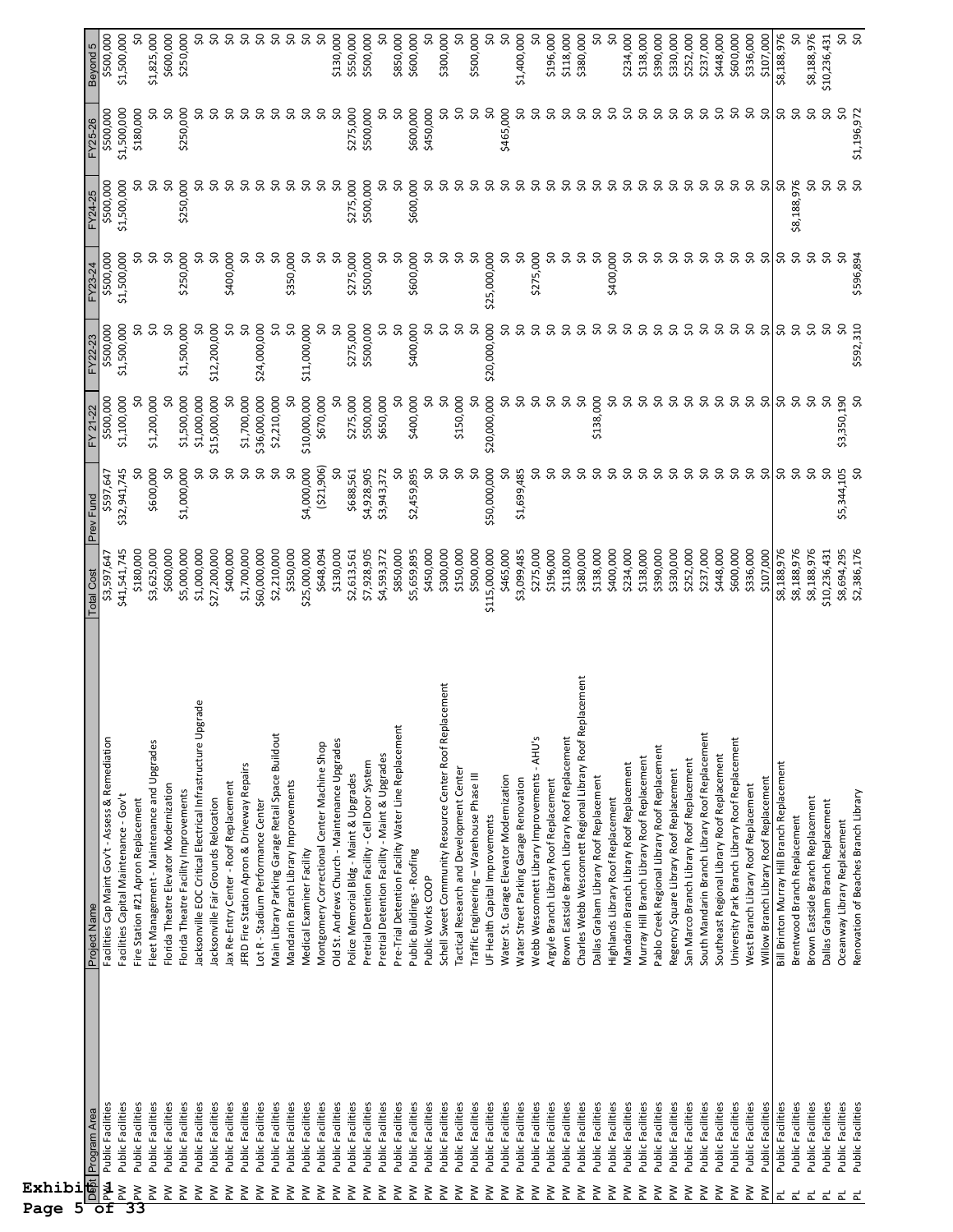| Exhibi<br>Page<br>6 |                                                                            |                                                                                              |                             |                          |                    |                  |                          |             |                          |                                     |
|---------------------|----------------------------------------------------------------------------|----------------------------------------------------------------------------------------------|-----------------------------|--------------------------|--------------------|------------------|--------------------------|-------------|--------------------------|-------------------------------------|
|                     | De <mark>b</mark> t Program Area                                           | Project Name                                                                                 | <b>Total Cost</b>           | Prev Fund                | FY 21-22           | FY22-23          | FY23-24                  | FY24-25     | FY25-26                  | Beyond 5                            |
| $\frac{1}{2}$       | Public Facilities                                                          | Westbrook Branch Replacement                                                                 | \$8,188,976                 | S,                       | x                  | Ş0               | S,                       | ಼           | SO,                      | \$8,188,976                         |
| $\overline{5}$      | Public Facilities                                                          | g facility)<br>3,000 Bed Pretrial Detention Facility (replace existin                        | \$244,598,764               | SO                       | Sp                 | \$0              | 50                       | \$0         | ΟŞ                       | \$244,598,764                       |
| $\frac{1}{5}$<br>공  | Public Facilities<br>Public Facilities                                     | 500 Bed Detention Facility/Short Term Holding<br>Academy Firing Range Storage Lease Building | \$40,766,460<br>\$1,800,000 | $\sim$<br>Ş0             | SO,<br>\$1,800,000 | SO,<br>Ş0        | SO,<br>Ş0                | Ş0<br>S,    | Ş0<br>$\sim$             | SO<br>\$40,766,460                  |
| 공                   | Public Facilities                                                          | Homeland Security Narcotics & Vice Building                                                  | \$2,500,000                 | Ş0                       | \$1,000,000        | \$1,500,000      | Ş,                       | ŞO          | Ş0                       | $\overline{\widetilde{\mathsf{S}}}$ |
| 공                   | Public Facilities                                                          | Police Memorial Building                                                                     | \$96,261,382                | Ş0                       | SO,                | SO,              | $\overline{\mathcal{S}}$ | SO,         | $\infty$                 | \$96,261,382                        |
| $5\overline{1}$     | Public Facilities                                                          | Purchase Load King Warehouse                                                                 | \$6,500,000                 | SO,                      | Ş                  | SO,              | SO                       | ŞŌ          | SO                       | \$6,500,000                         |
| SM                  | Public Facilities                                                          | Building Systems - Prime Osborn Convention Center                                            | \$12,417,000                | \$2,067,000              | \$4,250,000        | \$3,200,000      | \$2,250,000              | S,          | \$150,000                | \$500,000                           |
| SΜ                  | Public Facilities                                                          | Interior Finishes-Prime Osborn Convention Center                                             | \$3,400,000                 | \$500,000                | \$500,000          | \$550,000        | \$500,000                | \$500,000   | \$500,000                | \$350,000                           |
| SM                  | Public Facilities                                                          | Center<br>Security Improvements - Prime Osborn Convention                                    | \$1,585,000                 | \$1,085,000              | Ş0                 | Ş,               | Ş,                       | S           | \$350,000                | \$150,000                           |
| ŠΜ                  | Public Facilities                                                          | <b>Convention Center</b><br>Waterproofing/Roof Replacement - Prime Osborn C                  | \$2,362,517                 | \$1,212,517              | SO                 | Ş,               | \$850,000                | Ş0          | \$100,000                | \$200,000                           |
| ŠΜ<br>ŠΜ            | Public Facilities<br>Public Facilities                                     | Security Improvements-Ritz Theatre & Museum<br>Building Systems - Ritz Theatre & Museum      | \$4,488,518<br>\$324,500    | \$1,468,518<br>\$224,500 | \$500,000<br>S,    | \$980,000<br>SO, | \$750,000<br>Ş,          | SO,<br>Ş0   | \$550,000<br>\$50,000    | \$240,000<br>\$50,000               |
| 욶                   | Parks / Preservation Land / Wetland                                        | Alamacani Park Boat Ramp                                                                     | \$2,000,000                 | SO,                      | SO,                | SO,              | SO,                      | \$2,000,000 | S,                       | SO,                                 |
| 운                   | Parks / Preservation Land / Wetland                                        | Alejandro Garcia Camp Tomahawk                                                               | \$250,000                   | Ş,                       | SO                 | SO               | Ş0                       | S           | $\overline{\mathcal{S}}$ | \$250,000                           |
| 운                   | Parks / Preservation Land / Wetland                                        | Archie Dickinson Park                                                                        | \$5,000,000                 | S,                       | Ş,                 | \$2,500,000      | \$2,500,000              | SO,         | Ş,                       | 9Ś                                  |
| 운                   | Parks / Preservation Land / Wetland                                        | Argyle Forest Park                                                                           | \$600,000                   | SO,                      | S,                 | Ş0               | S,                       | S.          | \$600,000                | $\infty$                            |
| 운                   | Parks / Preservation Land / Wetland                                        | Artist Walk                                                                                  | \$3,500,000                 | SO,                      | SO,                | SO,              | S                        | SO,         | \$3,500,000              | $\infty$                            |
| 운                   | Parks / Preservation Land / Wetland                                        | Atlantic Coast High School Pool                                                              | \$1,000,000                 | SO,                      | \$1,000,000        | SO,              | SO,                      | SO,         | S                        | $\overline{\mathrm{S}}$             |
| 운                   | Parks / Preservation Land / Wetland                                        | Baldwin Rail Trail Buffer                                                                    | \$1,000,000                 | SO,                      | ္တ                 | SO,              | S,                       | SO,         | SO,                      | \$1,000,000                         |
| 운                   | Parks / Preservation Land / Wetland                                        | Beach Blvd Boat Ramp/Pottsburg Creek Improvements                                            | \$2,000,000                 | S,                       | ၥ                  | SO,              | S,                       | SO,         | S,                       | \$2,000,000                         |
| 운                   | Parks / Preservation Land / Wetland                                        | Beachwood Park                                                                               | \$500,000                   | S                        | ၥ                  | SO,              | Ş0                       | S,          | SO                       | \$500,000                           |
| 운                   | Parks / Preservation Land / Wetland                                        | Betz Tiger Point                                                                             | \$5,000,000                 | ၥ                        | S                  | S                | SO,                      | SO,         | \$5,000,000              |                                     |
| 운                   | Parks / Preservation Land / Wetland                                        | Black Hammock Island Park                                                                    | \$500,000                   | SO,                      | SO,                | ಼                | Ş0                       | SO,         | S                        | \$500,000                           |
| 운                   | Parks / Preservation Land / Wetland                                        | <b>Blue Cypress Park</b>                                                                     | \$800,000                   | SO,                      | SO,                | SO,              | Ş0                       | S,          | SO,                      | \$800,000                           |
| 운                   | Parks / Preservation Land / Wetland                                        | <b>Boone Park Tennis</b>                                                                     | \$350,000                   | S,                       | S                  | S                | SO,                      | SO,         | \$350,000                | S                                   |
| RP.                 | Parks / Preservation Land / Wetland                                        | Brookview Elementary Park                                                                    | \$500,000                   | SO,                      | ℅                  | SO               | SO                       | ္တ          | SO,                      | \$500,000                           |
| 운                   | Parks / Preservation Land / Wetland                                        | Bruce Park Pavilion - Restroom Upgrades                                                      | \$192,065                   | \$18,015                 | SO,                | SO,              | Ş0                       | SO          | SO,                      | \$174,050                           |
| ٩P                  | Parks / Preservation Land / Wetland                                        | Castaway Island Dredge                                                                       | \$995,072                   | \$115,072                | \$880,000          | $\infty$         | Ş0                       | ္သ          | Ş,                       | SO,                                 |
| 운                   | Parks / Preservation Land / Wetland                                        | Cecil Aquatic Center                                                                         | \$700,000                   | S,                       | ္တ                 | SO               | SO,                      | S           | \$700,000                | $\infty$                            |
| 운                   | Parks / Preservation Land / Wetland                                        | Cecil Consrv Corridor - D/B Trail Ext Pope Duval Pa                                          | \$2,400,000                 | SO,                      | S                  | \$2,400,000      | Ş0                       | Ş0          | SO,                      | SQ                                  |
| 윤                   | Parks / Preservation Land / Wetland                                        | Cecil Field Master Plan - Phase II                                                           | \$11,478,913                | \$1,478,913              | S                  | \$500,000        | SO,                      | \$9,500,000 | Ş0                       | $\overline{\mathsf{S}}$             |
| 운                   | Parks / Preservation Land / Wetland                                        | Cecil Recreational Trail Extension                                                           | \$3,000,000                 | SO                       | S                  | Ş,               | Ş0                       | SO,         | SO,                      | \$3,000,000                         |
| 운<br>운              | Parks / Preservation Land / Wetland                                        | Clanzel T. Brown Park                                                                        | \$1,000,000                 | SO,                      | S<br>℅             | $\infty$<br>SO,  | SO,<br>SO                | S,<br>SO,   | SO,<br>SO                | \$1,000,000                         |
| 운                   | Parks / Preservation Land / Wetland<br>Parks / Preservation Land / Wetland | Countywide Parks - Upgrades/Maintenance & Repairs<br>Corkscrew Park Sport Courts             | \$800,000<br>\$43,084,407   | SO,<br>\$25,084,407      | \$3,000,000        | \$3,000,000      | \$3,000,000              | \$3,000,000 | \$3,000,000              | \$800,000<br>\$3,000,000            |
| ٩P                  | Parks / Preservation Land / Wetland                                        | Countywide Pool Maintenance & Upgrades                                                       | \$3,507,833                 | \$507,833                | \$500,000          | \$500,000        | \$500,000                | \$500,000   | \$500,000                | \$500,000                           |
| 운                   | Parks / Preservation Land / Wetland                                        | Criswell Park                                                                                | \$350,000                   | SO,                      | ೫                  | SO               | S,                       | ႙           |                          | \$350,000                           |
| ٩P                  | Parks / Preservation Land / Wetland                                        | Cuba Hunter                                                                                  | \$450,000                   | SO,                      | SO,                | SO,              | S                        | S           | $\overline{\mathsf{S}}$  | \$450,000                           |
| 운                   | Parks / Preservation Land / Wetland                                        | Earl Johnson Park                                                                            | \$2,000,000                 | Ş,                       | S                  | S,               | Ş,                       | SO,         | \$2,000,000              | SO                                  |
| 운                   | Parks / Preservation Land / Wetland                                        | Ed Austin Regional Park Lighting                                                             | \$500,000                   | SO,                      | ℅                  | $\infty$         | Ş0                       | SO,         | S                        | \$500,000                           |
| 운                   | Parks / Preservation Land / Wetland                                        | Enterprise Park                                                                              | \$5,000,000                 | SO,                      | S                  | SO               | $\overline{\mathcal{S}}$ | Ş,          | \$5,000,000              | 50                                  |
| 운                   | Parks / Preservation Land / Wetland                                        | Exchange Club Park                                                                           | \$685,000                   | SO,                      | \$385,000          | \$300,000        | Ş,                       | SO,         | S                        | $\infty$                            |
| 윤                   | Parks / Preservation Land / Wetland                                        | First Coast High School Pool                                                                 | \$4,070,866                 | \$3,570,866              | \$500,000          | SO,              | S,                       | ္တ          | Ş0                       | Ş0                                  |
| 운                   | Parks / Preservation Land / Wetland                                        | Fishweir Park                                                                                | \$350,000                   | SO,                      | S                  | Ş0               | င္တ                      | SO,         | Ş,                       | \$350,000                           |
| 운<br>운              | Parks / Preservation Land / Wetland                                        | Flynn Park                                                                                   | \$250,000                   | Ş0<br>Ş0                 | SO,                | Ş0               | Ş,<br>SO,                | Ş0<br>Ş0    | Ş0                       | \$250,000                           |
| 운                   | Parks / Preservation Land / Wetland<br>Parks / Preservation Land / Wetland | Fort Caroline Connector Trail<br>Fort Family - Synthetic Turf                                | \$800,000<br>\$3,000,000    | Ş,                       | SO,<br>S,          | SO,<br>ŞO        | Ş0                       | Ş0          | SO,<br>Ş0                | \$800,000<br>\$3,000,000            |
| 운                   | Parks / Preservation Land / Wetland                                        | Fuller Warren Bridge Node                                                                    | \$2,000,000                 | Ş0                       | Ş,                 |                  |                          |             |                          | \$2,000,000                         |
| 운                   | Parks / Preservation Land / Wetland                                        | Goodby's Creek Dredge                                                                        | \$825,000                   | SO                       | \$825,000          | <b>9.9</b>       | <b>9.92</b>              | <b>9.9</b>  | <b>S.</b> 9              | $\overline{\mathrm{S}}$             |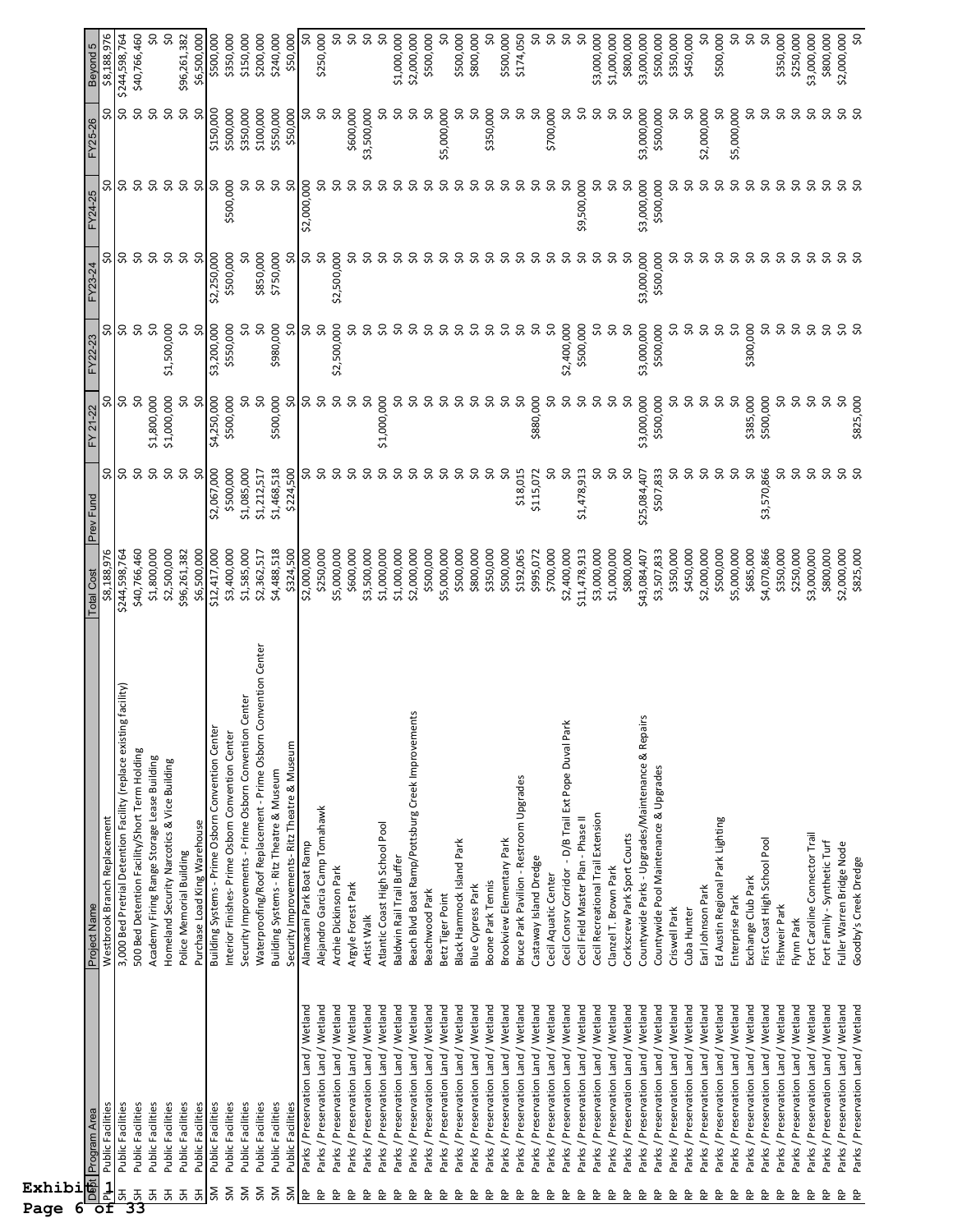| Exhibi<br>Page                 |                                                                            |                                                                                 |                             |                |                                     |                         |             |                   |                    |                         |
|--------------------------------|----------------------------------------------------------------------------|---------------------------------------------------------------------------------|-----------------------------|----------------|-------------------------------------|-------------------------|-------------|-------------------|--------------------|-------------------------|
| Dept<br>B<br>оf                | Program Area                                                               | Project Name                                                                    | <b>Total Cost</b>           | Prev Fund      | FY 21-22                            | FY22-23                 | FY23-24     | FY24-25           | FY25-26            | Beyond 5                |
| $\frac{1}{\alpha}$<br>RP       | Parks / Preservation Land / Wetland<br>Parks / Preservation Land / Wetland | Hanna Park - Parking Lot 11<br>Genovar Park                                     | \$750,000<br>\$500,000      | SO             | SO,<br>50                           | Ş0<br>္တ                | ္တ          | ŞO                | \$750,000          | SO<br>\$500,000         |
| $\frac{2}{33}$                 | Parks / Preservation Land / Wetland                                        | Hogan's Creek Greenway                                                          | \$2,000,000                 | ŞŌ             | $\infty$                            | $\overline{\mathsf{S}}$ | \$250,000   | \$1,750,000       |                    | SQ                      |
| 운                              | Parks / Preservation Land / Wetland                                        | Huguenot Park - Campsite                                                        | \$1,000,000                 | Ş0             | Ş0                                  | S,                      | ℅           | SO,               | Ş0                 | \$1,000,000             |
| 운                              | Parks / Preservation Land / Wetland                                        | lan<br>Ivey Road Park - Design & Develop per the Master P                       | \$7,000,000                 | œ              | \$1,000,000                         | \$6,000,000             | င္တ         | SO,               | SO,                | S                       |
| 운                              | Parks / Preservation Land / Wetland                                        | Jacksonville Heights Elementary                                                 | \$325,000                   | SO             | ၥ                                   | SO                      | S,          | SO,               | SO,                | \$325,000               |
| 운                              | Parks / Preservation Land / Wetland                                        | lacksonville Zoo Capital Improvements                                           | \$44,509,401                | \$34,509,401   | \$5,000,000                         | \$5,000,000             | SO,         | SO,               | SO,                | SO                      |
| ٩P                             | Parks / Preservation Land / Wetland                                        | Jacksonville Zoo Dock                                                           | \$2,000,000                 | SO,            | SO,                                 | SO,                     | SO,         | SO,               | SO,                | \$2,000,000             |
| $\mathsf{R}^\mathsf{D}$        | Parks / Preservation Land / Wetland                                        | James P. Small Park                                                             | \$1,600,000                 | S              | \$1,000,000                         | SO,                     | Ş0          | SO,               | င္တ                | \$600,000               |
| 운                              | Parks / Preservation Land / Wetland                                        | James Weldon Johnson Park                                                       | \$1,000,000                 | SO,            | SO                                  | SO,                     | င္တ         | SO                | S                  | \$1,000,000             |
| $\mathsf{R}^\mathsf{D}$        | Parks / Preservation Land / Wetland                                        | Johnston Island Acquisition                                                     | \$937,500                   | SO,            | \$937,500                           | Ş0                      | S,          | S,                | ၥ                  | S                       |
| RP.                            | Parks / Preservation Land / Wetland                                        | Julington-Durbin Creek Amenities                                                | \$600,000                   | SO,            | S,                                  | SO,                     | S,          | SO,               | SO,                | \$600,000               |
| ٩P                             | Parks / Preservation Land / Wetland                                        | Kennedy Fitness Center                                                          | \$400,000                   | SO,            | SO,                                 | S,                      | SO.         | SO,               | SO,                | \$400,000               |
| $\mathsf{R}^\mathsf{p}$        | Parks / Preservation Land / Wetland                                        | LaVilla - Waiting Room (link to Emerald Trail)                                  | \$1,200,000                 | Ş0<br>SO,      | Ş0                                  | SO,                     | SO          | S                 | SO,                | \$1,200,000             |
| $\mathsf{R}^\mathsf{p}$<br>RP. | Parks / Preservation Land / Wetland<br>Parks / Preservation Land / Wetland | Lift Ev'ry Voice and Sing Park                                                  | \$10,944,235<br>\$1,800,000 | \$894,235      | \$1,800,000<br>\$2,050,000          | Ş0<br>SO,               | S<br>Ş,     | S<br>SO,          | SO,<br>\$8,000,000 | S,<br>SO                |
| $\mathsf{R}^\mathsf{D}$        | Parks / Preservation Land / Wetland                                        | Lonnie Miller Regional Park - Phase 2 Masterplan<br>Losco Park - Synthetic Turf | \$800,000                   | SO,            | SO,                                 | Ş0                      | ္တ          | SO,               | ೪                  | \$800,000               |
| RP.                            | Parks / Preservation Land / Wetland                                        | Mandarin Dog Park                                                               | \$1,500,000                 | SO,            | Ş,                                  | SO,                     | S           | SO,               | S                  | \$1,500,000             |
| $\mathsf{R}^\mathsf{D}$        | Parks / Preservation Land / Wetland                                        | Maxville Park Football                                                          | \$2,000,000                 | S              | 8                                   | SO,                     | S           | S                 | S                  | \$2,000,000             |
| $\mathsf{R}^\mathsf{D}$        | Parks / Preservation Land / Wetland                                        | Maxville Park RC Fields                                                         | \$2,000,000                 | SO,            |                                     | ŞO                      | SO,         | S                 | SO,                | \$2,000,000             |
| $\mathsf{R}^\mathsf{D}$        | Parks / Preservation Land / Wetland                                        | Mayport Road Park                                                               | \$2,000,000                 | SO,            | <b>9.0</b>                          | \$250,000               | \$1,750,000 | SO,               | S                  | SO,                     |
| $\mathsf{R}^\mathsf{D}$        | Parks / Preservation Land / Wetland                                        | McCoy's Creek Greenway                                                          | \$19,568,200                | \$4,435,200    | \$2,333,000                         | \$6,000,000             | \$6,800,000 | SO,               | င္တ                | $\overline{\mathsf{S}}$ |
| $\mathsf{R}^\mathsf{D}$        | Parks / Preservation Land / Wetland                                        | McCue Boat Ramp Bulkhead                                                        | \$500,000                   | $50^{\circ}$   | SO,                                 | SO,                     | အ           | SO,               | S                  | \$500,000               |
| $\mathsf{R}^\mathsf{D}$        | Parks / Preservation Land / Wetland                                        | Memorial Park                                                                   | \$500,000                   | SO,            | Ş,                                  | SO,                     | ္တ          | SO,               | SO.                | \$500,000               |
| $\mathsf{R}^\mathsf{D}$        | Parks / Preservation Land / Wetland                                        | Norman Studios                                                                  | \$1,000,000                 | Ş0             | Ş,                                  | Ş,                      | S           | SO,               | SO,                | \$1,000,000             |
| RP.                            | Parks / Preservation Land / Wetland                                        | Normandy Park                                                                   | \$800,000                   | Ş0             | Ş0                                  | Ş0                      | င္တ         | SO,               | SO,                | \$800,000               |
| 운                              | Parks / Preservation Land / Wetland                                        | Northbank Riverwalk extension (Catherine St. to Metro Park)                     | \$15,000,000                | SO,            | SO,                                 | SO,                     | ၥ           | SO,               | S                  | \$15,000,000            |
| $\mathsf{R}^\mathsf{p}$        | Parks / Preservation Land / Wetland                                        | Northbank, Liberty St. Basin                                                    | \$9,000,000                 | Ş,             | SO,                                 | S                       | SO.         | SO,               | \$9,000,000        | SO                      |
| $\mathsf{R}^\mathsf{D}$        | Parks / Preservation Land / Wetland                                        | Northside Rowing Facility                                                       | \$500,000                   | Ş0             | Ş,                                  | SO,                     | S           | Ş0                | ၥ                  | \$500,000               |
| RP.                            | Parks / Preservation Land / Wetland                                        | Oak Harbor Boat Ramp Bulkhead                                                   | \$600,000                   | SO,            | SO,                                 | Ş0                      | င္တ         | Ş0                | င္တ                | \$600,000               |
| RP.                            | Parks / Preservation Land / Wetland                                        | Oceanway Pool                                                                   | \$150,000                   | SO,            | SO,<br>Ş0                           | SO,                     | SO,         | SO,               | S                  | \$150,000               |
| $\mathsf{R}^\mathsf{p}$        | Parks / Preservation Land / Wetland                                        | Palmetto Leaves Boardwalk/Bridge                                                | \$1,500,000                 | Ş,<br>S,       |                                     | SO,<br>Ş0               | SO,         | SO,               | S<br>ς.            | \$1,500,000             |
| $\mathsf{R}^\mathsf{p}$<br>æ   | Parks / Preservation Land / Wetland                                        | Performing Arts Center - Musical Garden<br>Pine Forest Elementary Park          | \$4,800,000<br>\$1,000,000  | SO,            | \$4,800,000<br>SO,                  | \$1,000,000             | SO,<br>S    | SO,<br>Ş0         | SO                 | \$0<br>SO,              |
| R٩                             | Parks / Preservation Land / Wetland<br>Parks / Preservation Land / Wetland | Pope Duval Amenities                                                            | \$3,000,000                 | S              | SO,                                 | SO,                     | S           | SO,               | SO,                | \$3,000,000             |
| $\mathsf{R}^\mathsf{p}$        | Parks / Preservation Land / Wetland                                        | Reed Island Park Development                                                    | \$965,440                   | \$140,440      | \$825,000                           | Ş,                      | Ş0          | SO,               | SO.                | SO                      |
| $\mathsf{R}^\mathsf{p}$        | Parks / Preservation Land / Wetland                                        | Riverside Park - Duckpond                                                       | \$2,035,869                 | \$35,869       | SO,                                 | \$1,000,000             | \$1,000,000 | Ş,                | SO                 | Ş0                      |
| RP.                            | Parks / Preservation Land / Wetland                                        | Riverview Park Boat Ramp                                                        | \$990,000                   | S,             | \$990,000                           | S,                      | SO,         | SO,               | SO,                | $\overline{\mathsf{S}}$ |
| $\mathsf{R}^\mathsf{D}$        | Parks / Preservation Land / Wetland                                        | Seaton Creek Historic Preserve                                                  | \$3,000,000                 | SO,            | SO,                                 | SO,                     | S,          | Ş0                | SO,                | \$3,000,000             |
| $\mathsf{R}^\mathsf{p}$        | Parks / Preservation Land / Wetland                                        | Southbank Riverwalk                                                             | \$4,500,000                 | SO,            | $\infty$                            | Ş0                      | S,          | Ş,                | \$2,500,000        | \$2,000,000             |
| $\mathsf{R}^\mathsf{p}$        | Parks / Preservation Land / Wetland                                        | Southbank, Broadstone Plaza, Riverplace Tower & Fuller Warren                   | \$2,500,000                 | SO,            | SO                                  | SO                      | S.          | SO,               | ೩                  | \$2,500,000             |
| æ                              | Parks / Preservation Land / Wetland                                        | Special Committee on Parks and Quality of Life                                  | \$100,000,000               | SQ             | \$50,000,000                        | \$50,000,000            | S,          | Ş,                | SO,                | S,                      |
| $\mathsf{R}^\mathsf{D}$        | Parks / Preservation Land / Wetland                                        | Sunny Acres Park and Center                                                     | \$2,000,000                 | SO,            | SO,                                 | SO,                     | SO,         | SO,               | \$2,000,000        | 50                      |
| $\mathsf{R}^\mathsf{p}$        | Parks / Preservation Land / Wetland                                        | Tillie Fowler Park                                                              | \$600,000                   | Ş0             | 50                                  | Ş0                      | SO,         | Ş0                | \$600,000          | $\sim$                  |
| $\mathsf{R}^\mathsf{D}$<br>운   | Parks / Preservation Land / Wetland<br>Parks / Preservation Land / Wetland | TK Stokes Boat Ramp Bulkhead<br>Timucuan Trail Extension                        | \$200,000<br>\$5,000,000    | Ş0<br>$\infty$ | $\overline{\mathsf{S}}$<br>$\infty$ | SO,<br>Ş0               | SO<br>Ş0    | \$5,000,000<br>S, | Ş0<br>ၥ            | SO,<br>\$200,000        |
| 운                              | Parks / Preservation Land / Wetland                                        | Wayne B Stevens Boat Ramp                                                       | \$250,000                   | SO,            | SO,                                 | \$250,000               | Ş0          | SO,               | SO,                | SO                      |
| $\mathsf{R}^\mathsf{D}$        | Parks / Preservation Land / Wetland                                        | Westside Park                                                                   | \$300,000                   |                |                                     |                         |             |                   |                    | \$300,000               |
| <b>RP</b>                      | Parks / Preservation Land / Wetland                                        | Yancey Park                                                                     | \$400,000                   | <b>S.O</b>     | <b>SQ</b>                           | <b>S.O</b>              | S 8         | <b>S.O</b>        | <b>S.S</b>         | \$400,000               |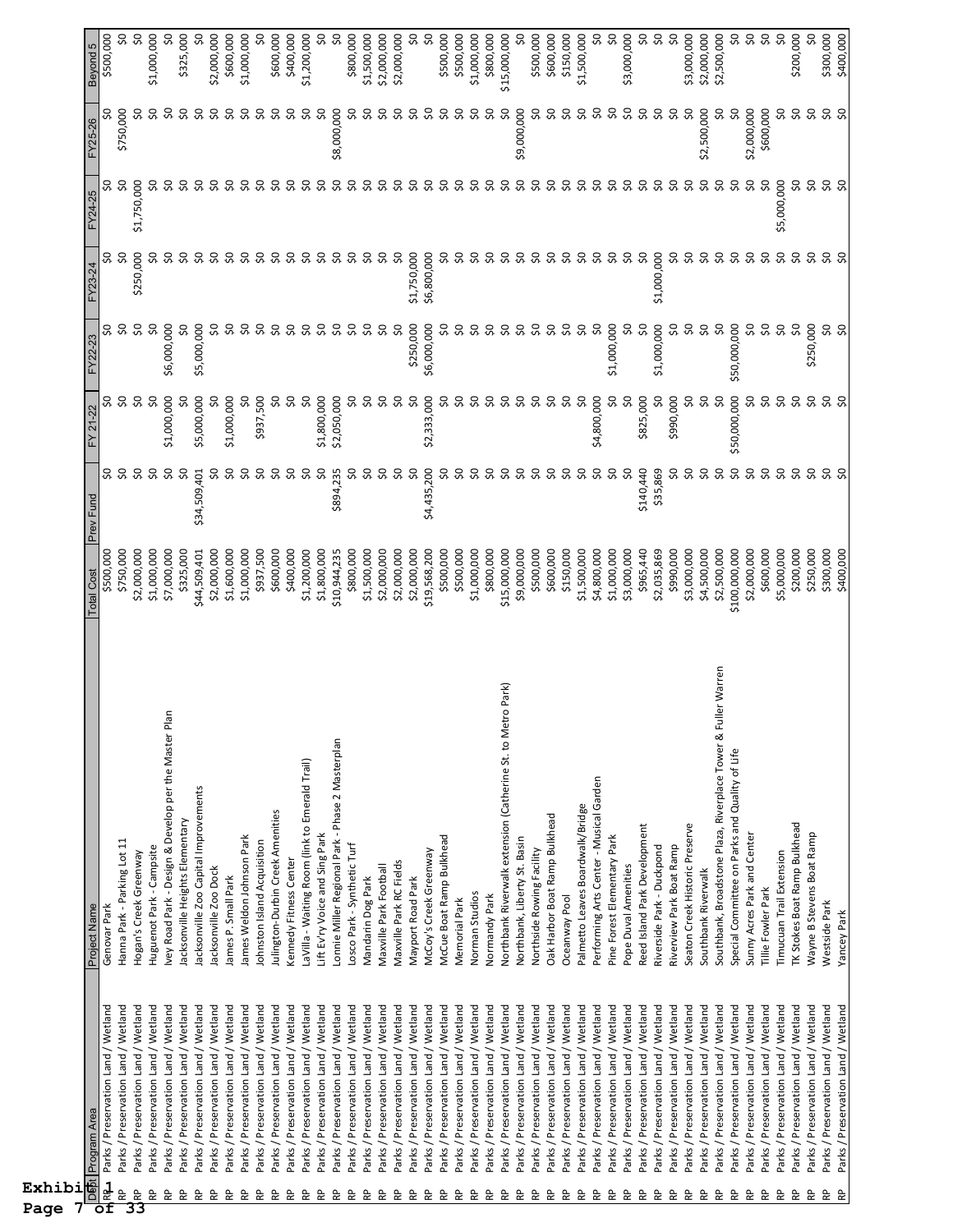## CITY OF JACKSONVILLE<br>FY 2022 - 2026 CAPITAL IMPROVEMENT PROGRAM<br>STORMWATER IMPROVEMENT PROJECTS **FY 2022 - 2026 CAPITAL IMPROVEMENT PROGRAM STORMWATER IMPROVEMENT PROJECTS CITY OF JACKSONVILLE**

|             | Funding Source FY21-22         |                             | FY22-23      | FY23-24      | FY24-25      | FY25-26      | Beyond 5       |
|-------------|--------------------------------|-----------------------------|--------------|--------------|--------------|--------------|----------------|
|             | Debt Management Fund           |                             |              |              |              |              |                |
|             | Contribution - Private Sources |                             |              |              |              |              |                |
| nterest Ear | mings Revenue Appropriations   |                             |              |              |              |              |                |
|             | Pay-go                         | \$10,762,013                | \$10,000,000 | \$10,000,000 | \$10,000,000 | \$10,000,000 | \$41,859,498   |
|             | Transfer Between Projects      |                             |              |              |              |              | ຊ              |
|             | Grant / Trust Fund             |                             |              |              |              |              |                |
|             |                                | Total Per Year \$10,762,013 | \$10,000,000 | \$10,000,000 | \$10,000,000 | \$10,000,000 | \$41,859,498   |
|             |                                |                             |              |              |              |              |                |
| <b>תמה</b>  |                                |                             |              |              |              |              | <b>Bound E</b> |

|                         |             | Dept Program Area Project Name                         | <b>Total Cost</b> | <b>Prev Fund</b> | FY21-22    | <b>FY22-23</b> | FY23-24     | FY24-25     | FY25-26     | Beyond 5     |
|-------------------------|-------------|--------------------------------------------------------|-------------------|------------------|------------|----------------|-------------|-------------|-------------|--------------|
| ≷                       | Drainage    | Drainage System Rehabilitation - Capital Improvements  | \$140,207,425     | \$130,850,775    | \$356,650  | \$1,800,000    | \$1,800,000 | \$1,800,000 | \$1,800,000 | \$1,800,000  |
| $\mathsf{S} \mathsf{W}$ | Drainage    | Beauclerc Bluff Rd. (DSR) Capital Improvements         | \$325,000         |                  | \$325,000  |                |             |             |             |              |
| $\mathsf{S}\mathsf{W}$  | Drainage    | Burnett Park Road (DSR) - Capital Improvement          | \$250,000         |                  | \$250,000  |                |             |             |             |              |
| $\frac{8}{1}$           | Drainage    | Crest Drive (DSR) - Capital Improvements               | 150,000           |                  | \$150,000  |                |             |             |             |              |
| $\mathsf{S}$            | Drainage    | Edgewood Circle (DSR) - Capital Improvements           | 332,350           |                  | \$332,350  |                |             |             |             |              |
| $\leq$                  | Drainage    | Eunice Road (DSR) - Capital Improvements               | \$250,000         |                  | \$250,000  |                |             |             |             |              |
| $rac{8}{10}$            | Drainage    | Spires Avenue (DSR) - Capital Improvements             | \$150,000         |                  | \$150,000  |                |             |             |             |              |
| $\frac{1}{2}$           | Drainage    | Drainage System Rehabilitation - Capital Maintenance   | \$156,050,775     | \$130,850,775    | j4,200,000 | \$4,200,000    | \$4,200,000 | \$4,200,000 | \$4,200,000 | \$4,200,000  |
| $\frac{8}{1}$           | Drainage    | Stormwater Pump Stations - Capital Maintenance         | \$1,050,000       | \$150,000        | \$150,000  | \$150,000      | \$150,000   | \$150,000   | \$150,000   | \$150,000    |
| $\mathsf{S}$            | Drainage    | Stormwater Project Development and Feasibility Studies | \$1,500,000       |                  | \$250,000  | \$250,000      | \$250,000   | \$250,000   | \$250,000   | \$250,000    |
| $\mathsf{S}\mathsf{W}$  | Drainage    | Dunn / Caney (Sapp Road Wet Detention)                 | \$4,065,661       |                  | 4,065,661  |                |             |             |             |              |
| $\frac{8}{10}$          | Drainage    | Arlington/Pottsburg (Beach & Southside) Pond           | \$5,681,000       |                  | \$282,352  | \$3,600,000    | 1,798,648   |             |             |              |
| $\frac{1}{2}$           | Drainage    | Arlington/Pottsburg (Bowden & Belfort) Pond            | \$1,930,850       |                  |            |                | 1,801,352   | \$129,498   |             |              |
| $\frac{1}{5}$           | Drainage    | Duval Road (Wet Detention Pond)                        | \$9,530,000       |                  |            |                |             | 33,470,502  | 53,600,000  | \$2,459,498  |
|                         | SW Drainage | Hogan's Creek Stormwater Improvements                  | \$33,000,000      |                  |            |                |             | SO          | SO          | \$33,000,000 |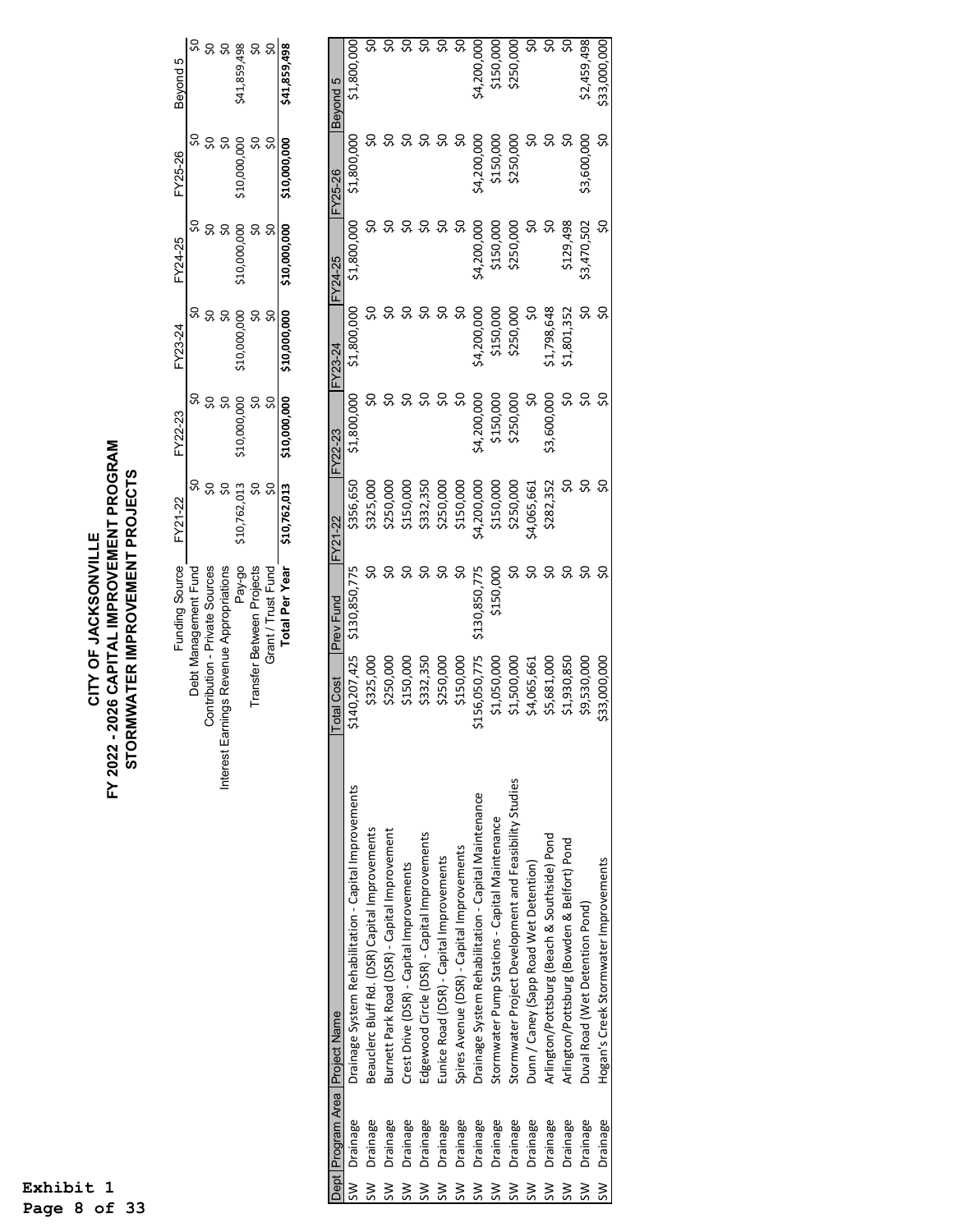## CITY OF JACKSONVILLE<br>FY 2022 - 2026 CAPITAL IMPROVEMENT PROGRAM<br>SOLID WASTE CAPITAL IMPROVEMENT PROJECTS **SOLID WASTE CAPITAL IMPROVEMENT PROJECTS FY 2022 - 2026 CAPITAL IMPROVEMENT PROGRAM CITY OF JACKSONVILLE**

| Funding Source                               | FY 21-22     | FY22-23     | FY23-24     | FY24-25     | FY25-26      | Beyond 5     |
|----------------------------------------------|--------------|-------------|-------------|-------------|--------------|--------------|
| Debt Management Fund                         | \$14,896,650 | \$2,089,000 | \$1,000,000 | \$5,945,715 | \$12,273,563 | \$57,600,000 |
| Contribution - Private Sources               |              |             |             |             |              |              |
| arnings Revenue Appropriations<br>nterest E. |              |             |             |             |              |              |
| Pay-go                                       |              |             |             |             |              |              |
| Transfer Between Projects                    |              |             |             |             |              |              |
| Grant / Trust Fund                           |              |             |             |             |              |              |
| <b>Total Per Year</b>                        | \$14,896,650 | \$2,089,000 | \$1,000,000 | \$5,945,715 | \$12,273,563 | \$57,600,000 |

|          | Dept Program Area               | Project Name                           | Total Cost P  |             | FY 21-22     | $\nabla$ Y22-23 | FY23-24               |             | FY25-26     | Bevond 5         |
|----------|---------------------------------|----------------------------------------|---------------|-------------|--------------|-----------------|-----------------------|-------------|-------------|------------------|
|          | Environmental / Quality of Life | andfill Gas Fueled Leachate Evaporator | \$16,940,191  | \$8,740,191 |              |                 |                       | 1,000,00    |             | בד המח מר        |
| <u>ვ</u> | Invironmental / Quality of Life | Trail Ridge Landfill Expansion         | \$114,117,741 | 44,112,813  | \$11,396,650 | \$1,089,00      |                       | \$2,945,715 | \$7,273,563 | \$47,300,000     |
| G        | invironmental / Quality of Life | invironmental Compliance - Countywide  | \$25,506,016  | \$9,906,016 | \$3,500,000  | \$1,000,000     | יי ההה ההר $\epsilon$ | \$2,000,000 | \$5,000,000 | <b>C3 100 DD</b> |
|          |                                 |                                        |               |             |              |                 |                       |             |             |                  |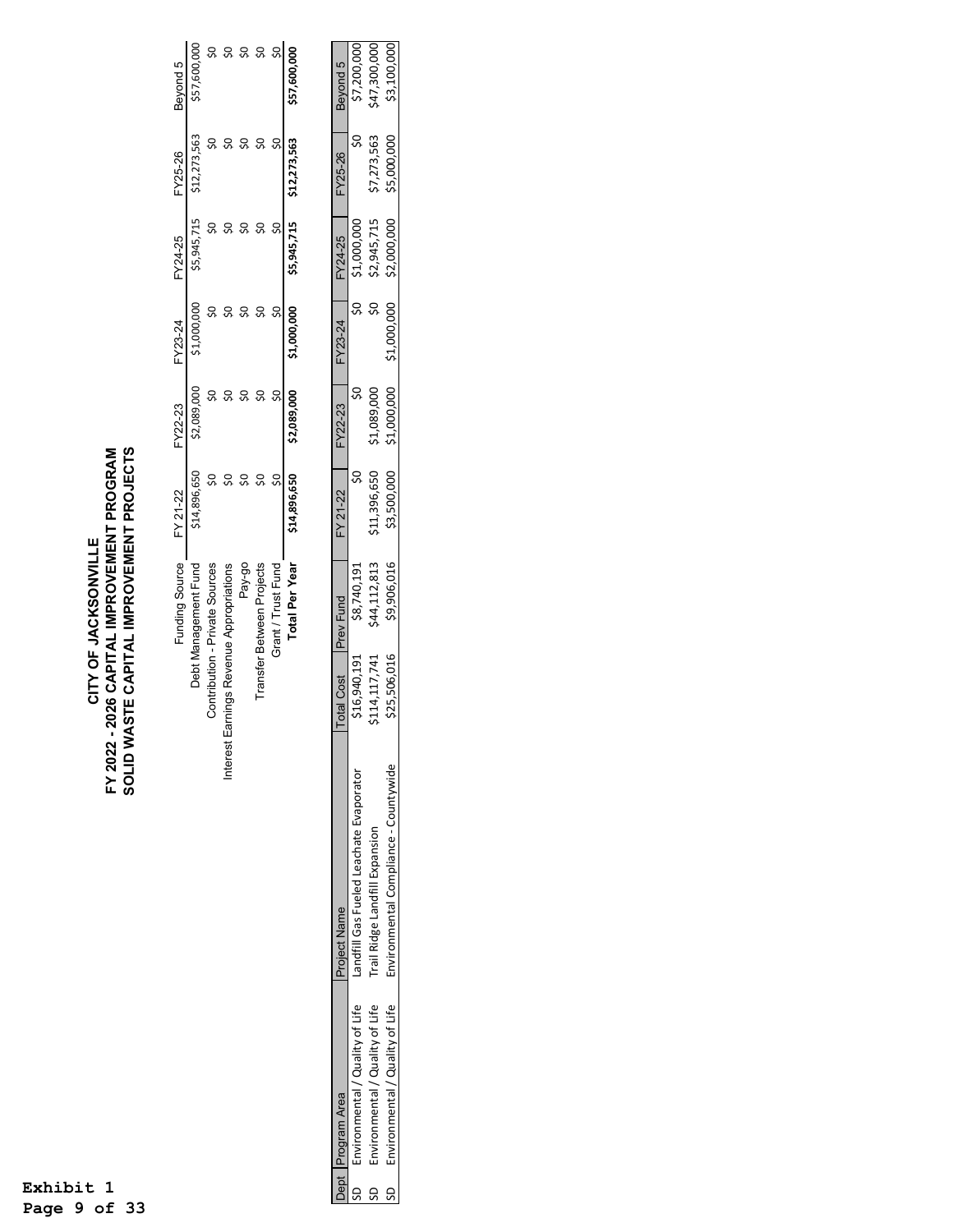**JACKSONVILLE AVIATION AUTHORITY<br>CAPITAL BUDGET<br>FOR FISCAL YEAR ENDING SEPTEMBER 30, 2022 JACKSONVILLE AVIATION AUTHORITY FOR FISCAL YEAR ENDING SEPTEMBER 30, 2022 CAPITAL BUDGET**

|                 |          |                                                                                                  |    |                                     |    |                               |     |   | FUNDING SOURCES |               |   |                  |
|-----------------|----------|--------------------------------------------------------------------------------------------------|----|-------------------------------------|----|-------------------------------|-----|---|-----------------|---------------|---|------------------|
|                 |          |                                                                                                  |    | <b>Total Capital</b><br>Budget 2022 |    |                               |     |   | FAA             | FDOT          |   | OTHER FUNDING OR |
| Airport         | Proj No. | <b>Description</b>                                                                               |    | Commitments                         |    | Ş                             | PEC |   | <b>GRANTS</b>   | <b>GRANTS</b> |   | FINANCING        |
| Jacksonville    | 12022-01 | T Infrastructure Refresh FY22                                                                    |    |                                     |    |                               |     |   |                 |               |   |                  |
| International   | J2022-02 | Replace Loading Dock Freight Elevators (2 Units)                                                 |    | 500,000<br>400,000                  |    |                               |     |   |                 |               |   |                  |
|                 | J2022-03 | Flex Warehouse Roof Refurbishment                                                                |    | 250,000                             |    | 500,000<br>400,000<br>250,000 |     |   |                 |               |   |                  |
|                 | J2018-12 | Garage Structure Rehab (Ph 4 of 4)<br>JAX Canopy and Steel Support Replacement and Refurbishment |    | ,000,000                            |    | ,000,000                      |     |   |                 |               |   |                  |
|                 | J2018-14 |                                                                                                  |    | 3,600,000                           |    | 3,600,000                     |     |   |                 |               |   |                  |
|                 | J2022-04 |                                                                                                  |    | 220,000                             |    | 220,000                       |     |   |                 |               |   |                  |
|                 | J2022-05 | Slope Mower<br>Elgin Runway Sweeper                                                              |    | 250,000                             | ↮  | 250,00C                       |     |   |                 |               |   |                  |
|                 |          |                                                                                                  | မာ | 220,000                             | ↔  | ↮<br>7,220,000                |     | ↔ | မာ              |               | ↮ |                  |
| Cecil Airport   | F2020-02 | Project Shockwave                                                                                |    | 145,000,000                         |    | 14,000,000                    |     |   |                 |               | ఱ | 131,000,000      |
|                 | F2021-03 |                                                                                                  |    | 4,062,500                           |    |                               |     |   |                 | 3,250,000     |   |                  |
|                 | F2022-03 | RWY 18R/36L Rehab (Phase 2 of 2)<br>RWY 18L/36R PCN Upgrade                                      |    | 500,000                             |    | 812,500<br>500,000            |     |   |                 |               |   |                  |
|                 | F2022-01 | Hangar 975                                                                                       |    | 11,500,000                          |    | 6,750,000                     |     |   | ↮               | 4,750,000     |   |                  |
|                 | F2022-02 | Cecil Airport and Spaceport Master Plan                                                          |    | 650.000                             | ₩  | 200,000                       |     |   | 450.000         |               |   |                  |
|                 |          |                                                                                                  | ↔  | 161,712,500                         | ↔  | ↮<br>22,262,500               |     | ↮ | ↔<br>450,000    | 8,000,000     | ↮ | 131,000,000      |
| Cecil Spaceport | S2022-01 | Mission Ops Center IT Build Out                                                                  | ↔  | 375,000                             | မာ | 375,000                       |     |   |                 |               |   |                  |
|                 |          |                                                                                                  |    |                                     |    |                               |     |   |                 |               |   |                  |
|                 |          |                                                                                                  |    |                                     |    |                               |     |   |                 |               |   |                  |

**Exhibit 1 Page 10 of 33**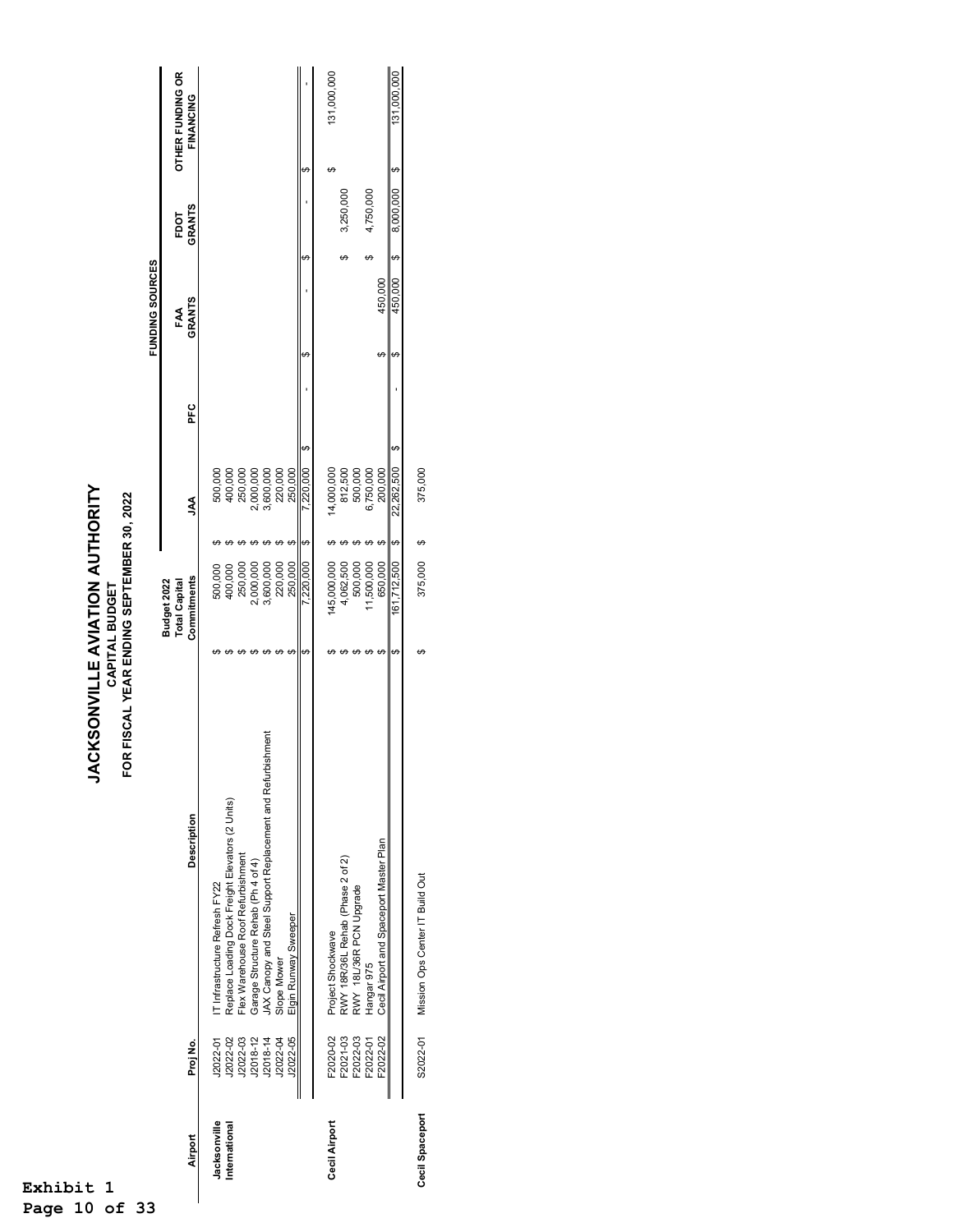| FDOT<br>↮<br>tA<br>H)<br>↮<br>မှ မှ<br>€,<br>10,125,000<br>157,500<br>825,000<br>45,000<br>157,500<br>10,950,000<br>45,000<br>٠<br><b>GRANTS</b><br>FAA<br>↮<br>÷<br>↮<br>မားမြာ<br>49<br>٠A<br>3,375,000<br>3,375,000<br>PFC<br>↮<br>မှာ မှာ<br>tA)<br>H)<br>H)<br>↮<br>275,000<br>145,000<br>500,000<br>600,000<br>250,000<br>200,000<br>270,000<br>2,500,000<br>650,000<br>1,500,000<br>2,000,000<br>17,500<br>4,200,000<br>1,000,000<br>9,000,000<br>1,100,000<br>300,000<br>5,000<br>5,840,000<br>8,667,500<br>5,000<br>874,000<br>25,386,500<br>10,000,000<br>Ş<br>tA,<br>H)<br>$\boldsymbol{\varphi}$<br>↮<br>မှာ မှာ<br>$\frac{1,000,000}{000,000}$<br>175,000<br>$\frac{874,000}{42,414,000}$<br>145,000<br>13,500,000<br>500,000<br>600,000<br>250,000<br>200,000<br>270,000<br>22,665,000<br>650,000<br>,500,000<br>2,000,000<br>4,200,000<br>300,000<br>8,825,000<br>50,000<br>1,100,000<br>5,000,000<br>1,100,000<br>Commitments<br><b>Total Capital</b><br>Budget 2023<br>$\leftrightarrow$<br>$\theta$<br>↮<br>$\boldsymbol{\varphi}$<br>$\theta$ $\theta$<br>မှာ မှာ<br>$\boldsymbol{\varphi}$<br>↔<br>မာ မာ<br>∣⇔<br>↮<br>$\theta$<br>↮<br>↔<br>မာ<br>↮<br>↮<br><b>SA</b><br>Demolition of Buildings 502, 604, 535, 574, 59, 506, 512, 517, 59 and 518<br>Hangar 1820 Rehabilitation (Bldg, Roof, Truss)<br>Description<br>Fabric Hangar Fire Suppression System<br>Airfield Wetland Mitigation Construction<br>Hangar 67 and Bldg. 310 Rehabilitation<br>Landside Bathroom Rehabilitation Ph2<br>Design & Construct Spaceport Hangar<br>PA System Upgrade or Replacement<br>Cecil Airport AWOS Replacement<br>Elevator Replacement 17 & 18<br>IT Infrastructure Refresh FY23<br>Cecil Airport Roof Assessment<br>Video Sureveillance/CCURE<br>Cargo 3 Apron Expansion<br>Taxiway F Rehabilitation<br>TWY G1 Reconstruction<br>Landside Drainage<br>Front End Loader<br><b>ALP Update</b><br>Proj No.<br>Cecil Spaceport<br>Cecil Airport<br>Jacksonville<br>Jacksonville<br>Recreational<br>International<br>Small Cap<br>Executive<br>Herlong<br>Airport |  |                      |   |  |           | FUNDING SOURCES |               |                        |
|-----------------------------------------------------------------------------------------------------------------------------------------------------------------------------------------------------------------------------------------------------------------------------------------------------------------------------------------------------------------------------------------------------------------------------------------------------------------------------------------------------------------------------------------------------------------------------------------------------------------------------------------------------------------------------------------------------------------------------------------------------------------------------------------------------------------------------------------------------------------------------------------------------------------------------------------------------------------------------------------------------------------------------------------------------------------------------------------------------------------------------------------------------------------------------------------------------------------------------------------------------------------------------------------------------------------------------------------------------------------------------------------------------------------------------------------------------------------------------------------------------------------------------------------------------------------------------------------------------------------------------------------------------------------------------------------------------------------------------------------------------------------------------------------------------------------------------------------------------------------------------------------------------------------------------------------------------------------------------------------------------------------------------------------------------------------------------|--|----------------------|---|--|-----------|-----------------|---------------|------------------------|
|                                                                                                                                                                                                                                                                                                                                                                                                                                                                                                                                                                                                                                                                                                                                                                                                                                                                                                                                                                                                                                                                                                                                                                                                                                                                                                                                                                                                                                                                                                                                                                                                                                                                                                                                                                                                                                                                                                                                                                                                                                                                             |  |                      |   |  |           |                 |               |                        |
|                                                                                                                                                                                                                                                                                                                                                                                                                                                                                                                                                                                                                                                                                                                                                                                                                                                                                                                                                                                                                                                                                                                                                                                                                                                                                                                                                                                                                                                                                                                                                                                                                                                                                                                                                                                                                                                                                                                                                                                                                                                                             |  |                      |   |  |           |                 | <b>GRANTS</b> | <b>OTHER</b>           |
|                                                                                                                                                                                                                                                                                                                                                                                                                                                                                                                                                                                                                                                                                                                                                                                                                                                                                                                                                                                                                                                                                                                                                                                                                                                                                                                                                                                                                                                                                                                                                                                                                                                                                                                                                                                                                                                                                                                                                                                                                                                                             |  |                      |   |  |           |                 |               |                        |
|                                                                                                                                                                                                                                                                                                                                                                                                                                                                                                                                                                                                                                                                                                                                                                                                                                                                                                                                                                                                                                                                                                                                                                                                                                                                                                                                                                                                                                                                                                                                                                                                                                                                                                                                                                                                                                                                                                                                                                                                                                                                             |  |                      |   |  |           |                 |               |                        |
|                                                                                                                                                                                                                                                                                                                                                                                                                                                                                                                                                                                                                                                                                                                                                                                                                                                                                                                                                                                                                                                                                                                                                                                                                                                                                                                                                                                                                                                                                                                                                                                                                                                                                                                                                                                                                                                                                                                                                                                                                                                                             |  |                      |   |  |           |                 |               |                        |
|                                                                                                                                                                                                                                                                                                                                                                                                                                                                                                                                                                                                                                                                                                                                                                                                                                                                                                                                                                                                                                                                                                                                                                                                                                                                                                                                                                                                                                                                                                                                                                                                                                                                                                                                                                                                                                                                                                                                                                                                                                                                             |  |                      |   |  |           |                 |               |                        |
|                                                                                                                                                                                                                                                                                                                                                                                                                                                                                                                                                                                                                                                                                                                                                                                                                                                                                                                                                                                                                                                                                                                                                                                                                                                                                                                                                                                                                                                                                                                                                                                                                                                                                                                                                                                                                                                                                                                                                                                                                                                                             |  |                      |   |  |           |                 |               |                        |
|                                                                                                                                                                                                                                                                                                                                                                                                                                                                                                                                                                                                                                                                                                                                                                                                                                                                                                                                                                                                                                                                                                                                                                                                                                                                                                                                                                                                                                                                                                                                                                                                                                                                                                                                                                                                                                                                                                                                                                                                                                                                             |  |                      |   |  |           |                 |               |                        |
|                                                                                                                                                                                                                                                                                                                                                                                                                                                                                                                                                                                                                                                                                                                                                                                                                                                                                                                                                                                                                                                                                                                                                                                                                                                                                                                                                                                                                                                                                                                                                                                                                                                                                                                                                                                                                                                                                                                                                                                                                                                                             |  |                      |   |  |           |                 |               |                        |
|                                                                                                                                                                                                                                                                                                                                                                                                                                                                                                                                                                                                                                                                                                                                                                                                                                                                                                                                                                                                                                                                                                                                                                                                                                                                                                                                                                                                                                                                                                                                                                                                                                                                                                                                                                                                                                                                                                                                                                                                                                                                             |  |                      |   |  |           |                 |               |                        |
|                                                                                                                                                                                                                                                                                                                                                                                                                                                                                                                                                                                                                                                                                                                                                                                                                                                                                                                                                                                                                                                                                                                                                                                                                                                                                                                                                                                                                                                                                                                                                                                                                                                                                                                                                                                                                                                                                                                                                                                                                                                                             |  |                      |   |  |           |                 |               |                        |
|                                                                                                                                                                                                                                                                                                                                                                                                                                                                                                                                                                                                                                                                                                                                                                                                                                                                                                                                                                                                                                                                                                                                                                                                                                                                                                                                                                                                                                                                                                                                                                                                                                                                                                                                                                                                                                                                                                                                                                                                                                                                             |  |                      |   |  |           |                 | 2,500,000     |                        |
|                                                                                                                                                                                                                                                                                                                                                                                                                                                                                                                                                                                                                                                                                                                                                                                                                                                                                                                                                                                                                                                                                                                                                                                                                                                                                                                                                                                                                                                                                                                                                                                                                                                                                                                                                                                                                                                                                                                                                                                                                                                                             |  |                      |   |  |           |                 | 2,500,000     | ₩                      |
|                                                                                                                                                                                                                                                                                                                                                                                                                                                                                                                                                                                                                                                                                                                                                                                                                                                                                                                                                                                                                                                                                                                                                                                                                                                                                                                                                                                                                                                                                                                                                                                                                                                                                                                                                                                                                                                                                                                                                                                                                                                                             |  |                      |   |  |           |                 |               |                        |
|                                                                                                                                                                                                                                                                                                                                                                                                                                                                                                                                                                                                                                                                                                                                                                                                                                                                                                                                                                                                                                                                                                                                                                                                                                                                                                                                                                                                                                                                                                                                                                                                                                                                                                                                                                                                                                                                                                                                                                                                                                                                             |  |                      |   |  |           |                 |               |                        |
|                                                                                                                                                                                                                                                                                                                                                                                                                                                                                                                                                                                                                                                                                                                                                                                                                                                                                                                                                                                                                                                                                                                                                                                                                                                                                                                                                                                                                                                                                                                                                                                                                                                                                                                                                                                                                                                                                                                                                                                                                                                                             |  |                      |   |  |           |                 |               |                        |
|                                                                                                                                                                                                                                                                                                                                                                                                                                                                                                                                                                                                                                                                                                                                                                                                                                                                                                                                                                                                                                                                                                                                                                                                                                                                                                                                                                                                                                                                                                                                                                                                                                                                                                                                                                                                                                                                                                                                                                                                                                                                             |  |                      |   |  |           |                 |               |                        |
|                                                                                                                                                                                                                                                                                                                                                                                                                                                                                                                                                                                                                                                                                                                                                                                                                                                                                                                                                                                                                                                                                                                                                                                                                                                                                                                                                                                                                                                                                                                                                                                                                                                                                                                                                                                                                                                                                                                                                                                                                                                                             |  |                      |   |  |           |                 |               |                        |
|                                                                                                                                                                                                                                                                                                                                                                                                                                                                                                                                                                                                                                                                                                                                                                                                                                                                                                                                                                                                                                                                                                                                                                                                                                                                                                                                                                                                                                                                                                                                                                                                                                                                                                                                                                                                                                                                                                                                                                                                                                                                             |  |                      |   |  |           |                 |               |                        |
|                                                                                                                                                                                                                                                                                                                                                                                                                                                                                                                                                                                                                                                                                                                                                                                                                                                                                                                                                                                                                                                                                                                                                                                                                                                                                                                                                                                                                                                                                                                                                                                                                                                                                                                                                                                                                                                                                                                                                                                                                                                                             |  |                      |   |  |           |                 |               | H)                     |
|                                                                                                                                                                                                                                                                                                                                                                                                                                                                                                                                                                                                                                                                                                                                                                                                                                                                                                                                                                                                                                                                                                                                                                                                                                                                                                                                                                                                                                                                                                                                                                                                                                                                                                                                                                                                                                                                                                                                                                                                                                                                             |  |                      |   |  |           |                 |               |                        |
|                                                                                                                                                                                                                                                                                                                                                                                                                                                                                                                                                                                                                                                                                                                                                                                                                                                                                                                                                                                                                                                                                                                                                                                                                                                                                                                                                                                                                                                                                                                                                                                                                                                                                                                                                                                                                                                                                                                                                                                                                                                                             |  |                      |   |  |           |                 |               |                        |
|                                                                                                                                                                                                                                                                                                                                                                                                                                                                                                                                                                                                                                                                                                                                                                                                                                                                                                                                                                                                                                                                                                                                                                                                                                                                                                                                                                                                                                                                                                                                                                                                                                                                                                                                                                                                                                                                                                                                                                                                                                                                             |  |                      |   |  |           |                 | ٠             | ÷                      |
|                                                                                                                                                                                                                                                                                                                                                                                                                                                                                                                                                                                                                                                                                                                                                                                                                                                                                                                                                                                                                                                                                                                                                                                                                                                                                                                                                                                                                                                                                                                                                                                                                                                                                                                                                                                                                                                                                                                                                                                                                                                                             |  |                      |   |  |           |                 |               |                        |
|                                                                                                                                                                                                                                                                                                                                                                                                                                                                                                                                                                                                                                                                                                                                                                                                                                                                                                                                                                                                                                                                                                                                                                                                                                                                                                                                                                                                                                                                                                                                                                                                                                                                                                                                                                                                                                                                                                                                                                                                                                                                             |  |                      |   |  |           |                 |               |                        |
|                                                                                                                                                                                                                                                                                                                                                                                                                                                                                                                                                                                                                                                                                                                                                                                                                                                                                                                                                                                                                                                                                                                                                                                                                                                                                                                                                                                                                                                                                                                                                                                                                                                                                                                                                                                                                                                                                                                                                                                                                                                                             |  |                      |   |  |           |                 |               | $\boldsymbol{\varphi}$ |
|                                                                                                                                                                                                                                                                                                                                                                                                                                                                                                                                                                                                                                                                                                                                                                                                                                                                                                                                                                                                                                                                                                                                                                                                                                                                                                                                                                                                                                                                                                                                                                                                                                                                                                                                                                                                                                                                                                                                                                                                                                                                             |  |                      |   |  |           |                 |               |                        |
|                                                                                                                                                                                                                                                                                                                                                                                                                                                                                                                                                                                                                                                                                                                                                                                                                                                                                                                                                                                                                                                                                                                                                                                                                                                                                                                                                                                                                                                                                                                                                                                                                                                                                                                                                                                                                                                                                                                                                                                                                                                                             |  |                      |   |  |           |                 |               | ↮                      |
|                                                                                                                                                                                                                                                                                                                                                                                                                                                                                                                                                                                                                                                                                                                                                                                                                                                                                                                                                                                                                                                                                                                                                                                                                                                                                                                                                                                                                                                                                                                                                                                                                                                                                                                                                                                                                                                                                                                                                                                                                                                                             |  |                      |   |  |           |                 |               |                        |
|                                                                                                                                                                                                                                                                                                                                                                                                                                                                                                                                                                                                                                                                                                                                                                                                                                                                                                                                                                                                                                                                                                                                                                                                                                                                                                                                                                                                                                                                                                                                                                                                                                                                                                                                                                                                                                                                                                                                                                                                                                                                             |  | <b>Total Capital</b> | ↮ |  | 3,375,000 | 11,152,500      | 2,500,000     | မားမြာ                 |

**JACKSONVILLE AVIATION AUTHORITY**<br>CAPITAL BUDGET **JACKSONVILLE AVIATION AUTHORITY CAPITAL BUDGET**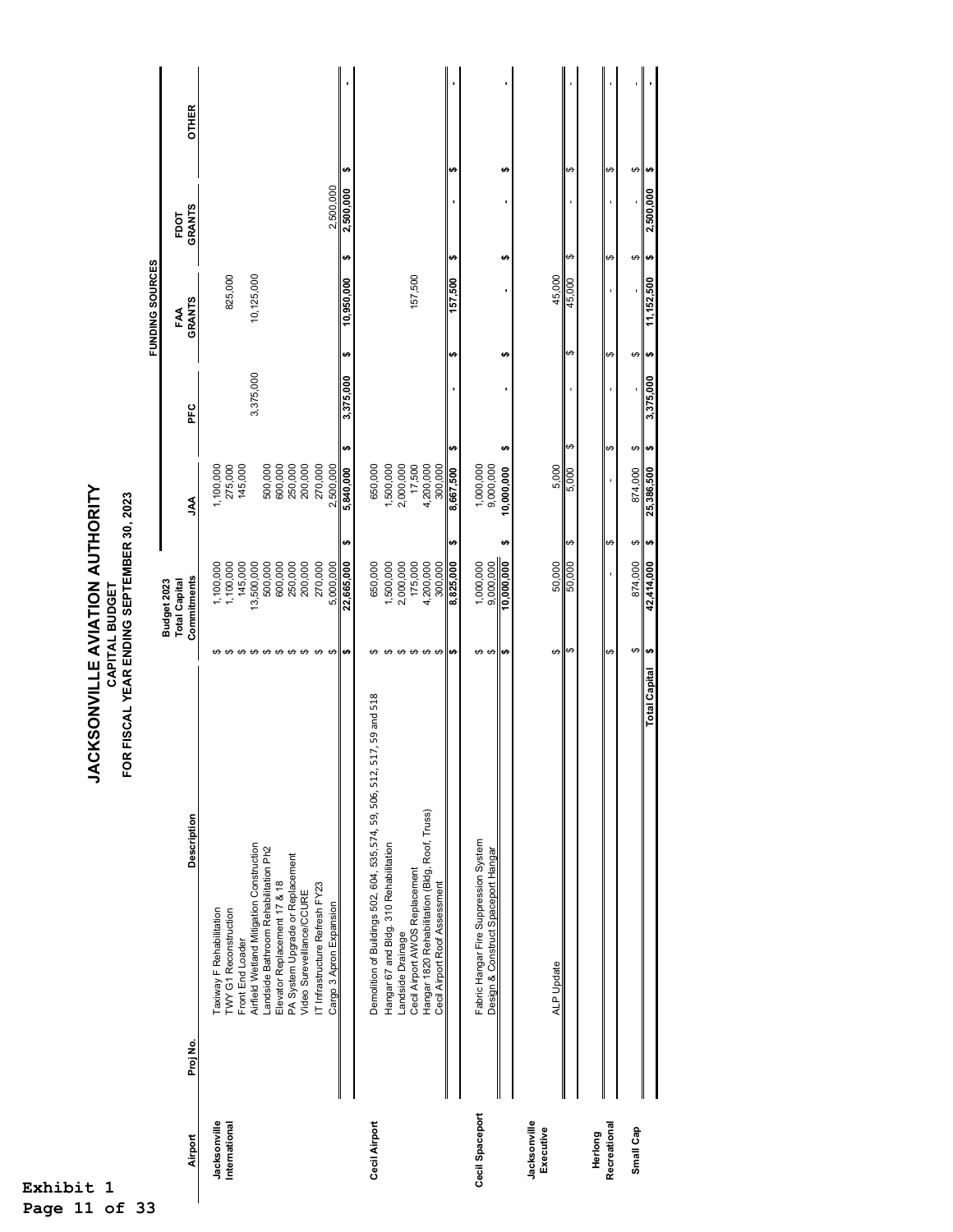| t                         |          | <b>ACKSONVILLE AVIATION AUTHORITY</b>                                               |                                                  |               |                         |                                                         |                     |            |                                   |    |              |
|---------------------------|----------|-------------------------------------------------------------------------------------|--------------------------------------------------|---------------|-------------------------|---------------------------------------------------------|---------------------|------------|-----------------------------------|----|--------------|
| $\mathbf 1$               |          | OR FISCAL YEAR ENDING SEPTEMBER 30, 2024<br>CAPITAL BUDGET                          |                                                  |               |                         |                                                         |                     |            |                                   |    |              |
|                           |          |                                                                                     |                                                  |               |                         |                                                         | FUNDING SOURCES     |            |                                   |    |              |
| Airport                   | Proj No. | Description                                                                         | Commitments<br>Budget 2024<br>Total Capital      |               | Š                       | PFC                                                     | <b>GRANTS</b><br>ĘĄ |            | <b>GRANTS</b><br>FDOT             |    | <b>OTHER</b> |
| Jacksonville              |          | LED RWY Edgelights                                                                  | 2,000,000<br>↮                                   |               |                         | 500,000<br>↮                                            | ↮                   | 1,500,000  |                                   |    |              |
| International             |          | Design and Build Sub-station backup<br>Concourse B Replacement                      | 266,000,000<br>4,500,000<br>$\theta$<br>$\Theta$ | കക            | 63,000,000              | 159,075,000<br>4,500,000<br>↮<br>$\boldsymbol{\varphi}$ | ↮                   | 29,925,000 | 14,000,000<br>↮                   |    |              |
|                           |          | Ticketing Escalators 1 & 2 Replacement                                              | 1,400,000<br>273,900,000<br>↮                    | $\Theta$      | 1,400,000<br>64,400,000 | 164,075,000<br>မာ                                       | ↮                   | 31,425,000 | 14,000,000<br>↮                   | ↮  |              |
| Cecil Airport             |          | TWY A Rehab (A4 to A5)                                                              | 5,000,000<br>ŧθ,                                 | ↮             | 5,000,000               |                                                         |                     |            |                                   |    |              |
|                           |          | Hangar 825 Roof and Truss Rehabilitation                                            | 2,700,000<br>↮                                   | ↮             | 2,700,000               |                                                         |                     |            |                                   |    |              |
|                           |          | 1845 Steel Truss Rehabilitation                                                     | 3,300,000<br>↮                                   | ↔             | 1,650,000               |                                                         |                     |            | 1,650,000<br>↮                    |    |              |
|                           |          | Hangar 1845 Modifications                                                           | 6,000,000<br>$\theta$                            |               | 6,000,000               |                                                         |                     |            |                                   |    |              |
|                           |          | Eastside Fire Suppression System<br>Building 1823 Rehabilitation                    | 300,000<br>1,500,000<br>↮                        |               | 300,000<br>1,500,000    |                                                         |                     |            |                                   |    |              |
|                           |          | Parking Lot Rehab Building 887                                                      | 2,000,000<br>↮                                   |               | 2,000,000               |                                                         |                     |            |                                   |    |              |
|                           |          | Hangar 825 Rehab                                                                    | 1,500,000<br>$\boldsymbol{\varphi}$              |               | 1,500,000               |                                                         |                     |            |                                   |    |              |
|                           |          | Hangar 995                                                                          | 6,500,000<br>↔                                   |               | 6,500,000               |                                                         |                     |            |                                   |    |              |
|                           |          |                                                                                     | 28,800,000<br>↔                                  | ↮             | 27,150,000              | ↮                                                       | G,                  |            | 1,650,000<br>↮                    | ↔  |              |
| Cecil Spaceport           |          | Spaceport Hangar and Apron                                                          | 9,800,000                                        |               | 9,800,000               |                                                         |                     |            |                                   |    |              |
|                           |          | Joint Seal, Spall and Asphalt Repair of the Spaceport, Armament, Loading, and Ti \$ | 750,000                                          | $\epsilon$ A  | 750,000                 |                                                         |                     |            |                                   |    |              |
|                           |          | Rehabilitation of Taxiway 'B' Keel<br>Eastside Roadway (Phase II)                   | 3,000,000<br>$\pmb{\leftrightarrow}$             |               | 3,000,000<br>7,500,000  |                                                         |                     |            |                                   |    |              |
|                           |          | Design & Construct Oxidizer Storage Area Infrastructure                             | 15,000,000<br>700,000<br>$\Theta$<br>$\Theta$    | ↮<br>$\Theta$ | 350,000                 |                                                         |                     |            | 350,000                           | ↮  | 7,500,000    |
|                           |          | Solid Propellant Storage Bunker Relocation Improvements                             | 300,000                                          | €             |                         |                                                         |                     |            | မာ မာ                             |    |              |
|                           |          |                                                                                     | 29,550,000                                       |               | 150,000                 |                                                         |                     |            | 150,000<br>$\boldsymbol{\varphi}$ | G, | 7,500,000    |
| Jacksonville<br>Executive |          | Airfield Lighting and Signage Replacement and Vault Rehab                           | 1,600,000<br>↮                                   | ↮             |                         |                                                         |                     |            | 800,000<br>↮                      |    |              |
|                           |          |                                                                                     | 1,600,000<br>↮                                   | ↔             | 800,000                 | ↮                                                       | ↮                   |            | 800,000<br>↮                      | ↮  |              |
| Recreational<br>Herlong   |          | Airport Security Fence                                                              | 600,000<br>↮                                     | ↮             | 300,000                 |                                                         |                     |            | 300,000<br>↮                      |    |              |
|                           |          |                                                                                     | 600,000                                          | ఱ             | 300,000                 |                                                         | မာ                  |            | 300,000<br>↮                      |    |              |
| Small Cap                 |          |                                                                                     | 800,000<br>G,                                    | ↮             | 115,000,000             | ↔                                                       | ↮                   |            | ↮                                 | ↮  |              |
|                           |          | <b>Total Capital</b>                                                                | 335,250,000<br>H                                 | ÷             |                         | 164,075,000<br>H                                        | ₩                   | 31,425,000 | 17,250,000<br>₩                   | ₩  | 7,500,000    |

**Exhibit 1** 

**Page 12 of 33**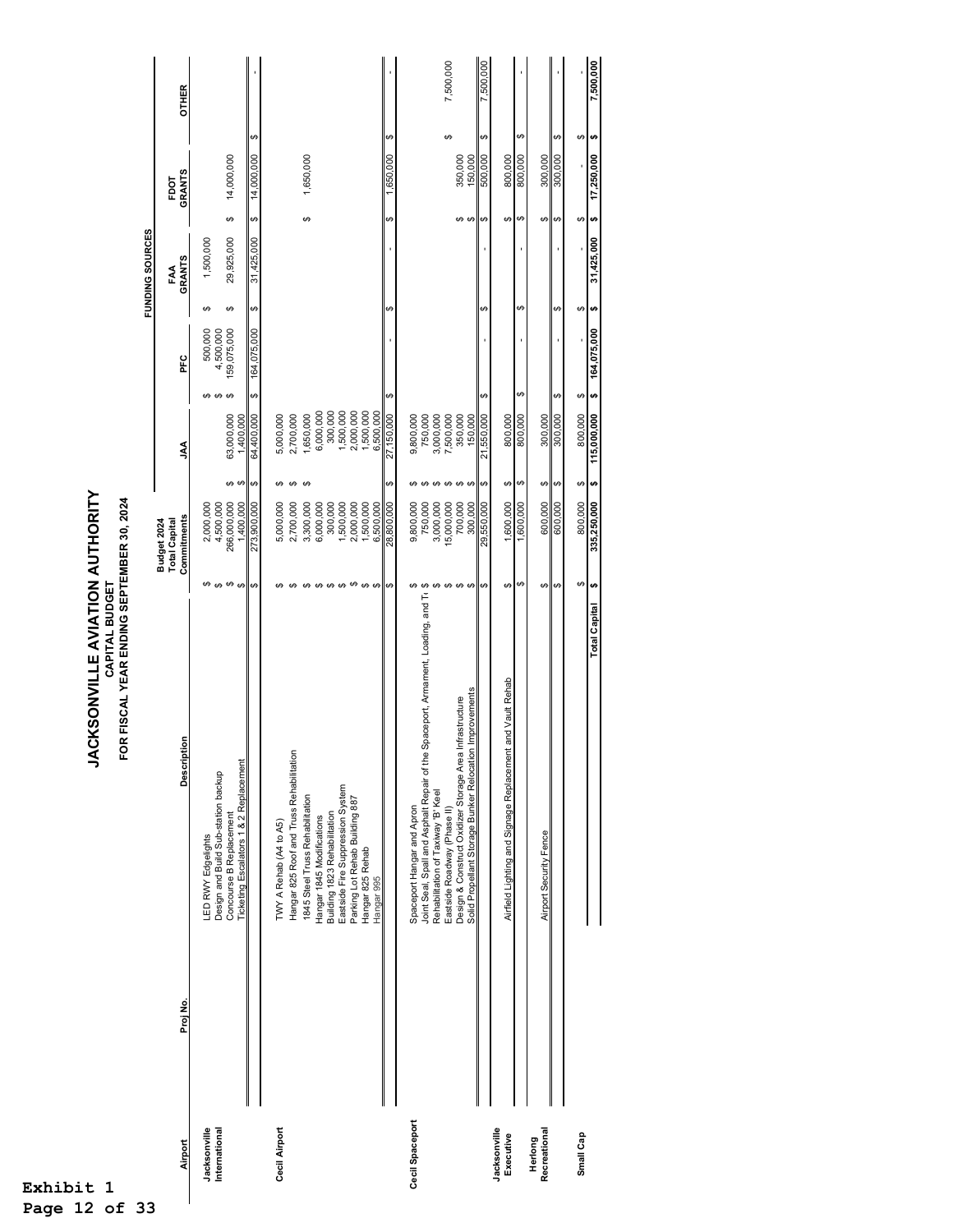| 1<br>t          |          | FOR                                                                           | <b>JACKSONVILLE AVIATION AUTHORITY</b><br>FISCAL YEAR ENDING SEPTEMBER 30, 2025<br>CAPITAL BUDGET |                                     |       |                          |     |    |                 |   |               |              |
|-----------------|----------|-------------------------------------------------------------------------------|---------------------------------------------------------------------------------------------------|-------------------------------------|-------|--------------------------|-----|----|-----------------|---|---------------|--------------|
|                 |          |                                                                               |                                                                                                   |                                     |       |                          |     |    | FUNDING SOURCES |   |               |              |
|                 |          |                                                                               |                                                                                                   | Budget 2025<br><b>Total Capital</b> |       |                          |     |    | FAA             |   | FDOT          |              |
| Airport         | Proj No. | <b>Description</b>                                                            |                                                                                                   | Commitments                         |       | ΥVΓ                      | PFC |    | <b>GRANTS</b>   |   | <b>GRANTS</b> | <b>OTHER</b> |
| Jacksonville    |          | Courtyard Column Light Replacement                                            | ക                                                                                                 | 165,000                             |       | 165,000                  |     |    |                 |   |               |              |
| International   |          | Police Badging Renovation                                                     |                                                                                                   | 300,000                             |       | 300,000                  |     |    |                 |   |               |              |
|                 |          | Garage Lighting Replacement                                                   | ↔                                                                                                 | ,800,000                            | ↮     | ,800,000                 |     |    |                 |   |               |              |
|                 |          | Ticketing Escalator 3 & 4 Replacement                                         | ↔                                                                                                 | ,400,000                            | ↔     | 1,400,000                |     |    |                 |   |               |              |
|                 |          |                                                                               | ↔                                                                                                 | 3,665,000                           | ↔     | 3,665,000                | ↔   | ↔  |                 | ↮ |               | ↮            |
| Cecil Airport   |          | Design and Construct Taxiway E2                                               |                                                                                                   | 2,489,600                           |       |                          |     |    |                 |   |               |              |
|                 |          | Building 1846 Rehabilitation                                                  |                                                                                                   | 1,000,000                           |       | 2,489,600<br>1,000,000   |     |    |                 |   |               |              |
|                 |          | Construct Eastside Ramp                                                       | ⊬                                                                                                 | 2,000,000                           |       | 2,000,000                |     |    |                 |   |               |              |
|                 |          | Hangar 312 and building 315 Rehabilitation                                    |                                                                                                   | 500,000                             |       | 500,000                  |     |    |                 |   |               |              |
|                 |          | Airport Drainage Rehabilitation                                               | Θ                                                                                                 | 500,000                             |       | 500,000                  |     |    |                 |   |               |              |
|                 |          | Vertiport Design                                                              |                                                                                                   | 200,000                             |       | 200,000                  |     |    |                 |   |               |              |
|                 |          | Eastside Hangar Development                                                   | ↮                                                                                                 | 8,000,000                           | ↮     | 8,000,000                |     |    |                 |   |               |              |
|                 |          |                                                                               | ŧθ                                                                                                | 14,689,600                          | မာ    | 14,689,600               | မာ  | မာ |                 | ↮ |               | မာ           |
| Cecil Spaceport |          |                                                                               |                                                                                                   |                                     |       |                          |     |    |                 |   |               |              |
|                 |          | Spaceport East/Vest Connector Roadway (PH I & II)<br>Group-V Hangar and Apron | $\theta$<br>↮                                                                                     | 12,695,000<br>28,700,000            | မာ မာ | 12,695,000<br>28,700,000 |     |    |                 |   |               |              |
|                 |          |                                                                               | ↮                                                                                                 | 41,395,000                          | ↮     | 41,395,000               | ↮   | ↮  |                 | ↮ |               | ↮            |
| larksonville    |          |                                                                               |                                                                                                   |                                     |       |                          |     |    |                 |   |               |              |

Jacksonville<br>Executive **Jacksonville Executive** 

**Exhibit 1 Page 13 of 33**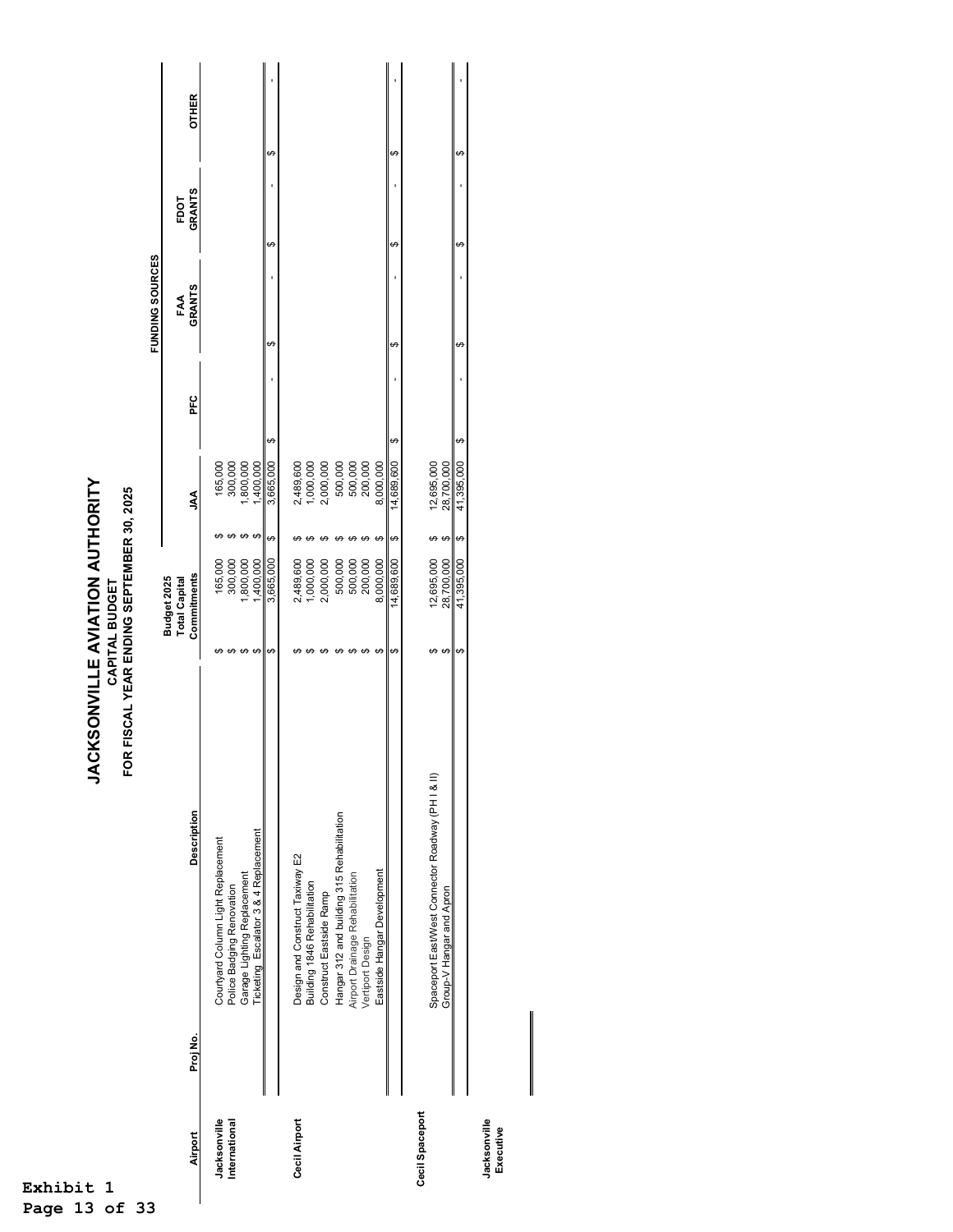**JACKSONVILLE AVIATION AUTHORITY<br>CAPITAL BUDGET<br>FOR FISCAL YEAR ENDING SEPTEMBER 30, 2026 JACKSONVILLE AVIATION AUTHORITY FOR FISCAL YEAR ENDING SEPTEMBER 30, 2026 CAPITAL BUDGET**

|                 |          |                                                                    |                   |                                     |   |                                     |     |   | <b>FUNDING SOURCES</b> |   |               |   |              |
|-----------------|----------|--------------------------------------------------------------------|-------------------|-------------------------------------|---|-------------------------------------|-----|---|------------------------|---|---------------|---|--------------|
|                 |          |                                                                    |                   | <b>Total Capital</b><br>Budget 2026 |   |                                     |     |   | FAA                    |   | FDOT          |   |              |
| Airport         | Proj No. | <b>Description</b>                                                 |                   | Commitments                         |   | УV                                  | PFC |   | <b>GRANTS</b>          |   | <b>GRANTS</b> |   | <b>OTHER</b> |
| Jacksonville    |          | Taxiway F Extension                                                |                   | 2,500,000                           |   | 625,000                             |     | ↔ | 1,875,000              |   |               |   |              |
|                 |          |                                                                    |                   |                                     |   |                                     |     |   |                        |   |               |   |              |
| International   |          | Parking Garage 3                                                   |                   | 80,000,000                          |   |                                     |     |   |                        |   |               | ↮ | 80,000,000   |
|                 |          | <b>TSA Bathroom Rehabilitation</b>                                 |                   | 100,000                             |   |                                     |     |   |                        |   |               |   |              |
|                 |          | <b>Airfield Dumptruck</b>                                          |                   | 225,000                             |   | 100,000<br>225,000                  |     |   |                        |   |               |   |              |
|                 |          | <b>Bulldozer</b>                                                   |                   | 310,000                             |   |                                     |     |   |                        |   |               |   |              |
|                 |          | Trackhoe                                                           | ⊬                 | 275,000                             |   | 310,000<br>275,000                  |     |   |                        |   |               |   |              |
|                 |          | Park Assist Software                                               | ↮                 | ,200,000                            |   | ,200,000                            |     |   |                        |   |               |   |              |
|                 |          |                                                                    | ↔                 | 84,610,000                          | ↔ | $\boldsymbol{\varphi}$<br>2,735,000 |     | ↔ | 1,875,000              | ↮ |               | ↮ | 80,000,000   |
| Cecil Airport   |          | Taxiway Echo Extension                                             | ↮                 | 6,000,000                           | ↮ | 600,000                             |     | ↮ | 5,400,000              |   |               |   |              |
|                 |          |                                                                    | ↮                 | 6,000,000                           | ↮ | ↮<br>600,000                        |     | ↔ | 5,400,000              | ↮ |               | ↮ |              |
| Cecil Spaceport |          | Purchase & Install Telemetry System                                | ఱ                 | 3,700,000                           |   |                                     |     |   |                        |   |               |   | ,850,000     |
|                 |          | Liquid Propellant Storage                                          | $\Theta$          | 1,600,000                           |   | 1,850,000<br>800,000                |     |   |                        |   |               | ↮ | 800,000      |
|                 |          | Design & Construct Liquid Oxidizer Farm                            | ↔                 | 500,000                             | ↮ | 250,000                             |     |   |                        |   |               | ↔ | 250,000      |
|                 |          |                                                                    | ↔                 | 5,800,000                           | ↔ | ↔<br>2,900,000                      |     | ↮ |                        | ↮ |               | ↔ | 2,900,000    |
|                 |          | Bros)<br>Landside Pavement Rehab (Charles Lindburgh, Bragg, Wright | မာ                | 2,000,000                           |   | 2,000,000                           |     |   |                        |   |               |   |              |
| Jacksonville    |          | Design TWYs A and B Rehab, Direct Access Compliance                | $\leftrightarrow$ | 2,500,000                           | ↔ | 250,000                             |     | ↔ | 2,250,000              |   |               |   |              |
| Executive       |          |                                                                    | ↮                 | 4,500,000                           | ↔ | ↔<br>2,250,000                      |     | ↔ | 2,250,000              | ↮ |               | ↮ |              |
|                 |          |                                                                    |                   |                                     |   |                                     |     |   |                        |   |               |   |              |
|                 |          |                                                                    |                   |                                     |   |                                     |     |   |                        |   |               |   |              |

**Exhibit 1 Page 14 of 33**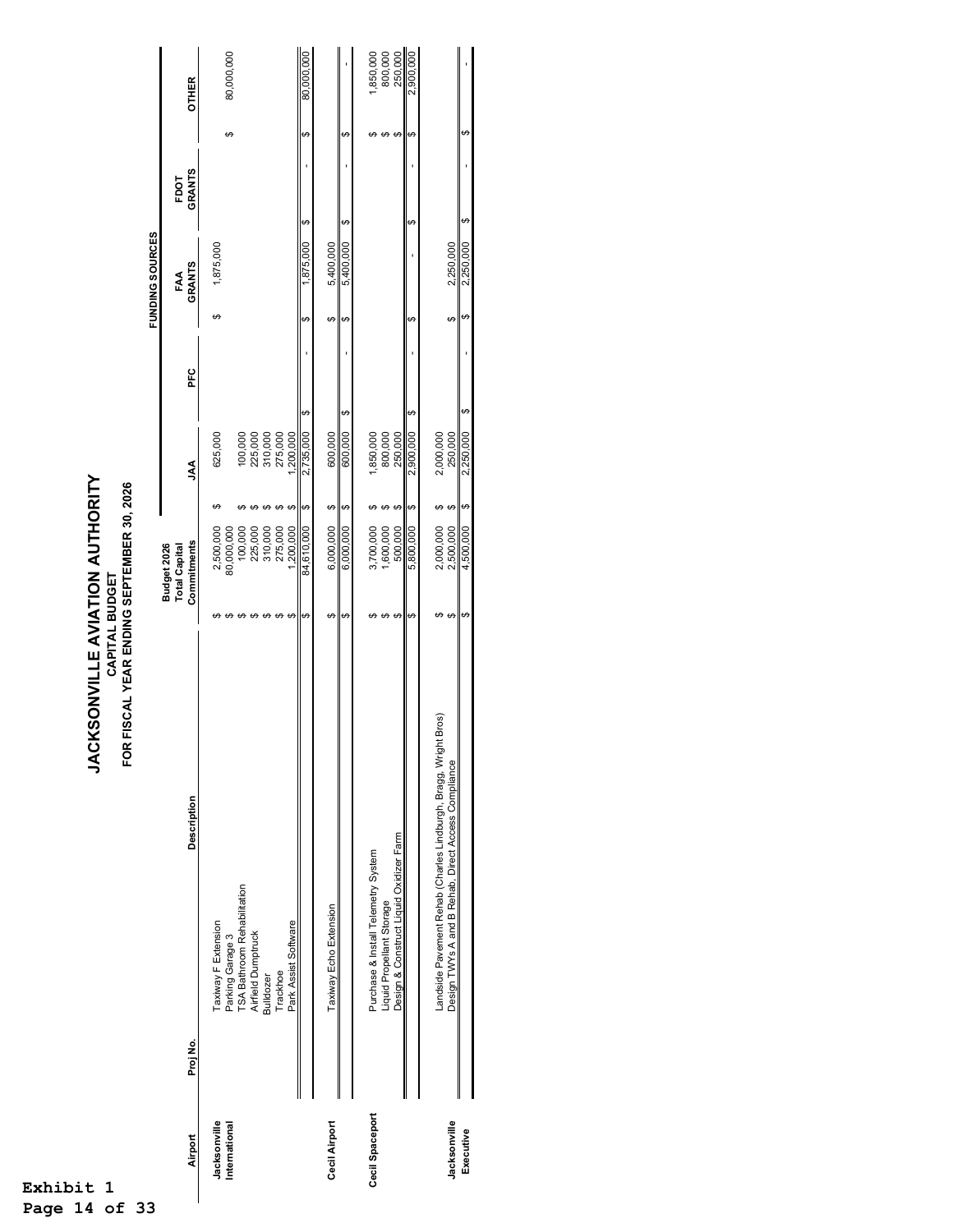| Exhibit<br>Page 15 of 33 |                                                                                                                              |                                                                                                                                                       |                                                                                                                                          |                                                                     |                                                  |             |                  |
|--------------------------|------------------------------------------------------------------------------------------------------------------------------|-------------------------------------------------------------------------------------------------------------------------------------------------------|------------------------------------------------------------------------------------------------------------------------------------------|---------------------------------------------------------------------|--------------------------------------------------|-------------|------------------|
|                          |                                                                                                                              |                                                                                                                                                       | Jacksonville Port Authority                                                                                                              |                                                                     |                                                  |             |                  |
|                          | rear<br>➤                                                                                                                    | <b>Capital Projects</b>                                                                                                                               | $-2022 - 2026$                                                                                                                           |                                                                     |                                                  |             |                  |
|                          |                                                                                                                              |                                                                                                                                                       | 202)                                                                                                                                     | 2023                                                                | 2024                                             | 2025        | 2026             |
| Location                 | Description                                                                                                                  |                                                                                                                                                       |                                                                                                                                          | Amount                                                              | Amount                                           | Amoun       | Amount           |
| <b>Blount Island</b>     | Container Terminal Upgrades                                                                                                  | Amount<br>72,000,000<br>2,500,000                                                                                                                     | Amount<br>72,000,000<br>2,500,000                                                                                                        |                                                                     |                                                  |             |                  |
|                          | Breasting Dolphin for Berth 22 (Construction)                                                                                |                                                                                                                                                       | မှ မှ မ                                                                                                                                  |                                                                     |                                                  |             |                  |
|                          | Rehabilitate Berths 33 & 34                                                                                                  | 1,500,000<br>မျမျမျမျမျမျမျမျမျမျမျမျမျမျမ                                                                                                            | 1,500,000<br>↮                                                                                                                           | 175,000<br>မာမြာမျာ                                                 | 000                                              |             | 175,000          |
|                          | Intersection Impvts at WM Mills/D Rawls (WB RT-turn slip, SSA Queue, DR Left)<br><b>Tenant Asphalt Facility Rehab</b>        | 750,000                                                                                                                                               | 750,000<br>175,000                                                                                                                       |                                                                     | 175,                                             | 175,000     |                  |
|                          |                                                                                                                              |                                                                                                                                                       | မှ မျ                                                                                                                                    |                                                                     |                                                  |             |                  |
|                          | - 2 Locations (Berth 20 & Dave Rawls)<br>Breasting Dolphin for Berth 22(Design)<br>Install Rail Gates at Crossings (CNST)    | 250,000<br>250,000<br>200,000                                                                                                                         | 250,000<br>250,000<br>200,000                                                                                                            | <b>မာ</b> မြာမြာ                                                    |                                                  |             |                  |
|                          | Pile, Cap and Beam Rehab                                                                                                     |                                                                                                                                                       | ↮                                                                                                                                        |                                                                     |                                                  |             |                  |
|                          | New RORO entrance (access control, truck entrance) Design<br>Crane Rail Grout 100 - 200 linear feet per year                 | 150,000<br>200,000                                                                                                                                    | 150,000<br>200,000<br>မာမြာ                                                                                                              |                                                                     |                                                  |             |                  |
|                          | Transit Shed #1 Rehabilitation                                                                                               |                                                                                                                                                       |                                                                                                                                          | မှ မှ မှ                                                            |                                                  |             |                  |
|                          | Resurface at BIMT Mainenance Yard                                                                                            |                                                                                                                                                       | မာမာ                                                                                                                                     | မာမာ                                                                |                                                  |             |                  |
|                          | Resurface ACC and add parking and curbing<br>Roof Replacement Access Control/Operations Building                             |                                                                                                                                                       |                                                                                                                                          |                                                                     |                                                  |             |                  |
|                          | HVAC Upgrades - Auto Tenant                                                                                                  | $\begin{array}{ l l l } \hline 100,000 \\ \hline 17,000 \\ \hline 65,000 \\ \hline 50,000 \\ \hline 90,000 \\ \hline 90,000 \\ \hline \end{array}$    | $\begin{array}{ l l l l } \hline 100,000 \\ \hline 77,000 \\ \hline 65,000 \\ \hline 50,000 \\ \hline 50,000 \\ \hline \end{array}$<br>↮ | $\mathbf{r}$<br>↮                                                   |                                                  |             |                  |
|                          | Intersection Impvts at BI Blvd/Intermodal/Berth 20                                                                           |                                                                                                                                                       | 50,000<br>မာမာ                                                                                                                           | $\mathbf{I}$<br>မာ မာ                                               |                                                  |             |                  |
|                          | Refurbish and Paint Maintenance Shed and Areas                                                                               |                                                                                                                                                       | 40,000<br>မာမြာ                                                                                                                          |                                                                     |                                                  |             |                  |
|                          | Terminal Wide Striping (Thermoplastic)<br>Resurface by CFS Warehouse for Common Lot                                          | $\frac{1}{6}$<br>$\frac{1}{6}$<br>$\frac{1}{6}$<br>$\frac{1}{6}$<br>$\frac{1}{6}$<br>$\frac{1}{6}$<br>$\frac{1}{6}$<br>$\frac{1}{6}$<br>$\frac{1}{6}$ | 40,000                                                                                                                                   |                                                                     |                                                  |             |                  |
|                          | Stormwater Pond Outfall upgrades                                                                                             |                                                                                                                                                       | 800<br>30,20                                                                                                                             |                                                                     |                                                  |             |                  |
|                          | RORO T-pier Construction at berth 20 (PID/BUILD Grant)                                                                       |                                                                                                                                                       | <b>မာ</b> မြာမြာ                                                                                                                         |                                                                     |                                                  |             |                  |
|                          | wo Acre Concrete Pad for Heavy-Tracked equipment                                                                             | 36,500,000                                                                                                                                            |                                                                                                                                          | $\begin{array}{r} 36,500,000 \\ 2,500,000 \\ 2,000,000 \end{array}$ |                                                  |             |                  |
|                          | New RORO entrance (access control, truck entrance) CNSTN                                                                     | 2,000,000                                                                                                                                             | ↮                                                                                                                                        |                                                                     | မာမြာ                                            |             |                  |
|                          | New vehicle Parking area at BIMT/BIC Entrance between bridges CSTN<br>JEA Firemain Booster Pump/Holding tank Install         | 1,000,000<br>750,000                                                                                                                                  | $\boldsymbol{\varphi}$<br>↮                                                                                                              | 1,000,000<br>750,000                                                | $\blacksquare$                                   |             |                  |
|                          |                                                                                                                              |                                                                                                                                                       |                                                                                                                                          |                                                                     |                                                  |             |                  |
|                          | RORO T-pier design, permitting at berth 20<br>New vehide Parking area at BIMT/BIC Entrance between bridges (Design)          | $\begin{array}{r}\n 500,000 \\  \hline\n 250,000 \\  \hline\n 150,000 \\  \hline\n 65,000\n \end{array}$                                              | မာမြာ                                                                                                                                    | 000,005<br>000,009                                                  |                                                  |             |                  |
|                          | Construct Restrooms adjacent to Crane Watch Bldg<br>HVAC Upgrades at BIMT Maintenance (Complete System)                      |                                                                                                                                                       | မာမြာ                                                                                                                                    | 150,000                                                             |                                                  |             |                  |
|                          | Replace Entrance Gate Arms                                                                                                   |                                                                                                                                                       | ↮                                                                                                                                        | 65,000                                                              |                                                  |             |                  |
|                          | Access Control Restroom Upgrade                                                                                              | $\frac{50,000}{50,000}$                                                                                                                               | ↮                                                                                                                                        | $\frac{50,000}{50,000}$                                             |                                                  |             |                  |
|                          | HVAC Upgrades at ACC (Control and Operating System)                                                                          | 45,000                                                                                                                                                | ↮                                                                                                                                        | 45,000                                                              |                                                  |             |                  |
|                          | Construction of Berth 31, 32 (phase 3A) and Berth 30 (Phase 3B)<br>Design Berth 31, 32 (phase 3A) and Berth 30 (Phase 3B)    | $\frac{60,000,000}{1,500,000}$                                                                                                                        | မာမာ                                                                                                                                     | <u> မျမမမြမမြများ မျမမြမမြမမြမမြမမြမမြ</u>                          | 500,000<br>မျမျမျမျ မျ <mark>မျမျမျမျမ</mark> ျမ |             | 60,000,000       |
|                          | <b>Total Blount Island</b>                                                                                                   | 184,557,000                                                                                                                                           | 78,497,000                                                                                                                               | 44,035,000                                                          | 1,675,000                                        | 175,000     | 60,175,000       |
| Dames Point              | Asphalt Rehab Tenan                                                                                                          | 000'008                                                                                                                                               | 250,000<br>800,000<br>500,000<br>မှ မျ                                                                                                   | 250,000<br><u> များများများများများများများများများမ</u>            | 000<br>250,                                      | 000<br>250, | 000<br>250       |
|                          | Slope Protection between Cruise Terminal and Trapac                                                                          |                                                                                                                                                       |                                                                                                                                          |                                                                     |                                                  |             |                  |
|                          | Slope Protection between Cruise Terminal and Trapac (Design)<br>August Drive Bridge Sheet Pile Wall Replacement Construction | 500,000<br>200,000                                                                                                                                    | ↮<br>↮                                                                                                                                   |                                                                     |                                                  |             |                  |
|                          |                                                                                                                              |                                                                                                                                                       |                                                                                                                                          | 2,000,000                                                           |                                                  |             |                  |
|                          | August Drive Road widening and connection to Heckscher Drive<br>Berth 18 RORO Expansion and landside connection- CNSTN       | $\frac{2,000,000}{2,000,000}$                                                                                                                         | မာမာ                                                                                                                                     | 2,000,000                                                           |                                                  |             |                  |
|                          | Cruise Terminal Baggage Screening Facility<br>Cruise Terminal Entrance Enhancements                                          | 500,000                                                                                                                                               | မာမာ                                                                                                                                     |                                                                     | မာမြာ                                            |             |                  |
|                          |                                                                                                                              |                                                                                                                                                       |                                                                                                                                          | 500,000                                                             |                                                  |             |                  |
|                          | Berth 18 RORO Expansion and Landside connecion (Design & Permitting)<br>Berth 16 & 17 Cathodic Protection Repairs            | 200,000<br>400,000                                                                                                                                    | ↮<br>↮                                                                                                                                   | 200,000                                                             | ↮                                                |             |                  |
|                          | Bollard between TRAPAC and Berth 18                                                                                          |                                                                                                                                                       | $\Theta$                                                                                                                                 | 150,000                                                             | မာမြာ                                            |             |                  |
|                          | Cruise Terminal Fender Maintenance                                                                                           |                                                                                                                                                       |                                                                                                                                          |                                                                     | 000<br>ର୍                                        | 000<br>22,  | 000<br>ଧି        |
|                          | Water Main Loop connection at TRAPAC                                                                                         | $\begin{array}{ l l l } \hline &180,000\ \hline &80,000\ \hline &75,000\ \hline &1,500,000\ \hline \end{array}$                                       | <u> မျမျမျမ</u>                                                                                                                          | 22,000<br>75,000<br>50,000                                          | မာမြာများ                                        |             |                  |
|                          | Cruise Terminal Passenber Boarding Bridge (Articulating)<br><b>Tenant Lighting</b>                                           |                                                                                                                                                       |                                                                                                                                          |                                                                     | 1,500,000                                        |             |                  |
|                          | Extra seating extension of existing terminal                                                                                 | 500,000                                                                                                                                               |                                                                                                                                          |                                                                     |                                                  |             | 500,000          |
|                          | <b>Total Dames Point</b>                                                                                                     | 10,713,000                                                                                                                                            | 1,750,000<br>မာ မြာ                                                                                                                      | 6,147,000<br>မာ မြာ                                                 | 000<br>↮                                         | 272,000     | 772,000          |
| Talleyrand               | Warehouse Rehab - Tenant ROOF only<br>Rehabilitate Under Deck Concrete                                                       | 2,000,000                                                                                                                                             | 2,000,000                                                                                                                                |                                                                     | ↮                                                | မှာ မှာ မ   |                  |
|                          | Pile, Cap and Beam Rehab TMT-Berth 5 - (Design, Construction)                                                                | $\frac{1,900,000}{950,000}$                                                                                                                           | $\frac{1,900,000}{950,000}$<br>မာမြာ                                                                                                     | မာမြာ                                                               | မှာ မှာ                                          |             | <b>မာ</b> မြေကြေ |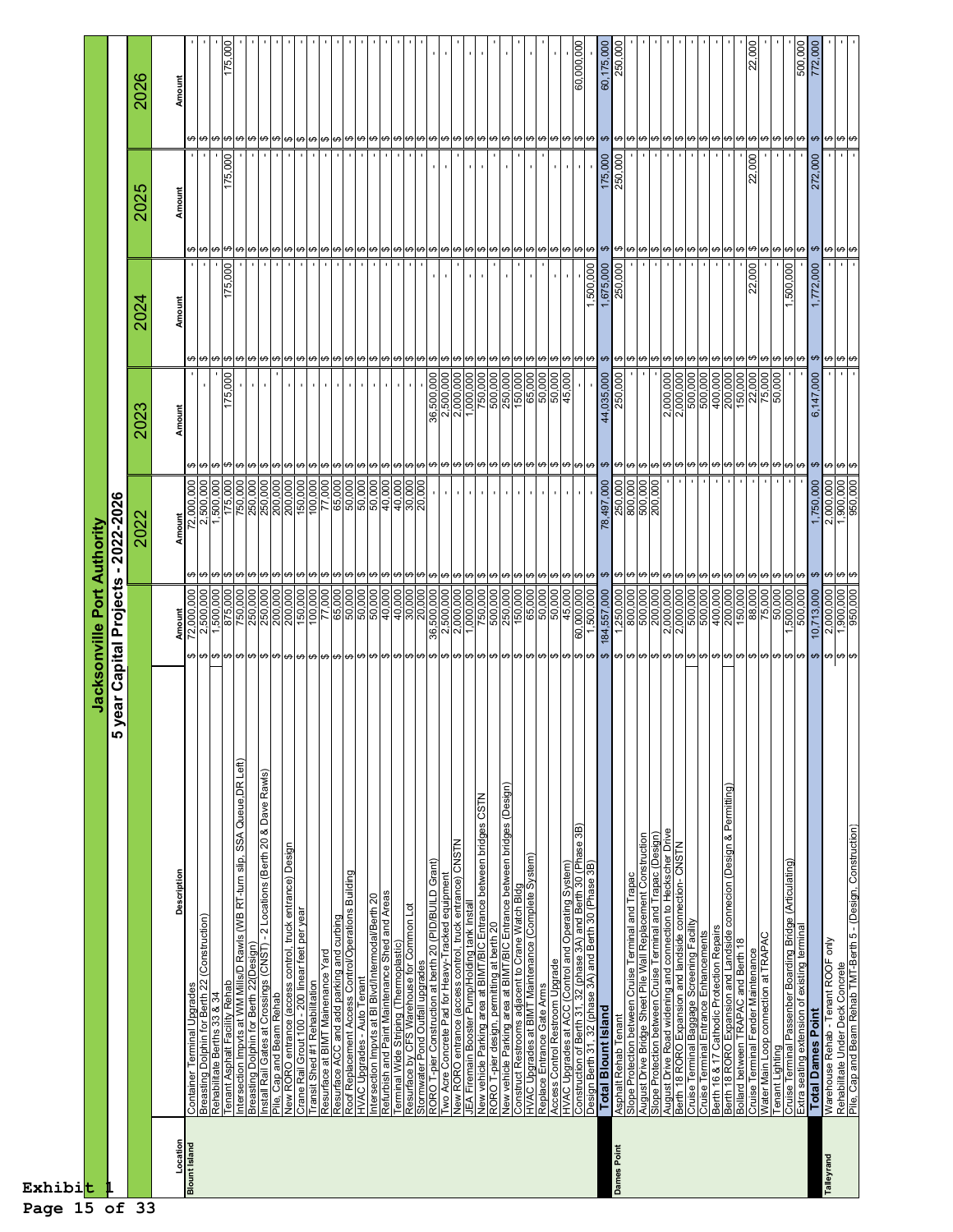| $\begin{array}{r}\n 100,000 \\  \hline\n 72,000 \\  \hline\n 50,000 \\  \hline\n 35,000\n \end{array}$<br>250,000<br>250,000<br>250,000<br>200,000<br>6,207,000<br>11,000,000<br>5,800,000<br>400,000<br>1,308,853<br>1,000,000<br>500,000<br>0001000<br>0001000<br>0001000<br>0001008<br>$\frac{8}{2}$<br>150,000<br>344<br>20,<br><u>ته</u><br>202<br>$\pmb{\leftrightarrow}$<br>မျမျမျမျမျမျမျမျမျမျမျမျမျမျမ<br>မျမျမျမျမျမျမျမျမျမျမျ<br>မာမြာမြာမြာမြာ<br>မာမြာ<br><u> မ မမ မ</u><br>မာမာ<br>မာမြာ<br>မာမာ<br>$\begin{array}{r l} 200,000 \ \hline 150,000 \ \hline 100,000 \ \hline 50,000 \ \hline 25,000 \ \hline \end{array}$<br>$\begin{array}{ l}100,000\overline{12,000}\\ \hline 72,000\\ \hline 50,000\\ \hline 35,000\\ \hline \end{array}$<br>4,000,000<br>800,000<br>518,760<br>400,000<br>325,000<br>200,000<br>20,000<br>3,500,000<br>2,950,000<br>47,025,760<br>500,000<br>350,000<br>$\begin{array}{ l} \hline 155,000 \\ \hline 100,000 \\ \hline 20,000 \\ \hline \end{array}$<br>19,344<br>6,068,440<br>750,000<br>$\begin{array}{r}\n 250,000 \\  \hline\n 250,000 \\  \hline\n 250,000 \\  \hline\n 200,000\n \end{array}$<br>000,000<br>3,185,000<br>1,750,000<br>11,000,000<br>5,800,000<br>2,000,000<br>1,308,853<br>1,000,000<br>750,000<br>$rac{100}{100}$<br>$\frac{100}{100}$<br>19,<br>itches<br>Improve 11th street gate lanes (widen lane, bollards relocation, restripe, gate arm, eto<br>Tangent track - from Tenant high switch to Jax cold switch 360' of track with 2ea. Sw<br>Auto Terminal Expansion (HAT) - Concept Development and Cost Estimate<br>Westrock Property Development PH 3 (Design, permitting, construction)<br>Westrock Property Development PH 2 (Design, permitting, construction)<br>Dock Curbing upgrade 900 LF (remove and replace from 1420 to 2935)<br>TMT South terminal Development-(Plan, Design, permitting, construct)<br>Pile, Cap and Beam Rehab TMT (Cleaning, Design and Construction)<br><u>Upland Dredge Material Mgmt Area-Bartram Island-"C"-Construction</u><br>Upland DMMA - Buck Island B - Phase 2 - Capacity by removal<br>ones<br>Talleyrand Ave South Crossing (Replace tie's and concrete panels)<br><u>Tenant Process Building Repairs (Interior Floor Area)</u><br>Upgrade Fire System Water Tank serving Tenant Warehouses<br>Replace guard booths at TMT main gate with new and smaller<br>Replace Portable restroom at 11th street gate security area<br>Tenant replace tie's from high switch to dock all three tracks<br>Tenant Repleace Main Entrance Guard Booth<br>Replace Pad mount 150KBA Transformer South Fire Pump<br>Westrock Property Development PH 1 (Warehouse Demo)<br>Fender Replacement/Repair/Refurbishment at berth 7 & 8<br>Buck Island Access Road Bridge (Concept Development)<br>Harbor Deepening Monitoring Fees Annually until 2033<br>Westrock Property Development PH 1 (Construction)<br>South Rail Crossing Arms installation on Talleyrand<br>Tenant Box Building Roof (Lower Office Building)<br>3 Air Handlers<br>Access Road Bridge (Design)<br>Access Road Bridge (Construction)<br>Westrock Property Development PH 1 (Design)<br>Warehouse 9 roof repairs - Tenant<br>Crane Rail Grout 100 - 200 linear feet per year<br>South<br>Tenant Box Building Roof (Large Building)<br>Replace metal siding - Tenant warehouse<br>Capitalize In-House Engineering Services<br>PSGP Rd 20 Security Grant<br>Terminal Facilty Maintenance Building<br>Property acquisition adjacent to TMT<br>Sedimentation Prevention System<br>Tenant Processing Bldg-Upgrade<br>Resurface Leased Areas - TMT<br>Miscellaneous Land Acquisition<br>F<br>Upgrade Phase C Lift Station<br>PSGP Rd 21 Security Grant<br>Replace Tenant Rail Switch<br>Refurbish RTG truck scale<br>Strategic Master Planning<br>9 roof repairs<br>FSTED 19 Security Grant<br>FSTED 20 Security Grant<br>Resurface Leased Areas<br><b>Total Talleyrand</b><br>PCOB Upgrades<br>Island<br>Warehouse<br>Island<br><b>Buck</b><br><b>Buck</b><br>General Port<br>Related<br>Exhibit |  | မာမာမာ<br>မျမျမျမျမျမျမျမျမျမျမျမျ<br>မာမြာ<br>$\begin{array}{r} \underline{150,000} \\ 100,000 \\ \underline{50,000} \\ 25,000 \end{array}$<br>518,760<br>400,000<br>325,000<br>200,000<br>200,000<br>20,000<br>$\overline{000}$<br>1,000,000<br>3,185,000<br>1,750,000<br>200,000<br>,000,000<br>150,<br><u>Ф,</u><br>202 | မျမျမျမျမျမျမျမမျမမျမမျမမျမမျမမျမမျ<br>မှုမ<br>$\mathbf{I}$<br>$\overline{\phantom{a}}$<br>$\mathbf{L}$<br>150,000<br>1,000,000<br>000<br>200<br>2024 | 150,000<br>1,000,000<br><b>202</b><br>များများများများများများများ | 150,000<br>2026 |
|------------------------------------------------------------------------------------------------------------------------------------------------------------------------------------------------------------------------------------------------------------------------------------------------------------------------------------------------------------------------------------------------------------------------------------------------------------------------------------------------------------------------------------------------------------------------------------------------------------------------------------------------------------------------------------------------------------------------------------------------------------------------------------------------------------------------------------------------------------------------------------------------------------------------------------------------------------------------------------------------------------------------------------------------------------------------------------------------------------------------------------------------------------------------------------------------------------------------------------------------------------------------------------------------------------------------------------------------------------------------------------------------------------------------------------------------------------------------------------------------------------------------------------------------------------------------------------------------------------------------------------------------------------------------------------------------------------------------------------------------------------------------------------------------------------------------------------------------------------------------------------------------------------------------------------------------------------------------------------------------------------------------------------------------------------------------------------------------------------------------------------------------------------------------------------------------------------------------------------------------------------------------------------------------------------------------------------------------------------------------------------------------------------------------------------------------------------------------------------------------------------------------------------------------------------------------------------------------------------------------------------------------------------------------------------------------------------------------------------------------------------------------------------------------------------------------------------------------------------------------------------------------------------------------------------------------------------------------------------------------------------------------------------------------------------------------------------------------------------------------------------------------------------------------------------------------------------------------------------------------------------------------------------------------------------------------------------------------------------------------------------------------------------------------------------------------------------------------------------------------------------------------------------------------------------------------------------------------------------------------------------------------------------------------------------------------------------------------------------------------------------------------------------------------------------------------------------------------------------------------------------------------------------------------------------------------------------------------------------------------------------------------------------------------------------------------|--|-----------------------------------------------------------------------------------------------------------------------------------------------------------------------------------------------------------------------------------------------------------------------------------------------------------------------------|-------------------------------------------------------------------------------------------------------------------------------------------------------|--------------------------------------------------------------------|-----------------|
|                                                                                                                                                                                                                                                                                                                                                                                                                                                                                                                                                                                                                                                                                                                                                                                                                                                                                                                                                                                                                                                                                                                                                                                                                                                                                                                                                                                                                                                                                                                                                                                                                                                                                                                                                                                                                                                                                                                                                                                                                                                                                                                                                                                                                                                                                                                                                                                                                                                                                                                                                                                                                                                                                                                                                                                                                                                                                                                                                                                                                                                                                                                                                                                                                                                                                                                                                                                                                                                                                                                                                                                                                                                                                                                                                                                                                                                                                                                                                                                                                                                                        |  |                                                                                                                                                                                                                                                                                                                             |                                                                                                                                                       |                                                                    |                 |
|                                                                                                                                                                                                                                                                                                                                                                                                                                                                                                                                                                                                                                                                                                                                                                                                                                                                                                                                                                                                                                                                                                                                                                                                                                                                                                                                                                                                                                                                                                                                                                                                                                                                                                                                                                                                                                                                                                                                                                                                                                                                                                                                                                                                                                                                                                                                                                                                                                                                                                                                                                                                                                                                                                                                                                                                                                                                                                                                                                                                                                                                                                                                                                                                                                                                                                                                                                                                                                                                                                                                                                                                                                                                                                                                                                                                                                                                                                                                                                                                                                                                        |  |                                                                                                                                                                                                                                                                                                                             |                                                                                                                                                       |                                                                    |                 |
|                                                                                                                                                                                                                                                                                                                                                                                                                                                                                                                                                                                                                                                                                                                                                                                                                                                                                                                                                                                                                                                                                                                                                                                                                                                                                                                                                                                                                                                                                                                                                                                                                                                                                                                                                                                                                                                                                                                                                                                                                                                                                                                                                                                                                                                                                                                                                                                                                                                                                                                                                                                                                                                                                                                                                                                                                                                                                                                                                                                                                                                                                                                                                                                                                                                                                                                                                                                                                                                                                                                                                                                                                                                                                                                                                                                                                                                                                                                                                                                                                                                                        |  |                                                                                                                                                                                                                                                                                                                             |                                                                                                                                                       |                                                                    |                 |
|                                                                                                                                                                                                                                                                                                                                                                                                                                                                                                                                                                                                                                                                                                                                                                                                                                                                                                                                                                                                                                                                                                                                                                                                                                                                                                                                                                                                                                                                                                                                                                                                                                                                                                                                                                                                                                                                                                                                                                                                                                                                                                                                                                                                                                                                                                                                                                                                                                                                                                                                                                                                                                                                                                                                                                                                                                                                                                                                                                                                                                                                                                                                                                                                                                                                                                                                                                                                                                                                                                                                                                                                                                                                                                                                                                                                                                                                                                                                                                                                                                                                        |  |                                                                                                                                                                                                                                                                                                                             |                                                                                                                                                       |                                                                    |                 |
|                                                                                                                                                                                                                                                                                                                                                                                                                                                                                                                                                                                                                                                                                                                                                                                                                                                                                                                                                                                                                                                                                                                                                                                                                                                                                                                                                                                                                                                                                                                                                                                                                                                                                                                                                                                                                                                                                                                                                                                                                                                                                                                                                                                                                                                                                                                                                                                                                                                                                                                                                                                                                                                                                                                                                                                                                                                                                                                                                                                                                                                                                                                                                                                                                                                                                                                                                                                                                                                                                                                                                                                                                                                                                                                                                                                                                                                                                                                                                                                                                                                                        |  |                                                                                                                                                                                                                                                                                                                             |                                                                                                                                                       |                                                                    |                 |
|                                                                                                                                                                                                                                                                                                                                                                                                                                                                                                                                                                                                                                                                                                                                                                                                                                                                                                                                                                                                                                                                                                                                                                                                                                                                                                                                                                                                                                                                                                                                                                                                                                                                                                                                                                                                                                                                                                                                                                                                                                                                                                                                                                                                                                                                                                                                                                                                                                                                                                                                                                                                                                                                                                                                                                                                                                                                                                                                                                                                                                                                                                                                                                                                                                                                                                                                                                                                                                                                                                                                                                                                                                                                                                                                                                                                                                                                                                                                                                                                                                                                        |  |                                                                                                                                                                                                                                                                                                                             |                                                                                                                                                       |                                                                    |                 |
|                                                                                                                                                                                                                                                                                                                                                                                                                                                                                                                                                                                                                                                                                                                                                                                                                                                                                                                                                                                                                                                                                                                                                                                                                                                                                                                                                                                                                                                                                                                                                                                                                                                                                                                                                                                                                                                                                                                                                                                                                                                                                                                                                                                                                                                                                                                                                                                                                                                                                                                                                                                                                                                                                                                                                                                                                                                                                                                                                                                                                                                                                                                                                                                                                                                                                                                                                                                                                                                                                                                                                                                                                                                                                                                                                                                                                                                                                                                                                                                                                                                                        |  |                                                                                                                                                                                                                                                                                                                             |                                                                                                                                                       |                                                                    |                 |
|                                                                                                                                                                                                                                                                                                                                                                                                                                                                                                                                                                                                                                                                                                                                                                                                                                                                                                                                                                                                                                                                                                                                                                                                                                                                                                                                                                                                                                                                                                                                                                                                                                                                                                                                                                                                                                                                                                                                                                                                                                                                                                                                                                                                                                                                                                                                                                                                                                                                                                                                                                                                                                                                                                                                                                                                                                                                                                                                                                                                                                                                                                                                                                                                                                                                                                                                                                                                                                                                                                                                                                                                                                                                                                                                                                                                                                                                                                                                                                                                                                                                        |  |                                                                                                                                                                                                                                                                                                                             |                                                                                                                                                       |                                                                    |                 |
|                                                                                                                                                                                                                                                                                                                                                                                                                                                                                                                                                                                                                                                                                                                                                                                                                                                                                                                                                                                                                                                                                                                                                                                                                                                                                                                                                                                                                                                                                                                                                                                                                                                                                                                                                                                                                                                                                                                                                                                                                                                                                                                                                                                                                                                                                                                                                                                                                                                                                                                                                                                                                                                                                                                                                                                                                                                                                                                                                                                                                                                                                                                                                                                                                                                                                                                                                                                                                                                                                                                                                                                                                                                                                                                                                                                                                                                                                                                                                                                                                                                                        |  |                                                                                                                                                                                                                                                                                                                             |                                                                                                                                                       |                                                                    |                 |
|                                                                                                                                                                                                                                                                                                                                                                                                                                                                                                                                                                                                                                                                                                                                                                                                                                                                                                                                                                                                                                                                                                                                                                                                                                                                                                                                                                                                                                                                                                                                                                                                                                                                                                                                                                                                                                                                                                                                                                                                                                                                                                                                                                                                                                                                                                                                                                                                                                                                                                                                                                                                                                                                                                                                                                                                                                                                                                                                                                                                                                                                                                                                                                                                                                                                                                                                                                                                                                                                                                                                                                                                                                                                                                                                                                                                                                                                                                                                                                                                                                                                        |  |                                                                                                                                                                                                                                                                                                                             |                                                                                                                                                       |                                                                    | ,000,000        |
|                                                                                                                                                                                                                                                                                                                                                                                                                                                                                                                                                                                                                                                                                                                                                                                                                                                                                                                                                                                                                                                                                                                                                                                                                                                                                                                                                                                                                                                                                                                                                                                                                                                                                                                                                                                                                                                                                                                                                                                                                                                                                                                                                                                                                                                                                                                                                                                                                                                                                                                                                                                                                                                                                                                                                                                                                                                                                                                                                                                                                                                                                                                                                                                                                                                                                                                                                                                                                                                                                                                                                                                                                                                                                                                                                                                                                                                                                                                                                                                                                                                                        |  |                                                                                                                                                                                                                                                                                                                             |                                                                                                                                                       |                                                                    |                 |
|                                                                                                                                                                                                                                                                                                                                                                                                                                                                                                                                                                                                                                                                                                                                                                                                                                                                                                                                                                                                                                                                                                                                                                                                                                                                                                                                                                                                                                                                                                                                                                                                                                                                                                                                                                                                                                                                                                                                                                                                                                                                                                                                                                                                                                                                                                                                                                                                                                                                                                                                                                                                                                                                                                                                                                                                                                                                                                                                                                                                                                                                                                                                                                                                                                                                                                                                                                                                                                                                                                                                                                                                                                                                                                                                                                                                                                                                                                                                                                                                                                                                        |  |                                                                                                                                                                                                                                                                                                                             |                                                                                                                                                       |                                                                    |                 |
|                                                                                                                                                                                                                                                                                                                                                                                                                                                                                                                                                                                                                                                                                                                                                                                                                                                                                                                                                                                                                                                                                                                                                                                                                                                                                                                                                                                                                                                                                                                                                                                                                                                                                                                                                                                                                                                                                                                                                                                                                                                                                                                                                                                                                                                                                                                                                                                                                                                                                                                                                                                                                                                                                                                                                                                                                                                                                                                                                                                                                                                                                                                                                                                                                                                                                                                                                                                                                                                                                                                                                                                                                                                                                                                                                                                                                                                                                                                                                                                                                                                                        |  |                                                                                                                                                                                                                                                                                                                             |                                                                                                                                                       | 200,000                                                            | 200,000         |
|                                                                                                                                                                                                                                                                                                                                                                                                                                                                                                                                                                                                                                                                                                                                                                                                                                                                                                                                                                                                                                                                                                                                                                                                                                                                                                                                                                                                                                                                                                                                                                                                                                                                                                                                                                                                                                                                                                                                                                                                                                                                                                                                                                                                                                                                                                                                                                                                                                                                                                                                                                                                                                                                                                                                                                                                                                                                                                                                                                                                                                                                                                                                                                                                                                                                                                                                                                                                                                                                                                                                                                                                                                                                                                                                                                                                                                                                                                                                                                                                                                                                        |  |                                                                                                                                                                                                                                                                                                                             |                                                                                                                                                       |                                                                    |                 |
|                                                                                                                                                                                                                                                                                                                                                                                                                                                                                                                                                                                                                                                                                                                                                                                                                                                                                                                                                                                                                                                                                                                                                                                                                                                                                                                                                                                                                                                                                                                                                                                                                                                                                                                                                                                                                                                                                                                                                                                                                                                                                                                                                                                                                                                                                                                                                                                                                                                                                                                                                                                                                                                                                                                                                                                                                                                                                                                                                                                                                                                                                                                                                                                                                                                                                                                                                                                                                                                                                                                                                                                                                                                                                                                                                                                                                                                                                                                                                                                                                                                                        |  |                                                                                                                                                                                                                                                                                                                             |                                                                                                                                                       |                                                                    |                 |
|                                                                                                                                                                                                                                                                                                                                                                                                                                                                                                                                                                                                                                                                                                                                                                                                                                                                                                                                                                                                                                                                                                                                                                                                                                                                                                                                                                                                                                                                                                                                                                                                                                                                                                                                                                                                                                                                                                                                                                                                                                                                                                                                                                                                                                                                                                                                                                                                                                                                                                                                                                                                                                                                                                                                                                                                                                                                                                                                                                                                                                                                                                                                                                                                                                                                                                                                                                                                                                                                                                                                                                                                                                                                                                                                                                                                                                                                                                                                                                                                                                                                        |  |                                                                                                                                                                                                                                                                                                                             |                                                                                                                                                       |                                                                    |                 |
|                                                                                                                                                                                                                                                                                                                                                                                                                                                                                                                                                                                                                                                                                                                                                                                                                                                                                                                                                                                                                                                                                                                                                                                                                                                                                                                                                                                                                                                                                                                                                                                                                                                                                                                                                                                                                                                                                                                                                                                                                                                                                                                                                                                                                                                                                                                                                                                                                                                                                                                                                                                                                                                                                                                                                                                                                                                                                                                                                                                                                                                                                                                                                                                                                                                                                                                                                                                                                                                                                                                                                                                                                                                                                                                                                                                                                                                                                                                                                                                                                                                                        |  |                                                                                                                                                                                                                                                                                                                             |                                                                                                                                                       |                                                                    |                 |
|                                                                                                                                                                                                                                                                                                                                                                                                                                                                                                                                                                                                                                                                                                                                                                                                                                                                                                                                                                                                                                                                                                                                                                                                                                                                                                                                                                                                                                                                                                                                                                                                                                                                                                                                                                                                                                                                                                                                                                                                                                                                                                                                                                                                                                                                                                                                                                                                                                                                                                                                                                                                                                                                                                                                                                                                                                                                                                                                                                                                                                                                                                                                                                                                                                                                                                                                                                                                                                                                                                                                                                                                                                                                                                                                                                                                                                                                                                                                                                                                                                                                        |  |                                                                                                                                                                                                                                                                                                                             |                                                                                                                                                       |                                                                    |                 |
|                                                                                                                                                                                                                                                                                                                                                                                                                                                                                                                                                                                                                                                                                                                                                                                                                                                                                                                                                                                                                                                                                                                                                                                                                                                                                                                                                                                                                                                                                                                                                                                                                                                                                                                                                                                                                                                                                                                                                                                                                                                                                                                                                                                                                                                                                                                                                                                                                                                                                                                                                                                                                                                                                                                                                                                                                                                                                                                                                                                                                                                                                                                                                                                                                                                                                                                                                                                                                                                                                                                                                                                                                                                                                                                                                                                                                                                                                                                                                                                                                                                                        |  |                                                                                                                                                                                                                                                                                                                             |                                                                                                                                                       |                                                                    |                 |
|                                                                                                                                                                                                                                                                                                                                                                                                                                                                                                                                                                                                                                                                                                                                                                                                                                                                                                                                                                                                                                                                                                                                                                                                                                                                                                                                                                                                                                                                                                                                                                                                                                                                                                                                                                                                                                                                                                                                                                                                                                                                                                                                                                                                                                                                                                                                                                                                                                                                                                                                                                                                                                                                                                                                                                                                                                                                                                                                                                                                                                                                                                                                                                                                                                                                                                                                                                                                                                                                                                                                                                                                                                                                                                                                                                                                                                                                                                                                                                                                                                                                        |  |                                                                                                                                                                                                                                                                                                                             |                                                                                                                                                       |                                                                    |                 |
|                                                                                                                                                                                                                                                                                                                                                                                                                                                                                                                                                                                                                                                                                                                                                                                                                                                                                                                                                                                                                                                                                                                                                                                                                                                                                                                                                                                                                                                                                                                                                                                                                                                                                                                                                                                                                                                                                                                                                                                                                                                                                                                                                                                                                                                                                                                                                                                                                                                                                                                                                                                                                                                                                                                                                                                                                                                                                                                                                                                                                                                                                                                                                                                                                                                                                                                                                                                                                                                                                                                                                                                                                                                                                                                                                                                                                                                                                                                                                                                                                                                                        |  |                                                                                                                                                                                                                                                                                                                             |                                                                                                                                                       |                                                                    |                 |
|                                                                                                                                                                                                                                                                                                                                                                                                                                                                                                                                                                                                                                                                                                                                                                                                                                                                                                                                                                                                                                                                                                                                                                                                                                                                                                                                                                                                                                                                                                                                                                                                                                                                                                                                                                                                                                                                                                                                                                                                                                                                                                                                                                                                                                                                                                                                                                                                                                                                                                                                                                                                                                                                                                                                                                                                                                                                                                                                                                                                                                                                                                                                                                                                                                                                                                                                                                                                                                                                                                                                                                                                                                                                                                                                                                                                                                                                                                                                                                                                                                                                        |  |                                                                                                                                                                                                                                                                                                                             | 3,500,000                                                                                                                                             |                                                                    |                 |
|                                                                                                                                                                                                                                                                                                                                                                                                                                                                                                                                                                                                                                                                                                                                                                                                                                                                                                                                                                                                                                                                                                                                                                                                                                                                                                                                                                                                                                                                                                                                                                                                                                                                                                                                                                                                                                                                                                                                                                                                                                                                                                                                                                                                                                                                                                                                                                                                                                                                                                                                                                                                                                                                                                                                                                                                                                                                                                                                                                                                                                                                                                                                                                                                                                                                                                                                                                                                                                                                                                                                                                                                                                                                                                                                                                                                                                                                                                                                                                                                                                                                        |  |                                                                                                                                                                                                                                                                                                                             |                                                                                                                                                       |                                                                    |                 |
|                                                                                                                                                                                                                                                                                                                                                                                                                                                                                                                                                                                                                                                                                                                                                                                                                                                                                                                                                                                                                                                                                                                                                                                                                                                                                                                                                                                                                                                                                                                                                                                                                                                                                                                                                                                                                                                                                                                                                                                                                                                                                                                                                                                                                                                                                                                                                                                                                                                                                                                                                                                                                                                                                                                                                                                                                                                                                                                                                                                                                                                                                                                                                                                                                                                                                                                                                                                                                                                                                                                                                                                                                                                                                                                                                                                                                                                                                                                                                                                                                                                                        |  |                                                                                                                                                                                                                                                                                                                             | $\frac{2,950,000}{2,500,000}$                                                                                                                         |                                                                    |                 |
|                                                                                                                                                                                                                                                                                                                                                                                                                                                                                                                                                                                                                                                                                                                                                                                                                                                                                                                                                                                                                                                                                                                                                                                                                                                                                                                                                                                                                                                                                                                                                                                                                                                                                                                                                                                                                                                                                                                                                                                                                                                                                                                                                                                                                                                                                                                                                                                                                                                                                                                                                                                                                                                                                                                                                                                                                                                                                                                                                                                                                                                                                                                                                                                                                                                                                                                                                                                                                                                                                                                                                                                                                                                                                                                                                                                                                                                                                                                                                                                                                                                                        |  |                                                                                                                                                                                                                                                                                                                             |                                                                                                                                                       |                                                                    |                 |
|                                                                                                                                                                                                                                                                                                                                                                                                                                                                                                                                                                                                                                                                                                                                                                                                                                                                                                                                                                                                                                                                                                                                                                                                                                                                                                                                                                                                                                                                                                                                                                                                                                                                                                                                                                                                                                                                                                                                                                                                                                                                                                                                                                                                                                                                                                                                                                                                                                                                                                                                                                                                                                                                                                                                                                                                                                                                                                                                                                                                                                                                                                                                                                                                                                                                                                                                                                                                                                                                                                                                                                                                                                                                                                                                                                                                                                                                                                                                                                                                                                                                        |  |                                                                                                                                                                                                                                                                                                                             |                                                                                                                                                       | 90,000                                                             |                 |
|                                                                                                                                                                                                                                                                                                                                                                                                                                                                                                                                                                                                                                                                                                                                                                                                                                                                                                                                                                                                                                                                                                                                                                                                                                                                                                                                                                                                                                                                                                                                                                                                                                                                                                                                                                                                                                                                                                                                                                                                                                                                                                                                                                                                                                                                                                                                                                                                                                                                                                                                                                                                                                                                                                                                                                                                                                                                                                                                                                                                                                                                                                                                                                                                                                                                                                                                                                                                                                                                                                                                                                                                                                                                                                                                                                                                                                                                                                                                                                                                                                                                        |  |                                                                                                                                                                                                                                                                                                                             |                                                                                                                                                       |                                                                    |                 |
|                                                                                                                                                                                                                                                                                                                                                                                                                                                                                                                                                                                                                                                                                                                                                                                                                                                                                                                                                                                                                                                                                                                                                                                                                                                                                                                                                                                                                                                                                                                                                                                                                                                                                                                                                                                                                                                                                                                                                                                                                                                                                                                                                                                                                                                                                                                                                                                                                                                                                                                                                                                                                                                                                                                                                                                                                                                                                                                                                                                                                                                                                                                                                                                                                                                                                                                                                                                                                                                                                                                                                                                                                                                                                                                                                                                                                                                                                                                                                                                                                                                                        |  |                                                                                                                                                                                                                                                                                                                             |                                                                                                                                                       | 25,000                                                             |                 |
|                                                                                                                                                                                                                                                                                                                                                                                                                                                                                                                                                                                                                                                                                                                                                                                                                                                                                                                                                                                                                                                                                                                                                                                                                                                                                                                                                                                                                                                                                                                                                                                                                                                                                                                                                                                                                                                                                                                                                                                                                                                                                                                                                                                                                                                                                                                                                                                                                                                                                                                                                                                                                                                                                                                                                                                                                                                                                                                                                                                                                                                                                                                                                                                                                                                                                                                                                                                                                                                                                                                                                                                                                                                                                                                                                                                                                                                                                                                                                                                                                                                                        |  |                                                                                                                                                                                                                                                                                                                             |                                                                                                                                                       |                                                                    | 250,000         |
|                                                                                                                                                                                                                                                                                                                                                                                                                                                                                                                                                                                                                                                                                                                                                                                                                                                                                                                                                                                                                                                                                                                                                                                                                                                                                                                                                                                                                                                                                                                                                                                                                                                                                                                                                                                                                                                                                                                                                                                                                                                                                                                                                                                                                                                                                                                                                                                                                                                                                                                                                                                                                                                                                                                                                                                                                                                                                                                                                                                                                                                                                                                                                                                                                                                                                                                                                                                                                                                                                                                                                                                                                                                                                                                                                                                                                                                                                                                                                                                                                                                                        |  | 27,273,760                                                                                                                                                                                                                                                                                                                  | 10,460,000                                                                                                                                            | 1,485,000                                                          | 1,600,000       |
|                                                                                                                                                                                                                                                                                                                                                                                                                                                                                                                                                                                                                                                                                                                                                                                                                                                                                                                                                                                                                                                                                                                                                                                                                                                                                                                                                                                                                                                                                                                                                                                                                                                                                                                                                                                                                                                                                                                                                                                                                                                                                                                                                                                                                                                                                                                                                                                                                                                                                                                                                                                                                                                                                                                                                                                                                                                                                                                                                                                                                                                                                                                                                                                                                                                                                                                                                                                                                                                                                                                                                                                                                                                                                                                                                                                                                                                                                                                                                                                                                                                                        |  | <u> မျာမျာမျာများများများများများများမ</u> ျား                                                                                                                                                                                                                                                                              |                                                                                                                                                       |                                                                    |                 |
|                                                                                                                                                                                                                                                                                                                                                                                                                                                                                                                                                                                                                                                                                                                                                                                                                                                                                                                                                                                                                                                                                                                                                                                                                                                                                                                                                                                                                                                                                                                                                                                                                                                                                                                                                                                                                                                                                                                                                                                                                                                                                                                                                                                                                                                                                                                                                                                                                                                                                                                                                                                                                                                                                                                                                                                                                                                                                                                                                                                                                                                                                                                                                                                                                                                                                                                                                                                                                                                                                                                                                                                                                                                                                                                                                                                                                                                                                                                                                                                                                                                                        |  | $\overline{0}$                                                                                                                                                                                                                                                                                                              |                                                                                                                                                       |                                                                    | 000             |
|                                                                                                                                                                                                                                                                                                                                                                                                                                                                                                                                                                                                                                                                                                                                                                                                                                                                                                                                                                                                                                                                                                                                                                                                                                                                                                                                                                                                                                                                                                                                                                                                                                                                                                                                                                                                                                                                                                                                                                                                                                                                                                                                                                                                                                                                                                                                                                                                                                                                                                                                                                                                                                                                                                                                                                                                                                                                                                                                                                                                                                                                                                                                                                                                                                                                                                                                                                                                                                                                                                                                                                                                                                                                                                                                                                                                                                                                                                                                                                                                                                                                        |  | 400,                                                                                                                                                                                                                                                                                                                        | 000<br>400,                                                                                                                                           | 400,000                                                            | $\frac{400}{2}$ |
|                                                                                                                                                                                                                                                                                                                                                                                                                                                                                                                                                                                                                                                                                                                                                                                                                                                                                                                                                                                                                                                                                                                                                                                                                                                                                                                                                                                                                                                                                                                                                                                                                                                                                                                                                                                                                                                                                                                                                                                                                                                                                                                                                                                                                                                                                                                                                                                                                                                                                                                                                                                                                                                                                                                                                                                                                                                                                                                                                                                                                                                                                                                                                                                                                                                                                                                                                                                                                                                                                                                                                                                                                                                                                                                                                                                                                                                                                                                                                                                                                                                                        |  |                                                                                                                                                                                                                                                                                                                             |                                                                                                                                                       |                                                                    |                 |
|                                                                                                                                                                                                                                                                                                                                                                                                                                                                                                                                                                                                                                                                                                                                                                                                                                                                                                                                                                                                                                                                                                                                                                                                                                                                                                                                                                                                                                                                                                                                                                                                                                                                                                                                                                                                                                                                                                                                                                                                                                                                                                                                                                                                                                                                                                                                                                                                                                                                                                                                                                                                                                                                                                                                                                                                                                                                                                                                                                                                                                                                                                                                                                                                                                                                                                                                                                                                                                                                                                                                                                                                                                                                                                                                                                                                                                                                                                                                                                                                                                                                        |  |                                                                                                                                                                                                                                                                                                                             | $\blacksquare$                                                                                                                                        |                                                                    |                 |
|                                                                                                                                                                                                                                                                                                                                                                                                                                                                                                                                                                                                                                                                                                                                                                                                                                                                                                                                                                                                                                                                                                                                                                                                                                                                                                                                                                                                                                                                                                                                                                                                                                                                                                                                                                                                                                                                                                                                                                                                                                                                                                                                                                                                                                                                                                                                                                                                                                                                                                                                                                                                                                                                                                                                                                                                                                                                                                                                                                                                                                                                                                                                                                                                                                                                                                                                                                                                                                                                                                                                                                                                                                                                                                                                                                                                                                                                                                                                                                                                                                                                        |  |                                                                                                                                                                                                                                                                                                                             |                                                                                                                                                       | များများများများများများများ                                       |                 |
|                                                                                                                                                                                                                                                                                                                                                                                                                                                                                                                                                                                                                                                                                                                                                                                                                                                                                                                                                                                                                                                                                                                                                                                                                                                                                                                                                                                                                                                                                                                                                                                                                                                                                                                                                                                                                                                                                                                                                                                                                                                                                                                                                                                                                                                                                                                                                                                                                                                                                                                                                                                                                                                                                                                                                                                                                                                                                                                                                                                                                                                                                                                                                                                                                                                                                                                                                                                                                                                                                                                                                                                                                                                                                                                                                                                                                                                                                                                                                                                                                                                                        |  |                                                                                                                                                                                                                                                                                                                             |                                                                                                                                                       |                                                                    |                 |
|                                                                                                                                                                                                                                                                                                                                                                                                                                                                                                                                                                                                                                                                                                                                                                                                                                                                                                                                                                                                                                                                                                                                                                                                                                                                                                                                                                                                                                                                                                                                                                                                                                                                                                                                                                                                                                                                                                                                                                                                                                                                                                                                                                                                                                                                                                                                                                                                                                                                                                                                                                                                                                                                                                                                                                                                                                                                                                                                                                                                                                                                                                                                                                                                                                                                                                                                                                                                                                                                                                                                                                                                                                                                                                                                                                                                                                                                                                                                                                                                                                                                        |  |                                                                                                                                                                                                                                                                                                                             |                                                                                                                                                       |                                                                    |                 |
|                                                                                                                                                                                                                                                                                                                                                                                                                                                                                                                                                                                                                                                                                                                                                                                                                                                                                                                                                                                                                                                                                                                                                                                                                                                                                                                                                                                                                                                                                                                                                                                                                                                                                                                                                                                                                                                                                                                                                                                                                                                                                                                                                                                                                                                                                                                                                                                                                                                                                                                                                                                                                                                                                                                                                                                                                                                                                                                                                                                                                                                                                                                                                                                                                                                                                                                                                                                                                                                                                                                                                                                                                                                                                                                                                                                                                                                                                                                                                                                                                                                                        |  |                                                                                                                                                                                                                                                                                                                             |                                                                                                                                                       |                                                                    |                 |
|                                                                                                                                                                                                                                                                                                                                                                                                                                                                                                                                                                                                                                                                                                                                                                                                                                                                                                                                                                                                                                                                                                                                                                                                                                                                                                                                                                                                                                                                                                                                                                                                                                                                                                                                                                                                                                                                                                                                                                                                                                                                                                                                                                                                                                                                                                                                                                                                                                                                                                                                                                                                                                                                                                                                                                                                                                                                                                                                                                                                                                                                                                                                                                                                                                                                                                                                                                                                                                                                                                                                                                                                                                                                                                                                                                                                                                                                                                                                                                                                                                                                        |  |                                                                                                                                                                                                                                                                                                                             |                                                                                                                                                       |                                                                    |                 |
|                                                                                                                                                                                                                                                                                                                                                                                                                                                                                                                                                                                                                                                                                                                                                                                                                                                                                                                                                                                                                                                                                                                                                                                                                                                                                                                                                                                                                                                                                                                                                                                                                                                                                                                                                                                                                                                                                                                                                                                                                                                                                                                                                                                                                                                                                                                                                                                                                                                                                                                                                                                                                                                                                                                                                                                                                                                                                                                                                                                                                                                                                                                                                                                                                                                                                                                                                                                                                                                                                                                                                                                                                                                                                                                                                                                                                                                                                                                                                                                                                                                                        |  | 1,517,110                                                                                                                                                                                                                                                                                                                   | 1,517,110                                                                                                                                             | 1,517,110                                                          | .110<br>1,517,  |
|                                                                                                                                                                                                                                                                                                                                                                                                                                                                                                                                                                                                                                                                                                                                                                                                                                                                                                                                                                                                                                                                                                                                                                                                                                                                                                                                                                                                                                                                                                                                                                                                                                                                                                                                                                                                                                                                                                                                                                                                                                                                                                                                                                                                                                                                                                                                                                                                                                                                                                                                                                                                                                                                                                                                                                                                                                                                                                                                                                                                                                                                                                                                                                                                                                                                                                                                                                                                                                                                                                                                                                                                                                                                                                                                                                                                                                                                                                                                                                                                                                                                        |  | 750,000<br>8<br>100                                                                                                                                                                                                                                                                                                         |                                                                                                                                                       |                                                                    |                 |
|                                                                                                                                                                                                                                                                                                                                                                                                                                                                                                                                                                                                                                                                                                                                                                                                                                                                                                                                                                                                                                                                                                                                                                                                                                                                                                                                                                                                                                                                                                                                                                                                                                                                                                                                                                                                                                                                                                                                                                                                                                                                                                                                                                                                                                                                                                                                                                                                                                                                                                                                                                                                                                                                                                                                                                                                                                                                                                                                                                                                                                                                                                                                                                                                                                                                                                                                                                                                                                                                                                                                                                                                                                                                                                                                                                                                                                                                                                                                                                                                                                                                        |  |                                                                                                                                                                                                                                                                                                                             | ,000,000                                                                                                                                              | <b>မာ</b> မြာမြာ                                                   |                 |
| 20,753,197<br>$\Theta$<br>30,271,637<br>$\leftrightarrow$<br><b>Total Miscellaneous</b>                                                                                                                                                                                                                                                                                                                                                                                                                                                                                                                                                                                                                                                                                                                                                                                                                                                                                                                                                                                                                                                                                                                                                                                                                                                                                                                                                                                                                                                                                                                                                                                                                                                                                                                                                                                                                                                                                                                                                                                                                                                                                                                                                                                                                                                                                                                                                                                                                                                                                                                                                                                                                                                                                                                                                                                                                                                                                                                                                                                                                                                                                                                                                                                                                                                                                                                                                                                                                                                                                                                                                                                                                                                                                                                                                                                                                                                                                                                                                                                |  | $\boldsymbol{\varphi}$<br>110<br>2,767,<br>$\boldsymbol{\varphi}$                                                                                                                                                                                                                                                           | 2,917,110                                                                                                                                             | $\boldsymbol{\varphi}$<br>1,917,110<br>$\boldsymbol{\varphi}$      | 1,917,110       |
| <b>OUNT ISI</b><br>ă<br>Other Capital                                                                                                                                                                                                                                                                                                                                                                                                                                                                                                                                                                                                                                                                                                                                                                                                                                                                                                                                                                                                                                                                                                                                                                                                                                                                                                                                                                                                                                                                                                                                                                                                                                                                                                                                                                                                                                                                                                                                                                                                                                                                                                                                                                                                                                                                                                                                                                                                                                                                                                                                                                                                                                                                                                                                                                                                                                                                                                                                                                                                                                                                                                                                                                                                                                                                                                                                                                                                                                                                                                                                                                                                                                                                                                                                                                                                                                                                                                                                                                                                                                  |  |                                                                                                                                                                                                                                                                                                                             |                                                                                                                                                       |                                                                    |                 |
| 60,000<br>Maintenance Shop Roll Up Doors (2 for Back and Side)                                                                                                                                                                                                                                                                                                                                                                                                                                                                                                                                                                                                                                                                                                                                                                                                                                                                                                                                                                                                                                                                                                                                                                                                                                                                                                                                                                                                                                                                                                                                                                                                                                                                                                                                                                                                                                                                                                                                                                                                                                                                                                                                                                                                                                                                                                                                                                                                                                                                                                                                                                                                                                                                                                                                                                                                                                                                                                                                                                                                                                                                                                                                                                                                                                                                                                                                                                                                                                                                                                                                                                                                                                                                                                                                                                                                                                                                                                                                                                                                         |  |                                                                                                                                                                                                                                                                                                                             |                                                                                                                                                       |                                                                    |                 |
| £<br>Tractor with Slope Mower (90-120                                                                                                                                                                                                                                                                                                                                                                                                                                                                                                                                                                                                                                                                                                                                                                                                                                                                                                                                                                                                                                                                                                                                                                                                                                                                                                                                                                                                                                                                                                                                                                                                                                                                                                                                                                                                                                                                                                                                                                                                                                                                                                                                                                                                                                                                                                                                                                                                                                                                                                                                                                                                                                                                                                                                                                                                                                                                                                                                                                                                                                                                                                                                                                                                                                                                                                                                                                                                                                                                                                                                                                                                                                                                                                                                                                                                                                                                                                                                                                                                                                  |  |                                                                                                                                                                                                                                                                                                                             |                                                                                                                                                       |                                                                    |                 |
| Upgrade Lights to LED (All Lights Along Dave Rawls & Security Complex)<br>Dock Bollard Materials and Installation                                                                                                                                                                                                                                                                                                                                                                                                                                                                                                                                                                                                                                                                                                                                                                                                                                                                                                                                                                                                                                                                                                                                                                                                                                                                                                                                                                                                                                                                                                                                                                                                                                                                                                                                                                                                                                                                                                                                                                                                                                                                                                                                                                                                                                                                                                                                                                                                                                                                                                                                                                                                                                                                                                                                                                                                                                                                                                                                                                                                                                                                                                                                                                                                                                                                                                                                                                                                                                                                                                                                                                                                                                                                                                                                                                                                                                                                                                                                                      |  |                                                                                                                                                                                                                                                                                                                             | $\mathbf{r}$                                                                                                                                          |                                                                    |                 |
| 60,000<br>25,000<br>25,000<br>20,000<br>Forklift (sidelift) for inventory usage                                                                                                                                                                                                                                                                                                                                                                                                                                                                                                                                                                                                                                                                                                                                                                                                                                                                                                                                                                                                                                                                                                                                                                                                                                                                                                                                                                                                                                                                                                                                                                                                                                                                                                                                                                                                                                                                                                                                                                                                                                                                                                                                                                                                                                                                                                                                                                                                                                                                                                                                                                                                                                                                                                                                                                                                                                                                                                                                                                                                                                                                                                                                                                                                                                                                                                                                                                                                                                                                                                                                                                                                                                                                                                                                                                                                                                                                                                                                                                                        |  |                                                                                                                                                                                                                                                                                                                             |                                                                                                                                                       |                                                                    |                 |
| Shelving for additional row of inventory at BIMT                                                                                                                                                                                                                                                                                                                                                                                                                                                                                                                                                                                                                                                                                                                                                                                                                                                                                                                                                                                                                                                                                                                                                                                                                                                                                                                                                                                                                                                                                                                                                                                                                                                                                                                                                                                                                                                                                                                                                                                                                                                                                                                                                                                                                                                                                                                                                                                                                                                                                                                                                                                                                                                                                                                                                                                                                                                                                                                                                                                                                                                                                                                                                                                                                                                                                                                                                                                                                                                                                                                                                                                                                                                                                                                                                                                                                                                                                                                                                                                                                       |  |                                                                                                                                                                                                                                                                                                                             |                                                                                                                                                       |                                                                    |                 |
| $\frac{8}{2}$<br>မာတြကြများမြစ်မြစ်<br>1000<br>Access Control crew shelter (Handy Hut)<br>Electrification of HANJIN cranes                                                                                                                                                                                                                                                                                                                                                                                                                                                                                                                                                                                                                                                                                                                                                                                                                                                                                                                                                                                                                                                                                                                                                                                                                                                                                                                                                                                                                                                                                                                                                                                                                                                                                                                                                                                                                                                                                                                                                                                                                                                                                                                                                                                                                                                                                                                                                                                                                                                                                                                                                                                                                                                                                                                                                                                                                                                                                                                                                                                                                                                                                                                                                                                                                                                                                                                                                                                                                                                                                                                                                                                                                                                                                                                                                                                                                                                                                                                                             |  |                                                                                                                                                                                                                                                                                                                             |                                                                                                                                                       |                                                                    |                 |
| 000,000<br>000,000,1<br><u>မျာမျာမျာမျာမျာများ</u><br>HJ Cat Engine Upgrades                                                                                                                                                                                                                                                                                                                                                                                                                                                                                                                                                                                                                                                                                                                                                                                                                                                                                                                                                                                                                                                                                                                                                                                                                                                                                                                                                                                                                                                                                                                                                                                                                                                                                                                                                                                                                                                                                                                                                                                                                                                                                                                                                                                                                                                                                                                                                                                                                                                                                                                                                                                                                                                                                                                                                                                                                                                                                                                                                                                                                                                                                                                                                                                                                                                                                                                                                                                                                                                                                                                                                                                                                                                                                                                                                                                                                                                                                                                                                                                           |  | <u> မျမျမျမျမျမျမျမ</u><br>1,000,000<br><u> မျမျမျမျမမျမမြ</u>                                                                                                                                                                                                                                                              |                                                                                                                                                       | <u> မျမျမျမမျမမျမမ</u><br>မျမျမျမျမျမျမျမျ                         |                 |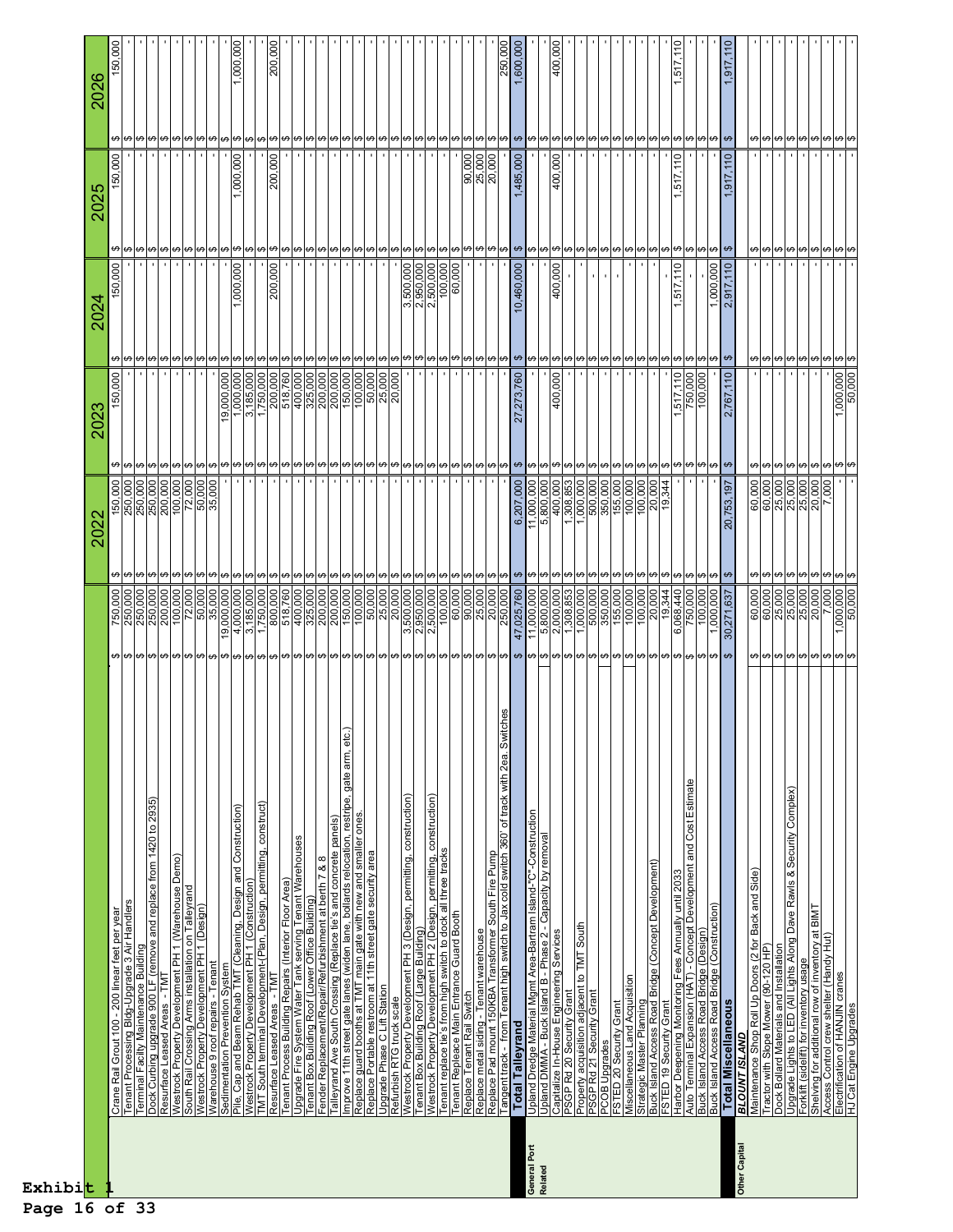| Exhibit |                                                                                                             |                                                                                                                                          |                                                                                                                                                                                                          |                                                                                                                                                  |                            |                                        |                                              |
|---------|-------------------------------------------------------------------------------------------------------------|------------------------------------------------------------------------------------------------------------------------------------------|----------------------------------------------------------------------------------------------------------------------------------------------------------------------------------------------------------|--------------------------------------------------------------------------------------------------------------------------------------------------|----------------------------|----------------------------------------|----------------------------------------------|
|         |                                                                                                             |                                                                                                                                          | 202.<br>20                                                                                                                                                                                               | 202.                                                                                                                                             | 2024                       | ഥ<br>202                               | <b>2021</b>                                  |
|         | HJ Cat Engine air and oil coolers replacements<br>DAMES POIN'                                               | ,000<br><u>ສຸ</u><br>↮                                                                                                                   | ↮                                                                                                                                                                                                        | ↮<br>000<br>20<br>↮                                                                                                                              |                            | \$                                     | ↮                                            |
|         | Cruise Terminal Fender Maintenance                                                                          |                                                                                                                                          |                                                                                                                                                                                                          |                                                                                                                                                  |                            |                                        |                                              |
|         | Martin Marietta CCTV PoleSafety Upgrades for                                                                | $\frac{22,000}{20,000}$<br>$\frac{15,000}{10,000}$<br>မာမြာ မာမြာ                                                                        | $\frac{22,000}{20,000}$<br>15,000<br>မှာမှာ မှာ                                                                                                                                                          | မာမြာမျာ<br> မ မ မ မ                                                                                                                             |                            | မာ မာ မာ                               | မာ မာ မာ မာ                                  |
|         | Cruise Terminal Dock Lighting upgrade to LED                                                                |                                                                                                                                          |                                                                                                                                                                                                          |                                                                                                                                                  |                            |                                        | $\blacksquare$                               |
|         | Stomwater Pond Outfall upgrades (Trapac and Cruise Terminal)<br>TALLEYRAND                                  |                                                                                                                                          |                                                                                                                                                                                                          |                                                                                                                                                  |                            |                                        |                                              |
|         |                                                                                                             |                                                                                                                                          |                                                                                                                                                                                                          | 000<br>50,                                                                                                                                       |                            |                                        |                                              |
|         | Truck Scale Upgrade (ugrade 6 Load Cells on truck scales)<br>Portable restroom for north gate security area | $\begin{array}{ l}\n\hline\n100,000 \\ \hline\n50,000 \\ \hline\n45,000 \\ \hline\n45,000\n\end{array}$<br>မျမျမျမျမျမျမျမျမျမျမျမျမျမျမ | မာမာ                                                                                                                                                                                                     | မျမျမျမျမျမျမျမျမျမျမမျမျမျမ<br><u> မျာမျာမျာမျာမျာမျာမျာမျာမျာမျာမ</u>                                                                          |                            | <u> မျမျမျမျမျမျမျမမျမမျမမျမမျမမျမ</u> | မျမျမျမျမျမျမျမျမျမျမမျမျမျမ                 |
|         | 8k forklift                                                                                                 |                                                                                                                                          |                                                                                                                                                                                                          |                                                                                                                                                  |                            |                                        | $\blacksquare$                               |
|         | Replace Portable restroom at 11th street gate/security area (in-House)<br>ZPMC Gantry Wheel Brakes          | 35,000                                                                                                                                   |                                                                                                                                                                                                          |                                                                                                                                                  |                            |                                        | $\blacksquare$                               |
|         | Elevator safety devices                                                                                     |                                                                                                                                          | မျမျမျမျမျမျမျမမျမမျမျမမျ                                                                                                                                                                                |                                                                                                                                                  |                            |                                        | $\blacksquare$                               |
|         | Warehouse #1 Sewer line replacement                                                                         |                                                                                                                                          |                                                                                                                                                                                                          |                                                                                                                                                  |                            |                                        | $\blacksquare$                               |
|         | Engine/Generator 88-44 10487                                                                                | $\begin{array}{r}\n 20,000 \\  \hline\n 15,000 \\  \hline\n 412,000 \\  \hline\n 200,000\n \end{array}$                                  |                                                                                                                                                                                                          |                                                                                                                                                  |                            |                                        | $\mathbf{r}$                                 |
|         | Boom tip Improvements for ZPMC 10487 (Eng. study, drawings, rework)<br>HJ Wheel and Motor Brakes upgrades   |                                                                                                                                          |                                                                                                                                                                                                          |                                                                                                                                                  |                            |                                        | $\mathbf{r}$                                 |
|         |                                                                                                             | $\frac{120,000}{75,000}$                                                                                                                 |                                                                                                                                                                                                          | $\begin{array}{r l} \hline 412,000 \\ \hline 200,000 \\ \hline 120,000 \\ \hline 75,000 \\ \hline 30,000 \\ \hline 15,000 \\ \hline \end{array}$ |                            |                                        | $\blacksquare$<br>$\blacksquare$             |
|         | ZPMC 20 Ton AC Units 10487<br>Elevator safety devices                                                       |                                                                                                                                          |                                                                                                                                                                                                          |                                                                                                                                                  | 10,000                     |                                        | $\blacksquare$                               |
|         |                                                                                                             |                                                                                                                                          |                                                                                                                                                                                                          |                                                                                                                                                  |                            |                                        |                                              |
|         | BROSA Doughnut Transducer Upgrades<br>ZPMC 20 Ton AC Units 10487<br>ZPMC Boom Cable                         | $\frac{15,000}{75,000}$                                                                                                                  |                                                                                                                                                                                                          |                                                                                                                                                  | 75,000<br>40,000<br>40,000 |                                        | $\cdot$                                      |
|         |                                                                                                             | 40,000                                                                                                                                   |                                                                                                                                                                                                          |                                                                                                                                                  |                            |                                        | $\mathbf{r}_\perp$                           |
|         | SECURITY/SECURITY OPERATIONS CENTER<br>HJ Boom Cable                                                        |                                                                                                                                          |                                                                                                                                                                                                          |                                                                                                                                                  |                            |                                        |                                              |
|         |                                                                                                             |                                                                                                                                          |                                                                                                                                                                                                          | 100,000                                                                                                                                          |                            |                                        |                                              |
|         | SOC Report Writing Software<br>SOC HVAC replacement                                                         |                                                                                                                                          |                                                                                                                                                                                                          |                                                                                                                                                  |                            |                                        |                                              |
|         | SOC Parking Lot repair<br>SOC Paint / Carpet /Tile                                                          | $\begin{array}{r}\n 100,000 \\  \hline\n 35,000 \\  \hline\n 17,000 \\  \hline\n 12,000\n \end{array}$<br><u>မျာများများ</u>             | $\frac{35,000}{17,000}$<br><u> မျမျမျ</u>                                                                                                                                                                | <b>မာ</b> မာ မာ                                                                                                                                  |                            |                                        | <b>မာ</b> မြ မျ မ                            |
|         |                                                                                                             |                                                                                                                                          |                                                                                                                                                                                                          |                                                                                                                                                  |                            |                                        |                                              |
|         | SOC Well Pump and Water Softner Replacement<br>PORT CENTRAL OFFICE BLDG                                     | 6,000                                                                                                                                    | 6,000<br>↮                                                                                                                                                                                               | ↮                                                                                                                                                |                            |                                        |                                              |
|         | Vehicle Purchases for all Terminals                                                                         | 1,800,000                                                                                                                                |                                                                                                                                                                                                          | 300,000                                                                                                                                          |                            | 300,000                                |                                              |
|         | Hardware/Software Upgrades<br>E                                                                             | 250,000                                                                                                                                  | 000,000<br>50,000<br>100,000<br>95,000<br><b>မာ</b> မြာမြာ                                                                                                                                               | <b>မာ</b> မြာမျာ                                                                                                                                 | 300,000                    |                                        | $\frac{300,000}{50,000}$                     |
|         | Portwide signage upgrade<br>Replace Air Handler units 3 (Crowley Area)                                      | 100,000                                                                                                                                  |                                                                                                                                                                                                          |                                                                                                                                                  |                            |                                        |                                              |
|         |                                                                                                             |                                                                                                                                          |                                                                                                                                                                                                          |                                                                                                                                                  |                            |                                        |                                              |
|         | Upgrade Crane Edge-Switches and relatewd Network Gear.<br>Storage Upgrade (~68 drives)                      | 60,000                                                                                                                                   | 60,000                                                                                                                                                                                                   |                                                                                                                                                  |                            |                                        |                                              |
|         | UPS Upgrade (PCOB)                                                                                          |                                                                                                                                          |                                                                                                                                                                                                          |                                                                                                                                                  |                            |                                        | $\mathbf{r}$<br>$\blacksquare$               |
|         |                                                                                                             |                                                                                                                                          |                                                                                                                                                                                                          |                                                                                                                                                  |                            |                                        | $\blacksquare$                               |
|         | * 14)<br>T-7 Access Improvement<br>KleinPort PortControl Enhancements/Upgrdes (\$1,575 /day                 | $\frac{35,000}{30,000}$                                                                                                                  | $\frac{1}{2}$<br>$\frac{1}{2}$<br>$\frac{1}{2}$<br>$\frac{1}{2}$<br>$\frac{1}{2}$<br>$\frac{1}{2}$<br>$\frac{1}{2}$<br>$\frac{1}{2}$<br>$\frac{1}{2}$<br>$\frac{1}{2}$<br>$\frac{1}{2}$<br>$\frac{1}{2}$ |                                                                                                                                                  |                            |                                        | $\cdot$                                      |
|         | Maximo System Upgrade                                                                                       |                                                                                                                                          |                                                                                                                                                                                                          |                                                                                                                                                  |                            |                                        | $\cdot$                                      |
|         | Drone software                                                                                              | 6,000                                                                                                                                    | 6,000<br>မျမျမျမျမျမျမျမျမျမျမျမျမျမျမျမျမျ                                                                                                                                                              | မ မ မ မ မ မ မ မ မ မ မ မ မ မ မ မ မ မ<br> မျမျမျမျမျမျမမျမမျမမျမမျမမျမမျမ <mark>ျမ</mark>                                                          |                            |                                        | $\blacksquare$<br> ၛႄႜၛၛၛၛၛၛၛၛၛၛၛၛၛၛၛၛၛၛၛၛၛၛ |
|         | Seal Coat PCOB parking lot/Restripe<br>Core-Switch Upgrade                                                  |                                                                                                                                          |                                                                                                                                                                                                          |                                                                                                                                                  | 000<br>50,                 |                                        | $\mathbf{r}$<br>$\blacksquare$               |
|         | Replace Tour Bus                                                                                            |                                                                                                                                          |                                                                                                                                                                                                          | 100,000                                                                                                                                          |                            |                                        | $\blacksquare$                               |
|         |                                                                                                             | $\begin{array}{r l} & 5,000\ \hline 1,00,000\ \hline 1,00,000\ \hline 90,000\ \hline 85,000\ \hline 75,000\ \hline \end{array}$          |                                                                                                                                                                                                          |                                                                                                                                                  |                            |                                        | $\cdot$                                      |
|         | PCOB Access Switch Overhaul and cable clean-up<br>Tow-behind LIFT Equipment for IT                          |                                                                                                                                          |                                                                                                                                                                                                          | $\frac{90,000}{85,000}$                                                                                                                          |                            |                                        |                                              |
|         | Barcode system for inventory management and control                                                         |                                                                                                                                          |                                                                                                                                                                                                          | $\boldsymbol{\omega}$                                                                                                                            |                            |                                        | $\blacksquare$                               |
|         | Electronic Document Management System<br>Phone System Upgrade                                               |                                                                                                                                          |                                                                                                                                                                                                          |                                                                                                                                                  |                            |                                        | $\blacksquare$                               |
|         |                                                                                                             |                                                                                                                                          |                                                                                                                                                                                                          |                                                                                                                                                  |                            |                                        |                                              |
|         | PCOB Cooling Tower<br>Structured Cabling Identification and Labeling Standardization   Contractor man-hour  | $\frac{50,000}{50,000}$<br>$\frac{50,000}{25,000}$<br>17,000                                                                             |                                                                                                                                                                                                          | မ) မ) မ) မ) မ<br>50,000<br>50,000<br>50,000<br>25,000<br>17,000                                                                                  |                            |                                        |                                              |
|         | Intranet website upgrade/transition to Wordpress                                                            |                                                                                                                                          |                                                                                                                                                                                                          |                                                                                                                                                  |                            |                                        |                                              |
|         | <b>Total Other Capital</b>                                                                                  | 5,981,050                                                                                                                                | 1,672,050                                                                                                                                                                                                | 2,944,000                                                                                                                                        | 665,000                    | 350,000<br>$\Theta$                    | 350,000                                      |
|         | <b>TOTAL CAPITAL PROJECTS</b>                                                                               | 278,548,447                                                                                                                              | 108,879,247<br>$\theta$                                                                                                                                                                                  | ∣⇔<br>83,166,870                                                                                                                                 | 17,489,110                 | 4,199,110<br>↮                         | 64,814,110<br>$\frac{1}{2}$                  |
|         |                                                                                                             |                                                                                                                                          |                                                                                                                                                                                                          |                                                                                                                                                  |                            |                                        |                                              |
|         |                                                                                                             |                                                                                                                                          |                                                                                                                                                                                                          | 1,625,000<br>375,000<br>$rac{48}{27}$                                                                                                            |                            |                                        |                                              |
|         |                                                                                                             |                                                                                                                                          |                                                                                                                                                                                                          |                                                                                                                                                  |                            |                                        |                                              |
|         |                                                                                                             | STATE<br>  FEDERAL<br>  TENANT<br>  CASH RESERVE<br>  CASH RESERVE<br>  TED OPERATING<br>  TED OPERATING                                 | $\begin{array}{l} 10,952,758\\ 21,356,640\\ 52,000,000\\ 52,000,000\\ 7,945,000\\ 5,382,395\\ 11,242,454 \end{array}$                                                                                    | <del>.</del>                                                                                                                                     |                            |                                        | <del>.</del>                                 |
|         |                                                                                                             |                                                                                                                                          |                                                                                                                                                                                                          | 7,166,870                                                                                                                                        | 10,000,000<br>7,489,110    | 4,199,110                              | 10,000,000                                   |
|         |                                                                                                             |                                                                                                                                          |                                                                                                                                                                                                          |                                                                                                                                                  |                            |                                        |                                              |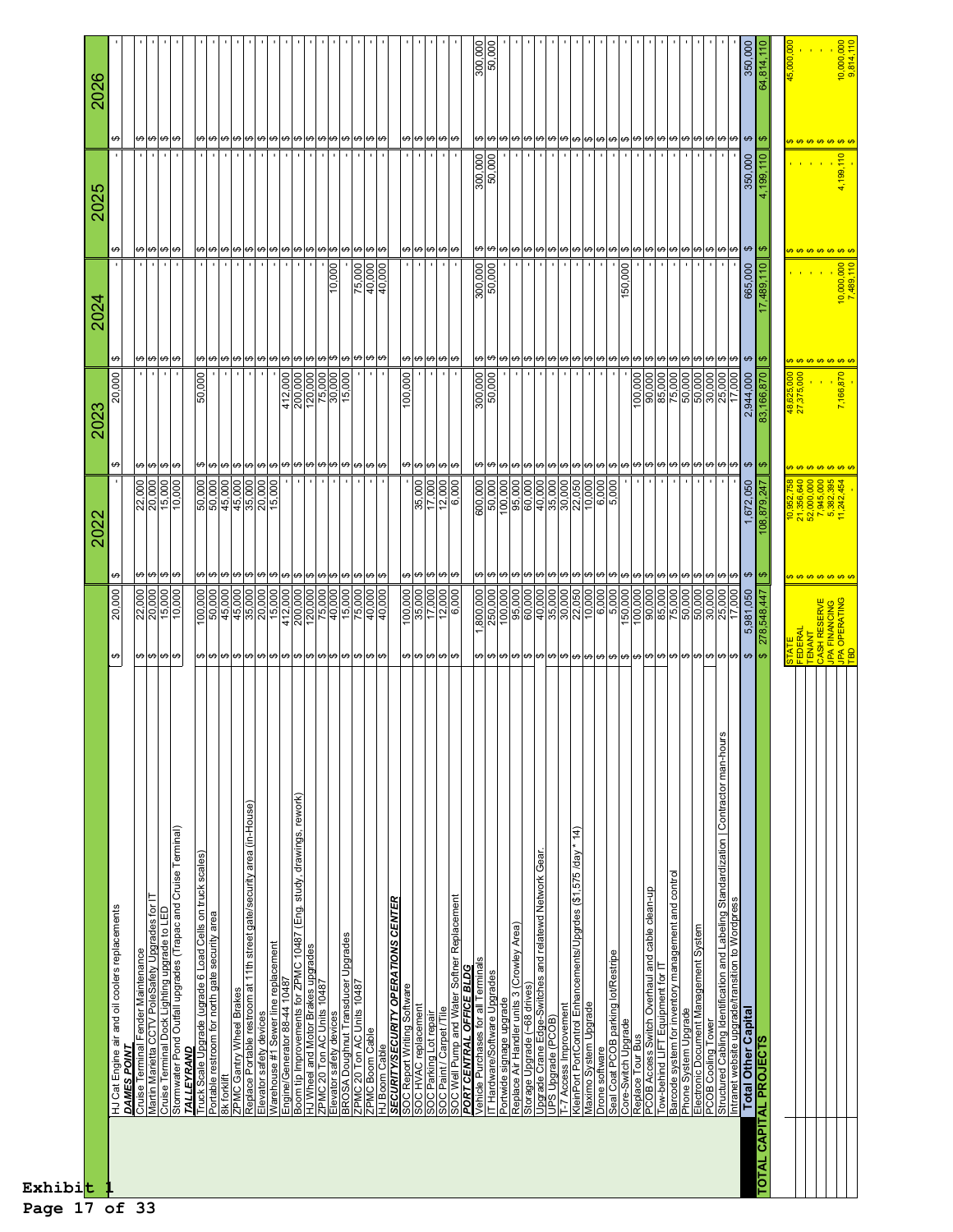| Exhibi<br>Page 18 of |      |                                           |      |      |                           |
|----------------------|------|-------------------------------------------|------|------|---------------------------|
|                      | 2022 | 2023                                      | 2024 | 2025 | 2026                      |
|                      |      | $108,879,247$ \$ 83,166,870 \$ 17,489,110 |      |      | $4,199,110$ \$ 64,814,110 |
| 33                   |      |                                           |      |      |                           |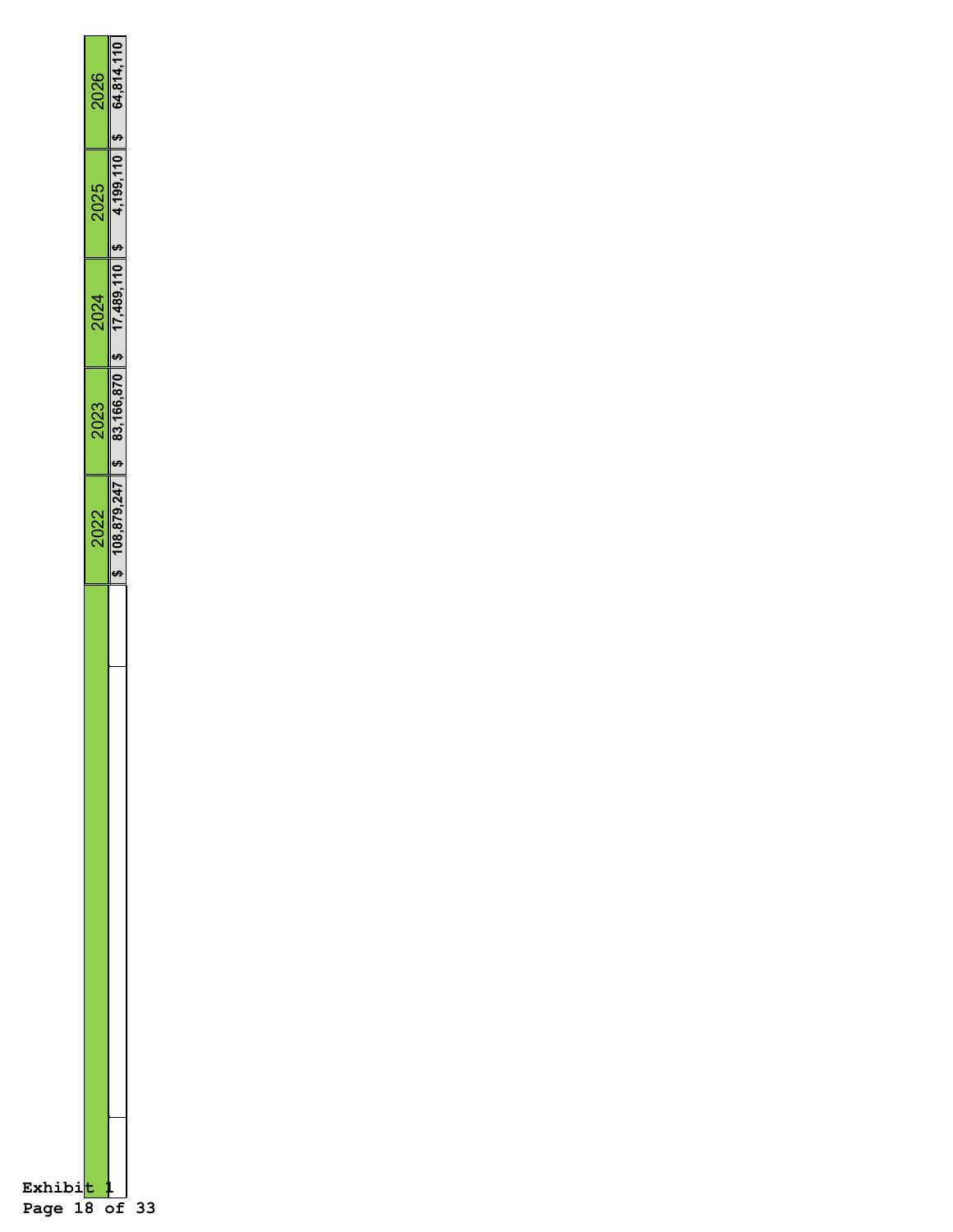| t,<br>-1<br>ष<br>∩f                                                           | FY22<br>Proposed<br>('000) | FY23<br>Proposed<br>('000) | FY24<br>Proposed<br>('000) | FY25<br>Proposed<br>('000) | FY26<br>Proposed<br><sub>('000)</sub> | FY22-FY26<br>Total |
|-------------------------------------------------------------------------------|----------------------------|----------------------------|----------------------------|----------------------------|---------------------------------------|--------------------|
| Electric Project Title                                                        |                            |                            |                            |                            |                                       | (000)              |
|                                                                               |                            |                            |                            |                            |                                       |                    |
| <b>GENERATION</b>                                                             |                            |                            |                            |                            |                                       |                    |
| Kennedy Generating - CT7 - Rotor Replacement                                  | 9,445                      | 3,429                      | $\circ$                    | $\circ$                    | $\circ$                               | 12,874             |
| Northside Generating - Generation Support Capital Improvements                | 4,000                      | 4,000                      | 4,000                      | 4,000                      | 4,000                                 | 20,000             |
| Northside Generating - N03 Turbine & Generator Inspection                     | 3,090                      |                            | $\circ$                    | $\circ$                    | 0                                     | 3,090              |
| Northside Generating - Energy Project Management Capital Improvement Projects | 3,000                      | 6,000                      | 6,000                      | 6,000                      | 6,000                                 | 27,000             |
| Northside Generating - CT3 Major Inspection                                   | 2,790                      |                            | $\circ$                    | $\circ$                    | 0                                     | 2,790              |
| Brandy Branch Generating - General Capital Improvements                       | 2,000                      | 2,000                      | 2,000                      | 2,000                      | 2,000                                 | 10,000             |
| Kennedy Generating - MarkVle and EX2100e Upgrade                              | 1,693                      | 41                         | $\circ$                    | $\circ$                    | $\circ$                               | 2,134              |
| Northside Generating - N03 Turbine Valve Inspection                           | 1,246                      | $\circ$                    | $\circ$                    | $\circ$                    | $\circ$                               | 1,246              |
| Northside Generating - N01 Impulse Cleaning System Installation               | 1,100                      | $\circ$                    | $\circ$                    | $\circ$                    | $\circ$                               | 1,100              |
| Brandy Branch Generating and Kennedy Generating - Fire Protection Updates     | 966                        | $\circ$                    | $\circ$                    | $\circ$                    | $\circ$                               | 966                |
| Northside Generating - N03 Turbine Inspection                                 | 850                        | $\circ$                    | $\circ$                    | $\circ$                    | $\circ$                               | 850                |
| Northside Generating - N03 Condenser Tube Replacement                         | 842                        | $\circ$                    | $\circ$                    | $\circ$                    | $\circ$                               | 842                |
| Brandy Branch Generating - B50 Turbine Parts Warehouse                        | 839                        | $\circ$                    | $\circ$                    | $\circ$                    | $\circ$                               | 839                |
| Northside Generating - N03 Air Preheater Overhaul                             | 742                        | $\circ$                    | $\circ$                    | $\circ$                    | $\circ$                               | 742                |
| Northside Substation Improvements - Phase 2                                   | 700                        | $\circ$                    | $\circ$                    | $\circ$                    | $\circ$                               | 700                |
| Northside Generating - N01-N02 Fan Silencer replacement                       | 670                        | $\circ$                    |                            | $\circ$                    | $\circ$                               | 670                |
| Northside Generating - N03 Secondary Superheater Tube Replacement             | 618                        | $\circ$                    | $\circ$ $\circ$            | $\circ$                    | $\circ$                               | 618                |
| Northside Generating - N02 Boiler Elevator Overhaul                           | 528                        | $\circ$                    | $\circ$                    | $\circ$                    | $\circ$                               | 528                |
| Northside Generating - N01, N02 Expansion Joint Fab & Install                 | 502                        | $\circ$                    | $\circ$                    | $\circ$                    | $\circ$                               | 502                |
| Northside Generating - N33, N34, N35, N36 Control System Upgrade              | 398                        | 392                        | 455                        | $\circ$                    | $\circ$                               | 1,245              |
| Northside Generating - N00 Fire Main Valve Replacement                        | 280                        | $\circ$                    | $\circ$                    | $\circ$                    | $\circ$                               | 280                |
| Brandy Branch Generating - CT2 - Hot Gas Path Inspection #6                   | 250                        | 5,745                      | $\circ$                    | $\circ$                    | $\circ$                               | 5,995              |
| Brandy Branch Generating - CT3 - Hot Gas Path Inspection #6                   | 250                        | 5,745                      | $\circ$                    | $\circ$                    | $\circ$                               | 5,995              |
| Kennedy Generating - CT7 - Hot Gas Path Inspection #3                         | 250                        | 5,318                      | $\circ$                    | $\circ$                    | $\circ$                               | 5,568              |
| Northside Generating - N33 Electrical Equipment Upgrades                      | 234                        | $\circ$                    | $\circ$                    | $\circ$                    | $\circ$                               | 234                |
| Northside Generating - N02 A Cyclone Crossover EJ Repair                      | 213                        | $\circ$                    | $\circ$                    | $\circ$                    | $\circ$                               | 213                |
| Northside Generating - N03 Breaker Upgrade                                    | 194                        | $\circ$                    | $\circ$                    | $\circ$                    | $\circ$                               | 194                |
| Brandy Branch Generating - B52, B53 Transition Duct Liner                     | 175                        | 1,234                      | $\circ$                    | $\circ$                    | $\circ$                               | 1,409              |
| Northside Generating - N01 N02 UPS Replacement                                | 158                        | $\circ$                    | $\circ$                    | $\circ$                    | $\circ$                               | 158                |
| Northside Generating - N34 Electrical Equipment Upgrades                      | 80                         | 239                        | $\circ$                    | $\circ$                    | $\circ$                               | 320                |
| Brandy Branch Generating - CT1 - Rotor Replacement                            | $\circ$                    | 3,600                      | 14,202                     | $\circ$                    | $\circ$                               | 17,802             |
| Northside Generating - CT4 Major Inspection                                   | $\circ$                    | 2,800                      | $\circ$                    | $\circ$                    | $\circ$                               | 2,800              |
| Northside Generating - N01 Boiler Elevator Overhaul                           | $\circ$                    | 528                        | $\circ$                    | $\circ$                    | $\circ$                               | 528                |
| Brandy Branch Generating - B52, B53 Catalyst Replacement                      | $\circ$                    | 500                        | 439                        | $\circ$                    | $\circ$                               | 939                |
| Brandy Branch Generating - CT1 - Hot Gas Path Inspection #3                   | $\circ$                    | 250                        | 6,550                      | $\circ$                    | $\circ$                               | 6,800              |
| Greenland Energy - 1X1 Combined Cycle Addition                                | $\circ$                    | $\circ$                    | 4,981                      | 10,000                     | 150,000                               | 164,981            |
| Northside Generating - Byproduct Storage Area II                              | $\circ$                    | $\circ$                    | 1,800                      | 11,855                     | 5,626                                 | 19,281             |
| Northside Generating - Intake and Discharge Flume Concrete Repair             | $\circ$                    | $\circ$                    | 1,678                      | $\circ$                    | $\circ$                               | 1,678              |
| Brandy Branch Generating - CT2 - Hot Gas Path Inspection #7                   | $\circ$                    | $\circ$                    | 300                        | 6,156                      | $\circ$                               | 6,456              |
| Brandy Branch Generating - CT3 - Hot Gas Path Inspection #7                   | $\circ$                    | $\circ$                    | 300                        | 6,156                      | $\circ$                               | 6,456              |
| Northside Generating - CT5 Major Inspection                                   | $\circ$                    | $\circ$                    | $\circ$                    | 2,800                      | $\circ$                               | 2,800              |

Electric FY22-FY26 7/15/2021 **Electric FY22-FY26**

**Exhibi Page 19 of 33**

7/15/2021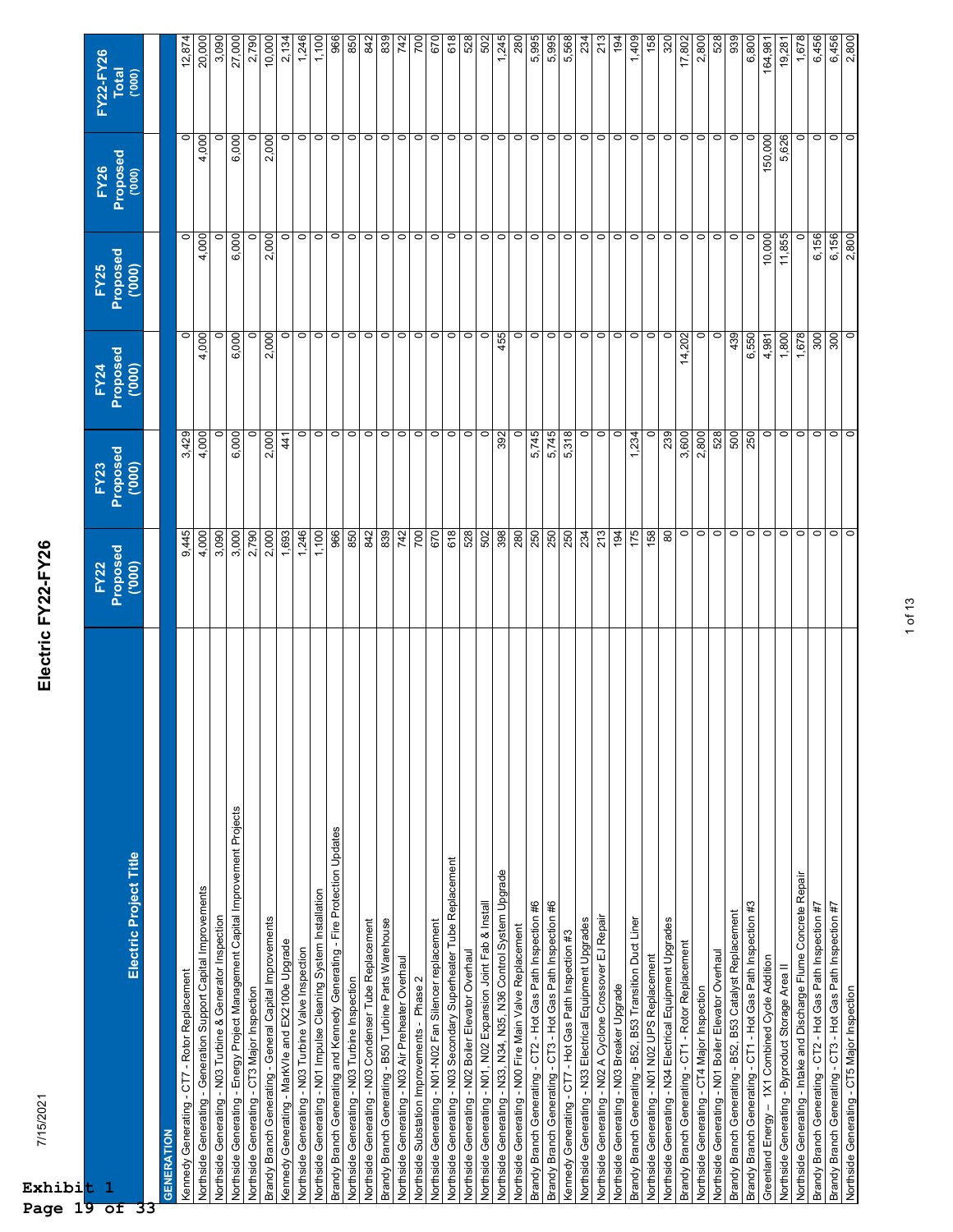| t                                                                                       |                            |                            |                           |                            |                                       | FY22-FY26 |
|-----------------------------------------------------------------------------------------|----------------------------|----------------------------|---------------------------|----------------------------|---------------------------------------|-----------|
| $\mathbf 1$                                                                             | FY22<br>Proposed<br>('000) | FY23<br>Proposed<br>('000) | FY24<br>Proposed<br>(000) | FY25<br>Proposed<br>('000) | FY26<br>Proposed<br><sub>('000)</sub> | Total     |
| Electric Project Title                                                                  |                            |                            |                           |                            |                                       | (000)     |
| Compression Upgrade to Greenland Pipeline - New Generating Capacity at Greenland Energy | $\circ$                    | $\circ$                    | $\circ$                   | 1,000                      | 6,000                                 | 7,000     |
| Northside Generating - N35 Electrical Equipment Upgrades                                | $\circ$                    | $\circ$ $\circ$            | $\circ$                   | 333                        | 0                                     | 333       |
| Northside Generating - N36 Electrical Equipment Upgrades                                | $\circ$                    |                            | $\circ$                   | $\circ$                    | 271                                   | 271       |
| Kennedy Generating - CT8 - Hot Gas Path Inspection #2                                   | $\circ$                    | $\overline{0}$             | $\circ$                   | $\circ$                    | 250                                   | 250       |
| <b>Budget Reserve</b>                                                                   | 1,905                      | $\bullet$                  | $\bullet$                 | $\bullet$                  | 0                                     | 1,905     |
| <b>GENERATION SUBTOTAL</b>                                                              | 40,010                     | 42,222                     | 42,704                    | 50,300                     | 174,147                               | 349,383   |
|                                                                                         |                            |                            |                           |                            |                                       |           |
| <b>TRANSMISSION AND DISTRIBUTION</b>                                                    |                            |                            |                           |                            |                                       |           |
| Electric Distribution Maintenance Capital Upgrades                                      | 12,500                     | 12,500                     | 13,100                    | 13,100                     | 13,100                                | 64,300    |
| Customer Order Management - New Electric Service Additions                              | 11,500                     | 12,000                     | 12,500                    | 13,000                     | 13,500                                | 62,500    |
| 69kv - 663 line rebuild                                                                 | 9,931                      | $\infty$                   | $\circ$                   | 0                          | $\circ$                               | 9,939     |
| Customer Order Management - Development Driven Projects                                 | 9,250                      | 9,750                      | 10,250                    | 10,750                     | 11,250                                | 51,250    |
| SAIDI Improvement Plan                                                                  | 5,842                      | $\circ$                    | $\circ$                   | 0                          | $\circ$                               | 5,842     |
| Real Estate - Greenland to Mayo Substation - Transmission Corridor Purchase             | 4,410                      | $\circ$                    | $\circ$                   | $\circ$                    | $\circ$                               | 4,410     |
| Pole Replacement Program                                                                | 4,200                      | 4,200                      | 4,400                     | 4,400                      | 4,400                                 | 21,600    |
| Eagle LNG 138-13.8 kV Substation                                                        | 3,000                      | 6,867                      | 1,000                     | $\circ$                    | $\circ$                               | 10,867    |
| General Underground Network and Commercial Repair & Replace                             | 3,000                      | 3,000                      | 3,100                     | 3,100                      | 3,100                                 | 15,300    |
| CEMI-5 Electric Distribution Betterment                                                 | 3,000                      | 3,000                      | 3,000                     | 3,000                      | 3,000                                 | 15,000    |
| Mayo 230-138-26kV Substation                                                            | 2,816                      | 6,803                      | 2,612                     | 0                          | $\circ$                               | 12,232    |
| Substation Repair & Replace Projects - Transformer Replacements                         | 2,610                      | 2,690                      | 1,550                     | 1,400                      | 1,400                                 | 9,650     |
| Joint Participation Electric Relocation Projects                                        | 2,000                      | 2,000                      | 2,000                     | 2,000                      | 2,000                                 | 10,000    |
| Underground Network Improvement Plan                                                    | 1,988                      | 1,988                      | 1,988                     | 1,988                      | $\circ$                               | 7,952     |
| Park and King 4kV Substation Rebuild                                                    | 1,866                      | 250                        | $\circ$                   | 0                          | $\circ$                               | 2,116     |
| Electric Meters - Growth                                                                | 1,760                      | 1,760                      | 1,760                     | 1,760                      | 1,760                                 | 8,800     |
| 853 Pole Replacement                                                                    | 1,686                      | $\circ$                    | 0                         | 0                          | $\circ$                               | 1,686     |
| Electric Distribution System Improvements                                               | 1,664                      | 1,690                      | 1,720                     | 1,750                      | 1,780                                 | 8,604     |
| 230kV Circuit 915 Partial Rebuild                                                       | 1.611                      | $\circ$                    | $\circ$                   | $\circ$                    | $\circ$                               | 1.611     |
| Real Estate - North Jacksonville Transmission Corridor Acquisition                      | 1,600                      | 3,625                      | $\circ$                   | $\circ$                    | $\circ$                               | 5,225     |
| 230kV Breaker Replacement                                                               | 1,600                      | 938                        | $\circ$                   | $\circ$                    | $\circ$                               | 2,538     |
| 26kV Feeder Circuit Breaker Replacement                                                 | 1,536                      | 1,393                      | 1,607                     | 1,536                      | 1,536                                 | 7,608     |
| Circuit 649 UG 69kV Reconductor Project                                                 | 1,294                      | $\circ$                    | $\circ$                   | 0                          | $\circ$                               | 1,294     |
| St Johns 4kV Substation Rebuild                                                         | 1.000                      | 1.500                      | 500                       | $\circ$                    | $\circ$                               | 3,000     |
| Distribution System - Pole Removal                                                      | 1,000                      | 1,000                      | 1,000                     | 1,000                      | 1,000                                 | 5,000     |
| Brandy Branch Solar Feeders 356, 357                                                    | 906                        | $\circ$                    | $\circ$                   | $\circ$                    | $\circ$                               | 906       |
| Forest Sub 217 Feeder - Electric Distribution                                           | 893                        | $\circ$                    | $\circ$                   | $\circ$                    | $\circ$                               | 893       |
| Underground Cable Replacement Program - Existing Developments                           | 750                        | 500                        | 500                       | 500                        | 500                                   | 2,750     |
| Transmission and Substation Class Circuit Breaker Replacement Program                   | 750                        | 948                        | 1,132                     | 750                        | 750                                   | 4,330     |
| General Distribution Improvements                                                       | 750                        | 750                        | 750                       | 750                        | 750                                   | 3,750     |
| Electric Meters - Replacement                                                           | 740                        | 740                        | 740                       | 740                        | 740                                   | 3,700     |
| Cecil Commerce Center North Solar T2 Addition - Substation Project                      | 709                        | $\circ$                    | $\circ$                   | $\circ$                    | $\circ$                               | 709       |
| General Substation Improvements                                                         | 700                        | 700                        | 700                       | 700                        | 700                                   | 3,500     |
| Transmission Line Relay Replacement Project                                             | 689                        | 899                        | 899                       | 865                        | 300                                   | 3,651     |
| Transmission Insulator Replacement                                                      | 650                        | 500                        | 500                       | 500                        | 500                                   | 2,650     |

Electric FY22-FY26 7/15/2021 **Electric FY22-FY26**

**Exhibi Page 20 of 33**

7/15/2021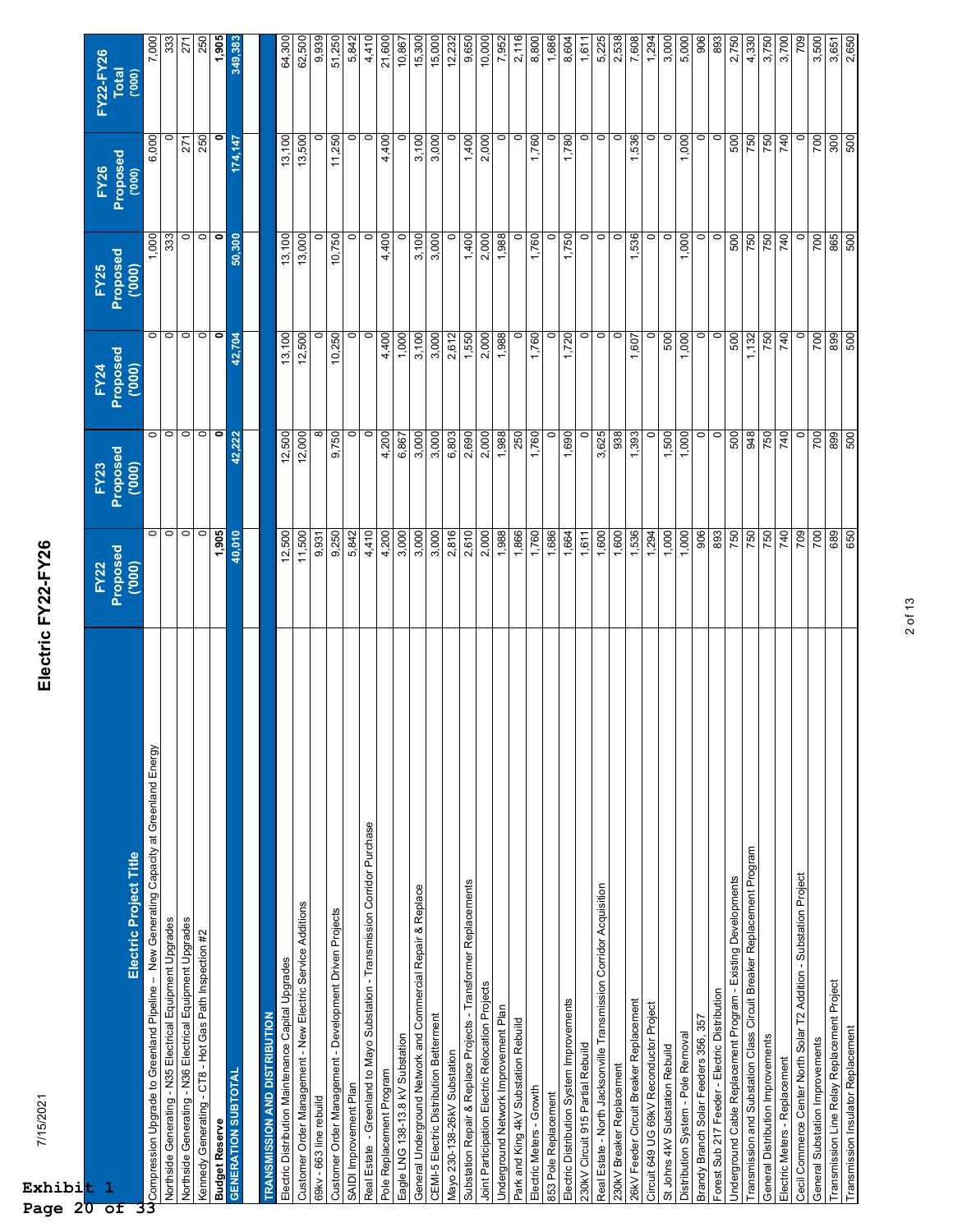| 7/15/2021<br>Exhibit 1                                                        | Electric FY22-FY26      |                            |                  |                         |                            |                           |
|-------------------------------------------------------------------------------|-------------------------|----------------------------|------------------|-------------------------|----------------------------|---------------------------|
|                                                                               | Proposed<br><b>FY22</b> | Proposed<br>('000)<br>FY23 | Proposed<br>FY24 | Proposed<br><b>FY25</b> | Proposed<br>('000)<br>FY26 | FY22-FY26<br><b>Total</b> |
| Electric Project Title                                                        | (000)                   |                            | (000)            | (000)                   |                            | (000)                     |
| Transmission Outdoor Potential Device Replacement                             | 610                     | 607                        | 665              | 539                     | 637                        | 3,058                     |
| 230 KV 138KV 69 kV Pole Refurbishment                                         | 600                     | 300                        | 300              | 300                     | 300                        | 1,800                     |
| Normandy Substation Protection Improvement                                    | 576                     | $\circ$                    | $\circ$          |                         | $\circ$                    | 576                       |
| 4kV Rehab - Distribution Projects                                             | 500                     | 500                        | 500              | 500                     | 500                        | 2,500                     |
| Beeghly 393 Overhead Feeder Extension-Arnold Rd                               | 500                     | $\circ$                    | $\circ$          | $\circ$                 | $\circ$                    | 500                       |
| Hamilton 312 Reconductor                                                      | 421                     | 169                        | $\circ$          | $\circ$                 | $\circ$                    | 590                       |
| Real Estate - Imeson Substation - Property Acquisition                        | 415                     | $\tilde{c}$                | $\circ$          | $\circ$                 | $\circ$                    | 425                       |
| Georgia Street Pipe Type Cable Pump Plant Replacement                         | 400                     | 1,400                      | $\circ$          | $\circ$                 | $\circ$                    | 1,800                     |
| Cecil Commerce Center North Solar Feeders 371, 372                            | 400                     | $\circ$                    | $\circ$          | $\circ$                 | $\circ$                    | 400                       |
| 230kV Breaker Replacement - Protection & Controls                             | 370                     | 225                        | $\circ$          | $\circ$                 | $\circ$                    | 594                       |
| Bartram 298: Feeder Extension in Transmission ROW from Sub to Bartram Park By | 312                     | $\circ$                    | $\circ$          | $\circ$                 | $\circ$                    | 312                       |
| Greenland Energy to Mayo 230kV Circuit 950 Addition                           | 300                     | 6,500                      | 8,500            | 900                     | $\circ$                    | 16,200                    |
| Kennedy Substation Control Cable and Protection System Replacement            | 300                     | 2,193                      | $\circ$          | $\circ$                 | $\circ$                    | 2,493                     |
| General Transmission Improvements                                             | 300                     | 300                        | 300              | 300                     | 300                        | 1,500                     |
| Real Estate - Study and Investigate - Durbin 230-26KV Substation Property     | 292                     | $\circ$                    | $\circ$          | $\circ$                 | $\circ$                    | 292                       |
| Park and King 4kV Substation Rebuild - Protection & Controls                  | 247                     | $\circ$                    | $\circ$          | $\circ$                 | $\circ$                    | 247                       |
| Energy Management System - Base Upgrade Project                               | 240                     | 200                        | 130              | 200                     | 130                        | 900                       |
| Automatic Recloser Deployment                                                 | 235                     | 235                        | 235              | 235                     | 235                        | 1,175                     |
| URD-2026 Reliability Improvement                                              | 225                     | 645                        | $\circ$          | $\circ$                 | $\circ$                    | 870                       |
| Park and King 4kV Distribution Feeder Getaway Rebuild                         | 224                     | $\circ$                    | $\circ$          | $\circ$                 | $\circ$                    | 224                       |
| Capital Tools and Equipment - Underground Network and Service Centers         | 220                     | 220                        | 231              | 231                     | 231                        | 1,133                     |
| McDuff Substation 4kV Circuits 4, 6, and 9 Relocation                         | 200                     | 80                         | $\circ$          | ∘∣                      | $\circ$                    | 280                       |
| Ribault 138-26 kV T2 and Circuit Breaker 452 Addition                         | 188                     | 2,495                      | 27               | $\circ$                 | $\circ$                    | 2,710                     |
| Steelbald Solar Center - Protection & Controls                                | 187                     | $\circ$                    | $\circ$          | $\circ$                 | $\circ$                    | 187                       |
| Cecil Commerce Center North Solar - Protection & Controls                     | 185                     | $\circ$                    | $\circ$          | $\circ$                 | $\circ$                    | 185                       |
| Circuit 650 UG 69kV Reconductor Project                                       | 180                     | 1,540                      | $\circ$          | $\circ$                 | $\circ$                    | 1,720                     |
| Eagle LNG 138-13.8 kV Substation - Protection & Controls                      | 157                     | 700                        | 200              | $\circ$                 | $\circ$                    | 1,057                     |
| Imeson 26kV Circuit 493 New Feeder Addition                                   | 150                     | 1,100                      | $\circ$          | $\circ$                 | $\circ$                    | 1,250                     |
| Mayo 230-138-26kV Substation - Protection & Controls                          | 150                     | 1,000                      | 280              | $\circ$                 | $\circ$                    | 1,430                     |
| Ribault 138-26 kV T2 and Circuit 452 Addition - Protection & Controls         | 150                     | 475                        | 105              | $\circ$                 | $\circ$                    | 730                       |
| General Protection System Improvements Transmission                           | 150                     | 150                        | 150              | 150                     | 150                        | 750                       |
| Greenland Energy to Bartram 230 kV Circuit 909 Addition                       | 150                     | $\circ$                    | $\circ$          | $\circ$                 | $\circ$                    | 150                       |
| Southside GIS 69kV Controller Replacement                                     | 138                     | $\circ$                    | $\circ$          | $\circ$                 | $\circ$                    | 138                       |
| Circuit 830 Static Wire Replacement                                           | 120                     | 493                        | $\circ$ $\circ$  | $\circ$                 | $\circ$                    | 613                       |
| Circuit 825 Static Wire Replacement                                           | 120                     | 395                        |                  | $\circ$                 | $\circ$                    | 515                       |
| Transmission Capacitor Bank Controls Replacement                              | 120                     | 197                        | $\circ$          | $\circ$                 | $\circ$                    | 317                       |
| Westlake Solar Center - Protection & Controls                                 | 120                     | $\circ$                    | $\circ$          | $\circ$                 | $\circ$                    | 120                       |
| Eagle LNG 138kV Circuit 847 Interconnect                                      | 118                     | 250                        | 100              | 0                       | $\circ$                    | 468                       |
| Distribution Breaker Telemetry Enhancements                                   | 110                     | 160                        | 160              | 110                     | $\circ$                    | 540                       |
| Imeson 26kv Circuit 493 Substation Breaker and Cap Bank Addition              | $\overline{101}$        | 655                        | $\circ$          |                         | $\circ$                    | 756                       |
| Greenland Energy 230KV Bay & Breaker Addition for Circuit 950                 | 100                     | 300                        | 700              | 100                     | $\circ$                    | 1,200                     |
| St Johns 4kV Substation Rebuild - Protection & Controls                       | 100                     | 200                        | 100              | $\circ$                 | $\circ$                    | 400                       |
| OM - General Transmission Improvements                                        | 100                     | 100                        | 100              | 100                     | 100                        | 500                       |

**Page 21 of 33**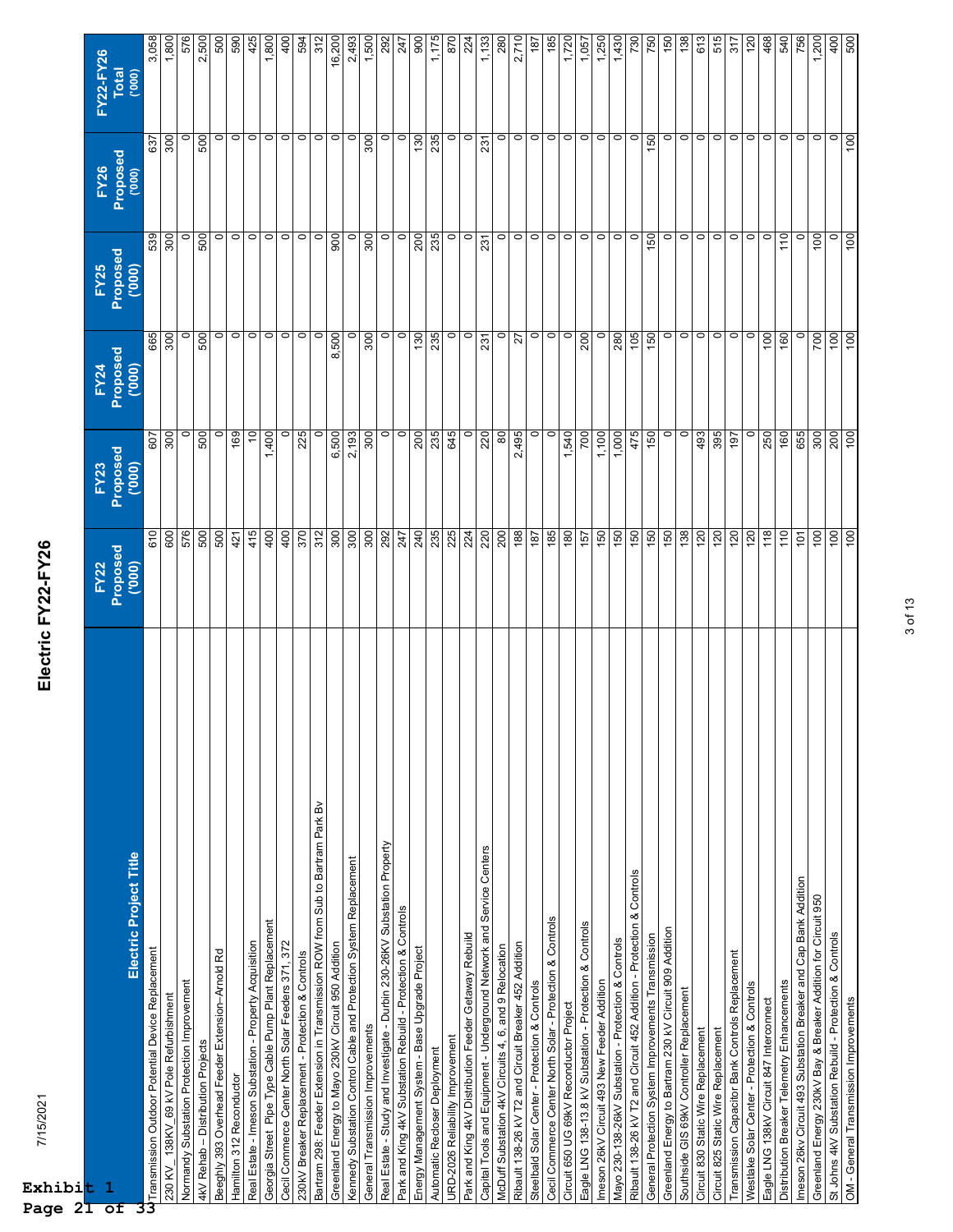| 7/15/2021<br>Exhibit                                                                     | Electric FY22-FY26                |                           |                           |                                   |                                   |                                    |
|------------------------------------------------------------------------------------------|-----------------------------------|---------------------------|---------------------------|-----------------------------------|-----------------------------------|------------------------------------|
| Electric Project Title<br>$\mathbf{1}$                                                   | Proposed<br>('000)<br><b>FY22</b> | Proposed<br>(000)<br>FY23 | Proposed<br>(000)<br>FY24 | Proposed<br>("000)<br><b>FY25</b> | Proposed<br>('000)<br><b>FY26</b> | FY22-FY26<br><b>Total</b><br>(000) |
| Ritter Park Circuit 428 Extension                                                        | 8                                 | 1,120                     | $\circ$                   | $\circ$                           | $\circ$                           | 1,210                              |
| Ribault 26 kV Circuit 452 Addition                                                       | 90                                | 470                       | 190                       | $\circ$                           | $\circ$                           | 750                                |
| Capital Tools and Equipment - T&S Maintenance                                            | $80$                              | 80                        | 80                        | 80                                | 80                                | 400                                |
| Mayo Substation - 138kV Transmission Interconnects                                       | 75                                | 586                       | $\circ$                   | $\circ$                           | $\circ$                           | 661                                |
| Mayo Substation Distribution Feeders                                                     | 72                                | 1,128                     | 100                       | $\circ$                           | $\circ$                           | 1,300                              |
| Transmission Circuit 692 Underground Cable Replacement-Part B - Protection & Controls    | 20                                | $\circ$                   | $\circ$                   | $\circ$                           | $\circ$                           | 2                                  |
| Circuit 645 UG 69KV Cable Replacement Project- PART B                                    | 60                                | 182                       | $\circ$                   | $\circ$                           | $\circ$                           | 242                                |
| Circuit 645 UG 69kV Cable Replacement Project- PART A                                    | 60                                | 165                       | $\circ$                   | $\circ$                           | $\circ$                           | 225                                |
| Overhead-Underground Conversion in Neighborhoods                                         | 60                                | 60                        | $\mbox{S}$                | 60                                | $\mbox{S}$                        | 300                                |
| Energy Management System - RTU Upgrade Project                                           | 60                                | 50                        | 50                        | 50                                | SO                                | 260                                |
| Electric Customer Service Response Tools and Equipment                                   | 55                                | 55                        | 55                        | 55                                | 55                                | 275                                |
| St Johns 4KV Distribution Feeder Getaway Rebuild                                         | 50                                | 100                       | 50                        | $\circ$                           | $\circ$                           | 200                                |
| Circuit 684S Pipe-Type Cable Replacement                                                 | 40                                | 35                        | 825                       | $\circ$                           | $\circ$                           | 900                                |
| 69kv - 663 line rebuild - Protection & Controls                                          | 25                                | $\circ$                   | $\circ$                   | $\circ$                           | $\circ$                           | 25                                 |
| College St Substation 13kV Protection and Arc Flash Upgrade                              | 20                                | 410                       | $\circ$                   | $\circ$                           | $\circ$                           | 430                                |
| West Jax Substation Protection Improvement                                               | 20                                | 280                       | $\circ$                   | $\circ$                           | $\circ$                           | 300                                |
| Greenland Energy 230kV Bay & Breaker Addition for Circuit 950 - Protection & Controls    | $\overline{c}$                    | 180                       | 300                       | $\tilde{c}$                       | $\circ$                           | 500                                |
| Imeson 26kv Circuit 493 Substation Breaker and Cap Bank Addition - Protection & Controls | 4                                 | $\overline{8}$            | $\circ$                   | $\circ$                           | $\circ$                           | 85                                 |
| Substation Repair & Replace Projects                                                     | $\circ$                           | 3,000                     | 3,000                     | 3,000                             | 3,000                             | 12,000                             |
| Transmission Repair & Replace Projects                                                   | $\circ$                           | 2,500                     | 2,500                     | 2,500                             | 2,500                             | 10,000                             |
| Energy Management System - Outage Management System Integration                          | $\circ$                           | 1,300                     | 200                       | $\circ$                           | $\circ$                           | 1,500                              |
| SOCC - Console Upgrade                                                                   | $\circ$                           | 240                       | $\circ$                   | $\circ$                           | $\circ$                           | 240                                |
| SouthWest Substation-Transmission                                                        | $\circ$                           | $\circ$                   | 5,000                     | 5,000                             | 5,000                             | 15,000                             |
| SouthWest Substation - Substation                                                        | $\circ$                           | $\circ$                   | 2,000                     | 7,000                             | 5,000                             | 14,000                             |
| SJRPP 230 - 26kV Substation                                                              | $\circ$                           | $\circ$                   | 1,500                     | 3,500                             | $\circ$                           | 5,000                              |
| New Nocatee T-2 TX                                                                       | $\circ$                           | $\circ$                   | 1,500                     | 1,000                             | $\circ$                           | 2,500                              |
| 69kv - 665 line rebuild                                                                  | $\circ$                           | $\circ$                   | 1,000                     | 2,000                             | 3,000                             | 6,000                              |
| SJRPP Substation Distribution Feeders                                                    | $\circ$                           | $\circ$                   | 600                       | 1,400                             | $\circ$                           | 2,000                              |
| SouthWest Substation - Distribution                                                      | $\circ$                           | $\circ$                   | 300                       | 400                               | 300                               | 1,000                              |
| Pecan Park Area Transmission                                                             | $\circ$                           | $\circ$                   | $\circ$                   | 5,000                             | 5,000                             | 10,000                             |
| Pecan Park Area Substation                                                               | $\circ$                           | $\circ$                   | $\circ$                   | 1,000                             | 6,000                             | 7,000                              |
| Pecan Park Area Distribution                                                             | $\circ$                           | $\circ$                   | $\circ$                   | 500                               | 2,000                             | 2,500                              |
| West Jax T3 200 MVA Autotransformer Addition                                             | $\circ$                           | $\circ$ $\circ$           | $\circ$                   | $\circ$                           | 2,000                             | 2,000                              |
| <b>Budget Reserve</b>                                                                    | 7,579                             |                           | $\bullet$                 | $\bullet$                         | $\bullet$                         | 7,579                              |
| TRANSMISSION AND DISTRIBUTION SUBTOTAL                                                   | 119,503                           | 117,813                   | 99,401                    | 99,809                            | 98,694                            | 535,220                            |
| ELECTRIC OTHER                                                                           |                                   |                           |                           |                                   |                                   |                                    |
| Facilities - JEA Headquarters                                                            | 20,131                            | 1,177                     | $\circ$                   | $\circ$                           | 0                                 | 21,308                             |
| Technology Services Projects                                                             | 13,956                            | 18,525                    | 16,800                    | 16,175                            | 13,825                            | 79,281                             |
| Capital Administrative Overhead                                                          | 10,500                            | 10,500                    | 10,500                    | 10,500                            | 10,500                            | 52,500                             |
| Facilities - Emergency Ops Center Hardened Facility                                      | 10,000                            | 8,000                     | $\circ$                   | 0                                 | $\circ$                           | 18,000                             |
| Fleet - Replacement                                                                      | 8,250                             | 8,390                     | 8,063                     | 8,090                             | 8,485                             | 41,278                             |
| Facilities - Commonwealth - Admin Upgrades                                               | 4,500                             | 144                       | $\circ$                   | $\circ$                           | $\circ$                           | 4,644                              |

4 of 13

**Page 22 of 33**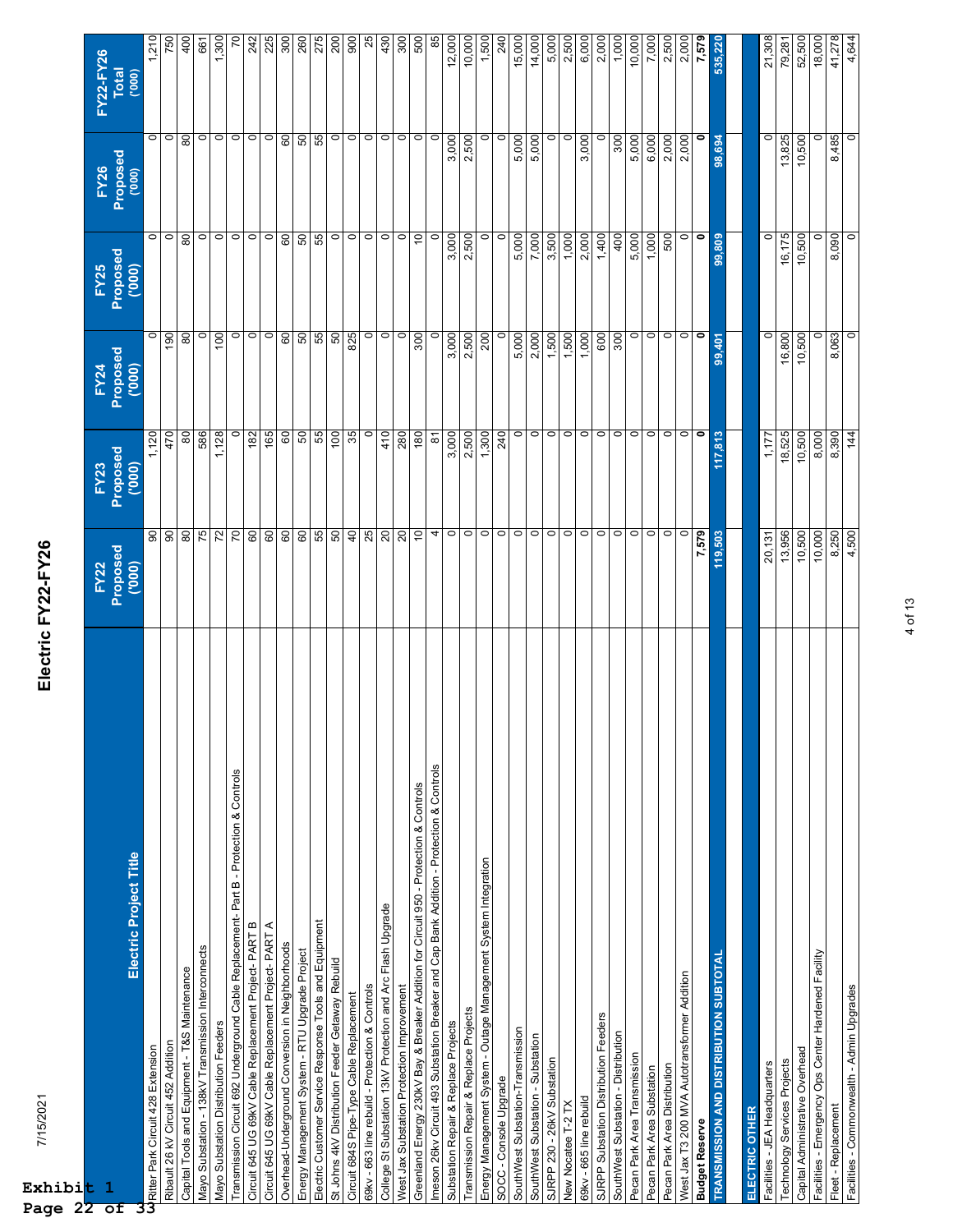| 7/15/2021<br>Exhibi <mark>t</mark><br>$2\overline{3}$<br>Page                     | Electric FY22-FY26 |                                        |                            |                                   |                                   |                    |
|-----------------------------------------------------------------------------------|--------------------|----------------------------------------|----------------------------|-----------------------------------|-----------------------------------|--------------------|
| $\mathbf{1}$<br>of                                                                | FY22<br>Proposed   | Proposed<br>("000)<br>FY <sub>23</sub> | Proposed<br>('000)<br>FY24 | Proposed<br>('000)<br><b>FY25</b> | Proposed<br>('000)<br><b>FY26</b> | FY22-FY26<br>Total |
| Electric Project Title                                                            | (000)              |                                        |                            |                                   |                                   | (000)              |
| <b>U</b><br>UFacilities - Southside Renovations - Phase 2                         | 2,961              | $\circ$                                | $\circ$                    | $\circ$                           | $\circ$                           | 2,961              |
| Facilities - Industrial Training Center                                           | 1,876              | 0                                      | $\circ$                    | $\circ$                           | $\circ$                           | 1,876              |
| Facilities - Brandy Branch Operations and DC Power Systems Generator Backup Units | 850                | $\circ$                                | $\circ$                    | $\circ$                           | $\circ$                           | 850                |
| Facilities - Westside Building 5 Glove Lab Upgrades                               | 753                | c                                      | $\circ$                    | $\circ$                           | $\circ$                           | 753                |
| Security Improvements                                                             | 650                | 650                                    | 650                        | 650                               | 650                               | 3,250              |
| Fleet - Expansion                                                                 | 634                | 600                                    | 600                        | 600                               | 500                               | 2,934              |
| Facilities - PV Array Upgrades                                                    | 631                | 0                                      | $\circ$                    | $\circ$                           | $\circ$                           | 631                |
| Facilities - Roof Replacements                                                    | 450                | 450                                    | 450                        | 450                               | 450                               | 2,250              |
| Facilities - Heating, Ventilation, and Air                                        | 430                | 430                                    | 430                        | 430                               | 430                               | 2,150              |
| Laboratory Equipment Upgrades                                                     | 349                | 75                                     | 75                         | 75                                | 75                                | <b>649</b>         |
| Security - Video Server Upgrade                                                   | 275                | 0                                      | $\circ$                    | $\circ$                           | 0                                 | 275                |
| Security - Fencing                                                                | 260                | 260                                    | 260                        | 260                               | 260                               | 1,300              |
| Security - Commonwealth Security Enhancements                                     | 256                | $\circ$                                | $\circ$                    | $\circ$                           | $\circ$                           | 256                |
| Facilities - Paving and Site Improvements                                         | 250                | 250                                    | 250                        | 250                               | 250                               | 1,250              |
| Facilities - Kennedy Generating - Pump Shop Demolition                            | 250                | $\circ$                                | $\circ$                    | $\circ$                           | $\circ$                           | 250                |
| Security - Normandy Substation Fence Replacement                                  | 225                | 0                                      | $\circ$                    | $\circ$                           | $\circ$                           | 225                |
| Facilities - Building Upgrades                                                    | 200                | 200                                    | 200                        | 200                               | 200                               | 1,000              |
| Facilities - Generators                                                           | 200                | 150                                    | 250                        |                                   |                                   | 602                |
| Facilities - Southside Asphalt Pavement Upgrade                                   | 200                | $\circ$                                | $\circ$                    | $\circ$                           | $\circ$                           | 200                |
| Facilities - Plumbing Upgrades                                                    | 100                | 100                                    | 100                        | 100                               | 100                               | 500                |
| Facilities - Electrical and Lighting                                              | 100                | 100                                    | 100                        | 100                               | 100                               | 500                |
| Utility Locate Group - Capital Equipment                                          | 50                 | 50                                     | 50                         | 50                                | 50                                | 250                |
| Security - Fire System Sprinklers                                                 | $\overline{20}$    | 20                                     | 20                         | $\Omega$                          | $\Omega$                          | 9                  |
| Facilities - Elevators                                                            |                    |                                        |                            |                                   |                                   | LΩ                 |
| <b>Budget Reserve</b>                                                             | 1,982              | 0                                      | 0                          | ۰                                 |                                   | 1,982              |
| ELECTRIC OTHER SUBTOTAL                                                           | 81,289             | 50,072                                 | 38,799                     | 37,952                            | 35,897                            | 244,009            |
|                                                                                   |                    |                                        |                            |                                   |                                   |                    |
| ELECTRIC GRAND TOTAL                                                              | 240,802            | 210,107                                | 180,904                    | 188,061                           | 308,738                           | 1,128,612          |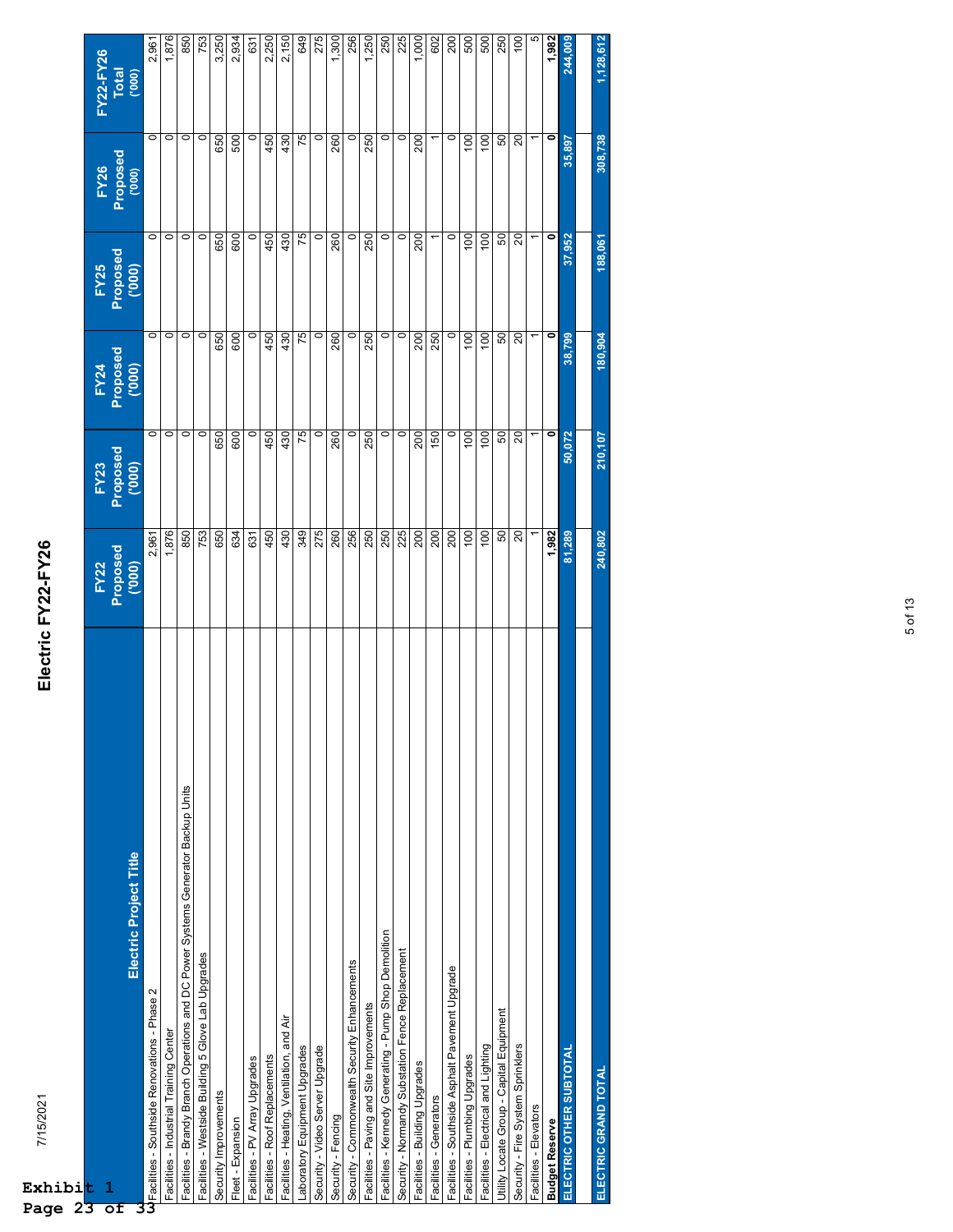| 7/15/2021<br>Exhibi <mark>t 1</mark><br>Page 24 of                                                      | WaterSewer FY22-FY26             |                                  |                            |                                   |                                  |                                    |
|---------------------------------------------------------------------------------------------------------|----------------------------------|----------------------------------|----------------------------|-----------------------------------|----------------------------------|------------------------------------|
| Water/Wastewater Project Title                                                                          | Proposed<br>(000)<br><b>FY22</b> | Proposed<br>(000)<br><b>FY23</b> | Proposed<br>("000)<br>FY24 | Proposed<br>('000)<br><b>FY25</b> | Proposed<br><b>FY26</b><br>(000) | FY22-FY26<br><b>Total</b><br>(000) |
| WATER<br>33                                                                                             |                                  |                                  |                            |                                   |                                  |                                    |
| RiverTown Water Plant - New 4.7 MGD Water Plant                                                         | 11,920                           | 3,707                            | $\circ$                    | $\circ$                           | $\circ$                          | 15,627                             |
| Water Meters - Replacement                                                                              | 6,500                            | 6,500                            | 6,500                      | 6,500                             | 6,500                            | 32,500                             |
| US1 Booster Station - Old St Augustine Rd to US1 Booster Station - New                                  | 5,921                            | 6,697                            | 0                          | $\circ$                           | 0                                | 12,617                             |
| Galvanized Pipe Replacement - Program                                                                   | 5,234                            | 8,054                            | 8,000                      | 8,000                             | 8,000                            | 37,287                             |
| Water Delivery System - Repair & Replace                                                                | 5,000                            | 5,000                            | 5,000                      | 5,500                             | 5,500                            | 26,000                             |
| SIPS - Main St Water Plant - 1st St to Franklin St - Transmission - New                                 | 4,980                            | 991                              | $\circ$                    | 0                                 |                                  | 5,971                              |
| Well Rehabilitation and Replacement Program                                                             | 4,600                            | 4,600                            | 4,600                      | 4,600                             | 4,600                            | 23,000                             |
| Greenland - Southside Blvd - Deerwood 3 to Greenland                                                    | 4,458                            | 2,394                            | 20,000                     | 21,000                            | 525                              | 48,377                             |
| JP - Nassau - William Burgess Blvd - US 17 to Miner Rd - New                                            | 3,568                            | $\circ$                          | $\circ$                    | $\circ$                           | $\circ$                          | 3,568                              |
| Lofton Oaks Water Plant - Improvements                                                                  | 3,007                            | 903                              | $\circ$                    | $\circ$                           | $\circ$                          | 3,910                              |
| Development Driven Projects                                                                             | 2,780                            | 200                              | 200                        | 200                               | 200                              | 3,580                              |
| E 1st St Main St to E 4th St - Raw Water - New                                                          | 2,476                            | 254                              | $\circ$                    | $\circ$                           | $\circ$                          | 2,730                              |
| Beverly Hills Water Main Replacement                                                                    | 2,411                            | 1,775                            | $\circ$                    | $\circ$                           | $\circ$                          | 4,186                              |
| Water Meters - Growth                                                                                   | 2,350                            | 2,450                            | 2,030                      | 2,030                             | 2,030                            | 10,890                             |
| McDuff Water Plant - Refurbishment Project                                                              | 2,229                            | 2,217                            | $\circ$                    | $\circ$                           | $\circ$                          | 4,446                              |
| New World Av - Waterworks Ave to Chaffee Rd - Transmission - New                                        | 2,221                            | 2,204                            | $\circ$                    | $\circ$                           | $\circ$                          | 4,425                              |
| Norwood Water Plant - Rehabilitation                                                                    | 2,094                            | 1,352                            | $\circ$                    | $\circ$                           | $\circ$                          | 3,445                              |
| Water Meters - Large Water Meter Replacement                                                            | 2,030                            | 2,030                            | 500                        | 500                               | 500                              | 5,560                              |
| Bessie Circle - Water Main Installation                                                                 | 1,178                            | 135                              | $\circ$                    | $\circ$                           | $\circ$                          | 1,313                              |
| Water Transmission Replacement                                                                          | 1,066                            | 3,800                            | 2,000                      | 2,000                             | 2,000                            | 10,866                             |
| Water Purification Demonstration Facility                                                               | 1,000                            | 2,500                            | 2,500                      | 2,500                             | 19,561                           | 28,061                             |
| Real Estate - North Grid - Downtown Water Plant - Property Acquisition                                  | 1,000                            | 0                                | $\circ$                    | $\circ$                           | 0                                | 1,000                              |
| Main Extensions and Taps                                                                                | 950                              | 950                              | 950                        | 950                               | 950                              | 4,750                              |
| Deerwood - Southside Blvd Intertie to Deerwood III Water Plant - New                                    | 927                              | 21,097                           | 8,967                      | $\boldsymbol{\infty}$             | $\circ$                          | 30,994                             |
| St Johns Forest Water Plant - Well No 5 - New                                                           | 874                              | $\circ$                          | $\circ$                    | $\circ$                           | $\circ$                          | 874                                |
| JP - FDOT/COJ - Chaffee Rd - Westmeadows Dr S to Samaritan Wy - Transmission - New                      | 830                              | 2,004                            | $\circ$                    | $\circ$                           | $\circ$                          | 2,834                              |
| JP - FDOT - 195 and MLK Interchange - Water Main Replacement                                            | 830                              | 50                               | $\overline{c}$             | 20                                | $\circ$                          | 920                                |
| Martin Luther King - Fairfax to Brentwood Water Main Replacement                                        | 799                              | 3,067                            | 5,205                      | $\boldsymbol{\mathcal{Z}}$        | $\circ$                          | 9,093                              |
| Water Plant Capital Renewal & Replacement                                                               | 750                              | 750                              | 750                        | 750                               | 750                              | 3,750                              |
| Water Treatment Plant Large Capital Improvements                                                        | 700                              | 3,610                            | 14,350                     | 5,050                             | 4,750                            | 28,460                             |
| JP - Joint Participation Projects                                                                       | 700                              | 700                              | 700                        | 700                               | 700                              | 3,500                              |
| Well Field Repair & Replace                                                                             | 700                              | <b>POZ</b>                       | 700                        | 700                               | 700                              | 3,500                              |
| Palm Avenue Water Main Replacement                                                                      | 671                              | 0                                | $\circ$                    | $\circ$                           | 0                                | 671                                |
| Ponte Vedra Blvd 6" Cast Iron Replacement                                                               | 573                              | $\circ$                          | $\circ$                    | $\circ$                           | $\circ$                          | 573                                |
| Hampton Falls Dr Electrical Ease. - San Pablo to Suni Pines Connection - 12 inch Water Main Replacement | 500                              | $\circ$                          | $\circ$                    | $\circ$                           | $\circ$                          | 500                                |
| Lakeshore Water Plant - Reservoir Rehabilitation - Phase 2                                              | 460                              | 2,027                            | 150                        | $\circ$                           | $\circ$                          | 2,637                              |
| - COJ - McCoy's Creek - Cherokee St. to St. Johns River<br>$\frac{1}{2}$                                | 355                              | $\circ$                          | $\overline{00}$            | $\circ$                           | $\circ$                          | 455                                |
| Greenland Well No. 2 Well Rehabilitation Project                                                        | 326                              | $\circ$                          | $\circ$                    | $\overline{0}$                    | $\circ$                          | 326                                |
| Harbor Island Drive Water Main Replacement                                                              | 320                              | $\circ$                          | $\circ$                    | O                                 | $\circ$                          | 320                                |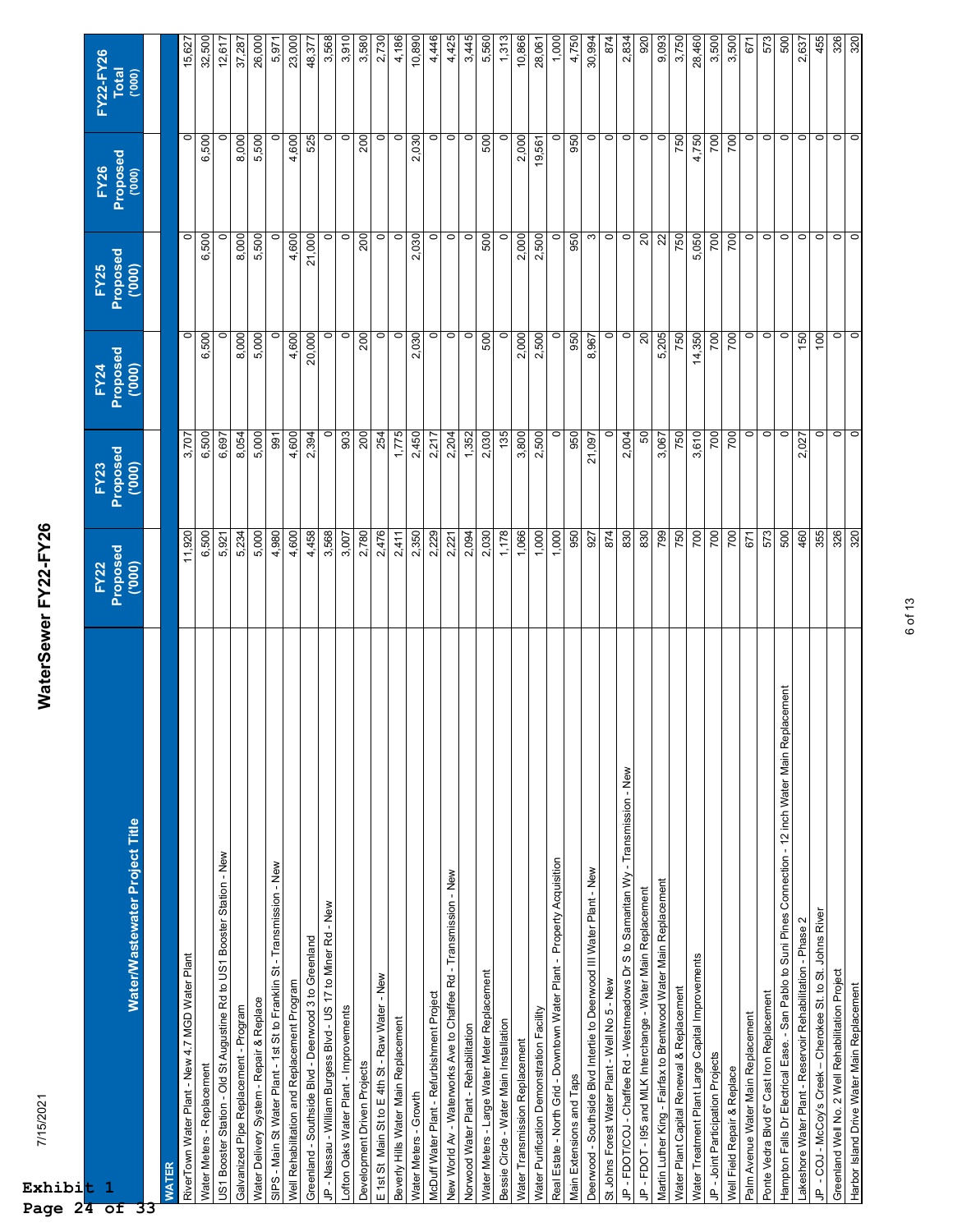| 7/15/2021<br>Exhibi <mark>t</mark><br>$D = \alpha \alpha$ $2\overline{5}$               | WaterSewer FY22-FY26       |                  |                          |                |             |                |
|-----------------------------------------------------------------------------------------|----------------------------|------------------|--------------------------|----------------|-------------|----------------|
|                                                                                         | <b>FY22</b>                | FY23             | <b>FY24</b>              | <b>FY25</b>    | <b>FY26</b> | FY22-FY26      |
| 1<br>$\overline{ }$                                                                     | Proposed                   | Proposed         | Proposed                 | Proposed       | Proposed    | <b>Total</b>   |
| Water/Wastewater Project Title                                                          | (000)                      | (000)            | (000)                    | (000)          | (000)       | (000)          |
| JP - Pages Dairy Rd - Felmor Rd to Chester Ave - Transmission                           | 318                        |                  | $\circ$                  | $\circ$        | $\circ$     | 325            |
| Jammes Rd - Wilson Blvd to Harlow Blvd                                                  | 310                        | $\infty$ $\circ$ | $\circ$                  | $\circ$        | $\circ$     | 310            |
| JP-FDOT - North Grid - Lem Turner - Capper Rd to Leonid                                 | 306                        | $\circ$          | $\circ$                  | $\circ$        | $\circ$     | 306            |
| Water Treatment Plants - Sodium Hypochlorite Storage Tank Upgrades                      | 250                        | 200              | 200                      | 200            | 200         | 1,050          |
| Pritchard Rd - Old Plank Rd to Cisco Dr W - Transmission - New                          | 216                        | 760              | 1,690                    |                | $\circ$     | 2,666          |
| Oakridge Water Plant - High Service Pump Replacement                                    | 162                        | 811              | 2,294                    | 3,395          | ၜ           | 6,671          |
| 103rd St (Cecil Field) Water Main Replacement - Cecil Commerce Ctr Pkwy to Aviation Ave | 108                        | $\circ$          | $\circ$                  |                | $\circ$     | 108            |
| Grid - Cost Participation - New                                                         | 100                        | 100              | 100                      | 100            | 100         | 500            |
| Water Treatment Plant Reservoir Repair & Replace                                        | 100                        | 100              | $\overline{100}$         | 100            | 100         | 500            |
| JP - FDOT - Lane Ave S - Water Main Replacement - Distribution                          | 89                         | 29               | $\circ$                  | $\circ$        | $\circ$     | 118            |
| Hendricks Well No. 5 Well Rehabilitation Project                                        | $\sqrt{8}$                 | $\circ$          | $\circ$                  | $\circ$        | $\circ$     | 5              |
| Main Street Well No. 12 Well Rehabilitation Project                                     | 86                         | $\circ$          | $\circ$                  | $\circ$        | $\circ$     | 86             |
| Hendricks Well No. 8 Well Rehabilitation Project                                        | 80                         | $\circ$          | $\circ$                  | $\circ$        | $\circ$     | 80             |
| Royal Lakes Water Plant High Service Pump Expansion                                     | 78                         | 1,926            | 9,480                    | 3,407          | $\circ$     | 14,892         |
| Arlington Water Plant Well No 4 Rehabilitation                                          | 77                         | $\circ$          | $\circ$                  | $\circ$        | $\circ$     | F              |
| Forest Blvd - Stone Rd to T-Line - Raw Water Main - New                                 | 74                         | 1,692            | 702                      | $\infty$       | $\circ$     | 2,472          |
| Hendricks Well No. 7 Well Rehabilitation Project                                        | 72                         | $\circ$          | $\circ$                  | $\circ$        | $\circ$     | 5Z             |
| Mandarin Road Loop Connection - Transmission - New                                      | 57                         | $\circ$          | $\circ$                  | $\circ$        | $\circ$     | 29             |
| Greenland Water Plant - Expansion from 6.0 to 9.0 MGD                                   | 50                         | $\circ$          | $\circ$                  | $\circ$        | $\circ$     | 50             |
| JP - FDOT - Beaver St Water Main Replacement - Edgewood Ave N to McDuff Ave N           | 50                         | $\circ$          | $\circ$                  | $\circ$        | $\circ$     | 50             |
| Lovegrove Water Plant - Electric System Upgrade                                         | $\overline{40}$            | 400              | 1,300                    | 2,500          | 101         | 4,341          |
| JP - FDOT - 103rd St. (SR134) - Firestone to Wesconnett - Water Main Improvements       | 36                         | $\circ$          | $\circ$                  | $\circ$        | $\circ$     | 36             |
| JP - FDOT - I10 Widening - I295 to I95 - Water Main Replacement                         | 30 <sub>o</sub>            | $\frac{2}{3}$    | $\overline{\omega}$      | $\circ$        | $\circ$     | R,             |
| JP - JTA - San Pablo Rd - Beach Blvd to Atlantic Blvd                                   | 25                         | $\circ$          | $\circ$                  | $\circ$        | $\circ$     | 25             |
| Greenland Well No. 1 Well Rehabilitation Project                                        | 23                         | $\circ$          | $\circ$                  | $\circ$        | $\circ$     | 23             |
| JP - FDOT Edgewood Ave. South Resurfacing from US 17 to Cassat Ave.                     | 22                         | 12               | $\tilde{t}$              | $\circ$        | $\circ$     | 45             |
| JP - FDOT - SR212 (US90/Beach Blvd.) Southside Blvd. to Eve Dr - Water Main Replacement | $12 \overline{ }$          | 36               | $\circ$                  | $\circ$        | $\circ$     | $\frac{8}{3}$  |
| Margaret St. Area Water Main Installation                                               | $\overleftarrow{\tau}$     | 50               | $\circ$                  | $\circ$        | $\circ$     | 6              |
| Southeast Water Plant - Ground Storage Tank                                             | $\overline{10}$            | 321              | 3,309                    | $\circ$        | $\circ$     | 3,640          |
| JP-JTA-Collins Rd                                                                       | 10                         | $\circ$          | $\circ$                  | $\circ$        | $\circ$     | $\overline{c}$ |
| JP - FDOT- SR202 - JTB at San Pablo Rd                                                  | 4                          | $\circ$          | $\circ$                  | $\circ$        | $\circ$     | 4              |
| Water Pipeline Crossings Resiliency                                                     | $\overline{\phantom{0}}$   |                  | $\overline{\phantom{0}}$ | $\overline{ }$ |             | 5              |
| JP-JTA-5th St-Huron Ave to Melson Ave                                                   | $\circ$                    | $\circ$          | $\circ$                  | $\circ$        | $\circ$     | $\circ$        |
| Cisco Dr - Westlake Water Plant to Garden St - Transmission - New                       | $\circ$                    | 666              | 1,598                    | 5,654          | $\circ$     | 7,918          |
| Beacon Hills Water Plant - Rehabilitation                                               | $\circ$                    | 62               | 995                      | 1,756          | 4,169       | 6,982          |
| Main St Water Plant - Ozone Generator - Addition                                        | $\circ$                    | $\circ$          | 600                      | 3,000          | 2,000       | 5,600          |
| Westlake Water Plant - Well No 4 and Raw Water Main                                     | $\circ$                    | $\circ$          | 276                      | 2,003          | 641         | 2,920          |
| North Grid - Arnold Rd - Pecan Park Rd to Northwest Water Reclamation Facility          | $\circ$                    | $\circ$          | 250                      | 250            | 250         | 750            |
| Brierwood Water Plant - Rehabilitation                                                  | $\circ$                    | $\circ$          | 89                       | 740            | 3,357       | 4,165          |
| Westlake Water Plant - Expansion from 3.0 to 7.0 MGD                                    | $\overline{\circ}$ $\circ$ | $\circ$          | $\overline{e}$           | 1,960          | 1,361       | 3,339          |
| Blount Island Fire Protection System - Repair & Replace                                 |                            | $\circ$          | $\circ$                  | 4,300          | $\circ$     | 4,300          |

7 of 13

**Page 25 of 33**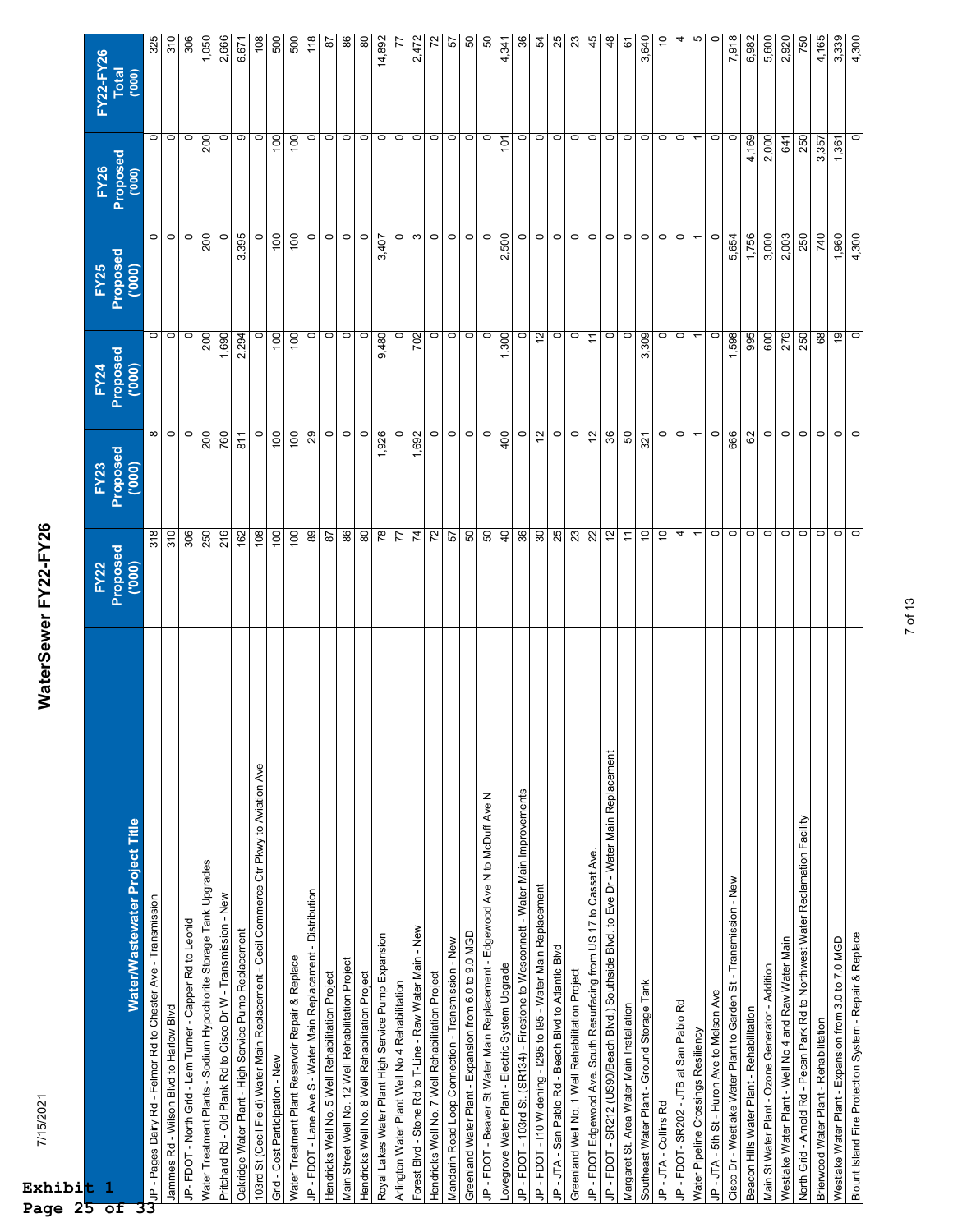| 7/15/2021<br>Exhibit<br>Page 26 of                                                                        | WaterSewer FY22-FY26                     |                                  |                                   |                                   |                                   |                                    |
|-----------------------------------------------------------------------------------------------------------|------------------------------------------|----------------------------------|-----------------------------------|-----------------------------------|-----------------------------------|------------------------------------|
| Water/Wastewater Project Title<br>$\mathbf{1}$                                                            | Proposed<br><b>FY22</b><br>$\frac{1}{2}$ | Proposed<br>(000)<br><b>FY23</b> | Proposed<br>('000)<br><b>FY24</b> | Proposed<br>("000)<br><b>FY25</b> | Proposed<br>('000)<br><b>FY26</b> | FY22-FY26<br><b>Total</b><br>(000) |
| U<br>UFFI. Caroline Rd - McCormick Rd to Fulton Rd - Distribution - New                                   | $\circ$                                  | o                                | $\circ$                           | 210                               | 805                               | 1,015                              |
| <b>Budget Reserve</b>                                                                                     | 4,609                                    | $\bullet$                        | $\bullet$                         | $\bullet$                         | $\bullet$                         | 4,609                              |
| <b>WATER SUBTOTAL</b>                                                                                     | 96,792                                   | 99,902                           | 106,228                           | 90,603                            | 70,359                            | 463,884                            |
|                                                                                                           |                                          |                                  |                                   |                                   |                                   |                                    |
| Southwest Reclamation Facility - Expansion to 16 MGD<br><b>SEWER</b>                                      | 29,105                                   | 32,395                           | 12,013                            | 877                               | $\circ$                           | 74,390                             |
| Greenland Reclamation Facility - 4.0 MGD                                                                  | 25,984                                   | 45,955                           | 23,040                            | 400                               | $\circ$                           | 95,379                             |
| Buckman Reclamation Facility - Disinfection System Replacement                                            | 11,858                                   | 5,355                            | 0                                 | $\circ$                           | $\circ$                           | 17,213                             |
| US 1 - Greenland Reclamation Facility to CR 210 - Transmission - New - Reclaim                            | 9,267                                    | 16,131                           | $\circ$                           | $\circ$                           | $\circ$                           | 25,398                             |
| Buckman Reclamation Facility - Biosolids Conversion - Process Facility                                    | 8,895                                    | 49,897                           | 53,799                            | 46,886                            | 13,439                            | 172,915                            |
| 5th St W - Imeson Rd to Melson Ave - Transmission - New - Force Main                                      | 8,749                                    | 324                              | $\circ$                           | $\circ$                           | 0                                 | 9,073                              |
| Buckman Reclamation Facility - Blower System Improvements                                                 | 6,634                                    | 139                              | $\circ$                           | $\circ$                           | $\circ$                           | 6,773                              |
| Nassau - Radio Av - Reclaim Water Storage Tank and Booster Pump Station - Reclaim                         | 6,559                                    | 1,241                            | $\circ$                           |                                   | $\circ$                           | 7,800                              |
| Buckman Reclamation Facility - Biosolids Dryer Rehabilitation - Andritz OEM                               | 6,333                                    | 0                                | $\circ$                           | $\circ$ $\circ$                   | $\circ$                           | 6,333                              |
| Nassau Regional Reclamation Facility - Expansion to 3 MGD                                                 | 6,290                                    | 19,366                           | 26,633                            | 1,070                             | $\circ$                           | 53,359                             |
| Real Estate - Northwest Reclamation Facility - Property Acquisition                                       | 6,000                                    |                                  | $\circ$                           | $\circ$                           | $\circ$                           | 6,000                              |
| Pumping Stations - Capital Equipment Replacement                                                          | 4,500                                    | 4,500                            | 4,500                             | 4,500                             | 4,500                             | 22,500                             |
| Sewer Collection System Repair & Replace                                                                  | 4,000                                    | 4,000                            | 4,000                             | 4,500                             | 4,500                             | 21,000                             |
| Sewer Collection System Trenchless Repair & Replace                                                       | 3,822                                    | 3,822                            | 3,822                             | 3,822                             | 3,822                             | 19,112                             |
| Manhole Inspection, Prioritization, and Rehabilitation or Replacement                                     | 3,578                                    | 3,578                            | 578<br>ຕ້                         | 3,578                             | 3,578                             | 17,888                             |
| Twin Creeks Reclaim Storage Tank and Booster PS - Reclaim- (Reimb-20)                                     | 3,328                                    | 5                                | $\circ$                           | $\circ$                           | $\circ$                           | 3,333                              |
| Mandarin-Greenland Interconnect - Reclaim                                                                 | 3,300                                    | 2,400                            | $\circ$                           | $\circ$                           | $\circ$                           | 5,700                              |
| JP - SJC - CR210 - South Hampton to Ashford Mills - Transmission - Reclaim                                | 3,113                                    | $\circ$                          | $\circ$                           | $\circ$                           | $\circ$                           | 3,113                              |
| Cedar Bay Backup Power System                                                                             | 3,060                                    | $\circ$                          | $\circ$                           | $\circ$                           | $\circ$                           | 3,060                              |
| Arlington East Reclamation Facility Upgrades - Odor Control                                               | 2,642                                    | $\circ$                          | $\circ$                           | $\circ$                           | $\circ$                           | 2,642                              |
| Mandarin Reclamation Facility - Sludge Holding Tanks Rehabilitation                                       | 2,547                                    | 1,161                            | $\circ$                           | $\circ$                           | $\circ$                           | 3,708                              |
| Water Reclamation Facilities - Capital Equipment Replacement                                              | 2,500                                    | 2,500                            | 2,500                             | 2,500                             | 2,500                             | 12,500                             |
| District II - Robena Rd Booster Pump Station                                                              | 2,429                                    |                                  | $\circ$                           | $\circ$                           | $\circ$                           | 2,429                              |
| Resiliency - Pump Stations, Plants, Electrical Reliability                                                | 2,370                                    | 3,000                            | 3,900                             | 4,800                             | 5,700                             | 19,770                             |
| isition<br>Real Estate - Nassau Regional Reclamation Facility - Storage Tank and Boosters - Property Acqu | 1,950                                    | 0                                | 0                                 |                                   | $\circ$                           | 1,950                              |
| Arlington East Reclamation Facility - Secondary MCC Replacement                                           | 1,878                                    | 551                              | $\circ$                           | $\circ$ $\circ$                   | $\circ$                           | 2,429                              |
| Monterey - 3254 Townsend Rd - Class III/IV - Pump Upgrade                                                 | 1,811                                    | ,165                             | $\circ$                           | $\circ$                           | $\circ$                           | 2,976                              |
| 4511 Spring Park Rd Lift Station                                                                          | 1,780                                    | 0                                | $\circ$                           | $\circ$                           | $\circ$                           | 1,780                              |
| District II - 11308 Harts Rd - Class III/IV                                                               | 1,757                                    | $\circ$                          | $\circ$                           | $\circ$                           | $\circ$                           | 1,757                              |
| Buckman Reclamation Facility - Fine Screen Replacement                                                    | 1,639                                    | $\circ$                          | $\circ$                           | $\circ$                           | $\circ$                           | 1,639                              |
| Arlington East Reclamation Facility - Parallel Sludge Line                                                | 1,618                                    | 2,781                            | 7,210                             | 7,524                             | 3,278                             | 22,411                             |
| SCADA RTU and Control Panel Upgrades                                                                      | 1,500                                    | 1,500                            | 1,500                             | 1,500                             | 1,500                             | 7,500                              |
| Large Diameter Cured In Place Piping                                                                      | 1,500                                    | 1,500                            | 1,490                             | 1,166                             | 1,499                             | 7,155                              |
| Monterey Reclamation Facility Improvements - Phase 1                                                      | 1,492                                    | $\circ$                          | $\circ$                           | $\circ$                           | $\circ$                           | 1,492                              |
| Development Driven Projects - Reclaim                                                                     | 1,460                                    | 200                              | 200                               | 200                               | 200                               | 2,260                              |
| SR200 - William Burgess Blvd to Police Lodge Rd - Transmission - Reclaim                                  | 1,335                                    | 2,098                            | $\overline{0}$                    | $\circ$                           | $\circ$                           | 3,433                              |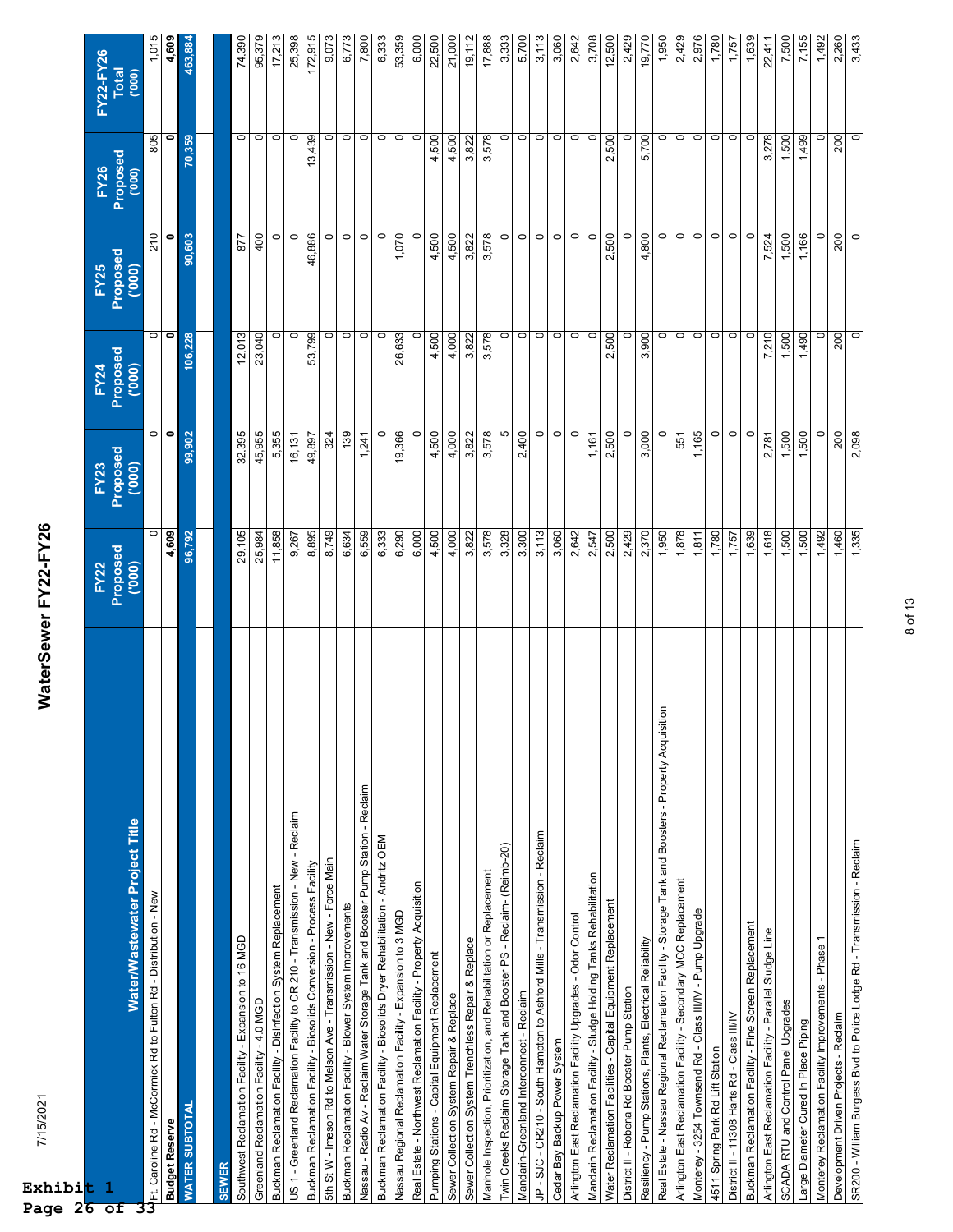| $\mathbf{1}$<br>t,                                                                  | <b>FY22</b>       | FY23          | FY24               | <b>FY25</b>       |                  | FY22-FY26             |
|-------------------------------------------------------------------------------------|-------------------|---------------|--------------------|-------------------|------------------|-----------------------|
| Water/Wastewater Project Title                                                      | Proposed<br>(000) | Proposed      | Proposed<br>(0000, | Proposed<br>(000) | FY26<br>Proposed | <b>Total</b><br>(000) |
| Greenland - Burnt Mill Pump Station to Greenland Energy - Transmission - Force Main | 1,305             | 1,605         | $\circ$            | $\circ$           | $\circ$          | 2,910                 |
| Southwest - 5104 118th St - Class III/IV                                            | 1,293             | 4,891         | 500                | $\circ$           | $\circ$          | 6,683                 |
| Development Driven Projects - Pump Stations                                         | 1,275             | 200           | 200                | 200               | 200              | 2,075                 |
| Veterans Pkwy - Stillwater Subdivision to CR210 - Transmission - Reclaim            | 1,231             |               | 0                  | $\circ$           | $\circ$          | 1,231                 |
| Mandarin - 106 Twin Creeks - Class III/IV - Booster Pump Station                    | 1,228             | 999           | $\circ$            | $\circ$           | $\circ$          | 2.227                 |
| Arlington East Reclamation Facility Upgrades - Aeration Basin and Blowers           | 1,213             | 5,243         | 24,254             | 6,796             | $\overline{a}$   | 37,530                |
| Southwest - 6217 Wilson Bv - Class III/IV                                           | 1,179             | 2,784         | 353                | $\circ$           | $\circ$          | 4,316                 |
| Wastewater Large Capital Improvements                                               | 1,175             | 9,520         | 13,360             | 29,840            | 14,250           | 68,145                |
| Arlington East Reclamation Facility Upgrades - Influent Structure                   | 1,096             | 7,583         | 9,298              | $12 \overline{ }$ | $\circ$          | 17,989                |
| Herschel St. 12in Force Main Replacement                                            | 1,045             | 1,659         | 0                  | $\circ$           | $\circ$          | 2,705                 |
| Nassau Regional Reclamation Facility - Effluent Management                          | 1,000             | 5,000         | 6,000              | $\circ$           | $\circ$          | 12,000                |
| Southwest - 4881 Timuquana Rd - Class III/IV                                        | 979               | $\frac{6}{5}$ | $\circ$            | $\circ$           | $\circ$          | 995                   |
| Nassau - Radio Ave - Class III/IV - New Pump Station                                | 949               | 1,866         | $\circ$            | $\circ$           | $\circ$          | 2,815                 |
| Ductile Iron Force Main Replacement                                                 | 943               | 683           | 3,000              | 2,098             | 3,000            | 9,724                 |
| Holiday Road Master Pump Station Rehabilitation - Phases 1 and 2                    | 898               | $\circ$       | $\circ$            | $\circ$           | $\circ$          | 898                   |
| Main Extensions and Taps - Sewer                                                    | 850               | 850           | 850                | 850               | 850              | 4,250                 |
| $-$ Sewer<br>JP - COJ - McCoys Creek - Cherokee St. to St. Johns River              | 845               | 255           | 278                | 534               |                  | 2,481                 |
| Development Driven Projects - Sewer                                                 | 840               | 200           | 200                | 200               | 200              | 1,640                 |
| Monterey Reclamation Facility Improvements- Phase 2                                 | 810               | $\circ$       | 2,824              | 7,281             | 3,384            | 14,298                |
| Buckman Reclamation Facility - Biosolids Process Renewal and Replacement            | 740               | 740           | 740                | 740               | 740              | 3,700                 |
| 9247 Baymeadows Rd - Class III/IV - Pump Upgrade                                    | 704               | 674           | 150                | $\circ$           | $\circ$          | 1,528                 |
| Real Estate - RiverTown - New Storage and Pumping System                            | 703               | 0             | $\circ$            | $\circ$           | $\circ$          | 703                   |
| CR210 - Longleaf Pine Pkwy to Shearwater Rd - Trans - Reclaim                       | 645               | 4,091         | 25                 | $\circ$           | $\circ$          | 4,761                 |
| JP - FDOT - Copper Circle Lift Station Replacement - (Reimb-100)                    | 631               | $\circ$       | $\circ$            | $\circ$           | $\circ$          | 631                   |
| ARV Inspection, Prioritization, and Rehabilitation or Replacement                   | 570               | 570           | 570                | 570               | 570              | 2,850                 |
| Davis - Gate Pkwy to RG Skinner - Transmission - Reclaim                            | 542               | 250           | 4,230              | 4,220             | 69               | 9,311                 |
| Southwest Service Area Infiltration and Inflow Analysis and Remediation             | 500               | 500           | 500                | 500               | $\circ$          | 2,000                 |
| Ponte Vedra Reclamation Facility - UV Disinfection System Improvements              | 500               | $\circ$       | $\circ$            | $\circ$           | $\circ$          | 500                   |
| District II - Arnold Road Master Pump Station                                       | 500               | $\circ$       | $\circ$            | $\circ$           | $\circ$          | 500                   |
| RiverTown Booster Pump Station - Reclaim                                            | 450               | 765           | 2,257              | $\circ$           | $\circ$          | 3,472                 |
| Pirates Cove Rd 8" Force Main Replacement                                           | 444               | 379           | $\circ$            | $\circ$           | $\circ$          | 823                   |
| District II - 10800 Key Haven Bv - Class III/IV                                     | 422               | 1,902         | $\circ$            | $\circ$           | $\circ$          | 2,324                 |
| District II Reclamation Facility - South Headwork Rehabilitation                    | 414               |               | $\circ$            | $\circ$           | $\circ$          | 414                   |
| JP - Joint Participation Projects - Sewer                                           | 400               | 400           | 400                | 400               | 400              | 2,000                 |
| Lorain St 8" Force Main Replacement                                                 | 373               |               | $\circ$            | $\circ$           | $\circ$          | 373                   |
| Buckman Reclamation Facility - Biosolids RAW Sludge Holding Tank Restoration        | 358               | 4,701         | 200                | $\circ$           | $\circ$          | 5,259                 |
| Arlington East - 8751 Bayleaf Dr - Class III/IV - Pump Upgrade                      | 350               | 64            | 000                | 1,224             | $\circ$          | 3,638                 |
| Melson Ave. Trunk Main Manhole Replacements                                         | 327               | 2,341         | $\circ$            | $\circ$           | $\circ$          | 2,668                 |
| Veterans Pkwy - Stillwater Subdivision to CR210 - Transmission - Force Main         | 319               |               | $\circ$            | $\circ$           | $\circ$          | 319                   |
| SCADA Renewal & Replacement                                                         | 268               | 268           | 268                | 268               | 268              | 1,340                 |
| Wastewater Odor Control - All Plants and Pump Stations                              | 250               | 250           | 250                | 250               | 250              | 1,250                 |

WaterSewer FY22-FY26 7/15/2021 **WaterSewer FY22-FY26**

**Exhibi Page 27 of 33**

7/15/2021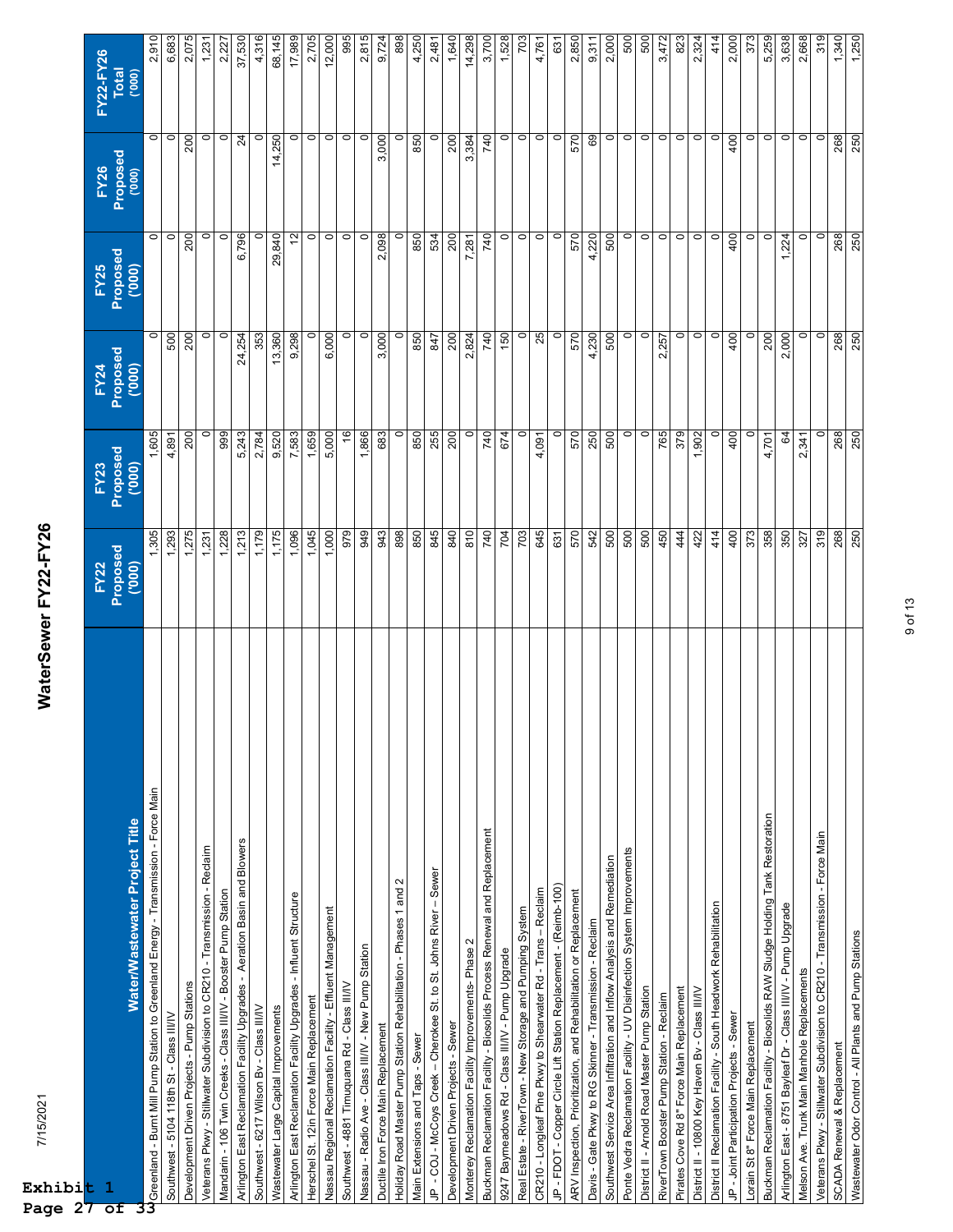| 7/15/2021<br>Exhibit<br>Page 28                                                                          | WaterSewer FY22-FY26     |                    |                    |                         |                    |                       |
|----------------------------------------------------------------------------------------------------------|--------------------------|--------------------|--------------------|-------------------------|--------------------|-----------------------|
| $\mathbf{1}$                                                                                             | <b>FY22</b>              | <b>FY23</b>        | FY24               | <b>FY25</b>             | <b>FY26</b>        | FY22-FY26             |
| Water/Wastewater Project Title<br>$\overline{\mathsf{of}}$                                               | Proposed<br>(000)        | Proposed<br>('000) | Proposed<br>('000) | Proposed<br>(000)       | Proposed<br>('000) | <b>Total</b><br>(000) |
|                                                                                                          | 246                      |                    | $\circ$            | $\circ$                 | $\circ$            | 246                   |
| Margaret St. Area Sewer Main Installation                                                                | 239                      | 951                | $\circ$            | $\circ$                 | $\circ$            | 1,189                 |
| Yacht Club Rd 8" Subaqueous Force Main Replacement                                                       | 213                      | $\circ$            | $\circ$            | $\overline{0}$          | $\circ$            | 213                   |
| JP- District II - Lem Turner - Capper Rd to Leonid - Force Main                                          | 187                      | $\circ$            | $\circ$            |                         | $\circ$            | $\frac{187}{2}$       |
| Buckman Reclamation Facility - Biosolids Conversion - Operations/Maintenance Bldgs                       | 184                      | $\circ$            | $\circ$            | $\circ$ $\circ$ $\circ$ | $\circ$            | $\frac{184}{5}$       |
| Arlington East Reclamation Facility - Reclaim Filter - Increase Capacity from 8 to 10 MGD                | 169                      | 800                | 000                |                         | $\circ$            | 1,969                 |
| Old Kings Rd. at Little Six Mile Creek 8" Force Main                                                     | 156                      | $\circ$            | $\circ$            | $\circ$                 | $\circ$            | 156                   |
| Nocatee South Storage Tank and Booster Pump Station - Reclaim                                            | 126                      | $\circ$            | $\circ$            | $\circ$                 | $\circ$            | 126                   |
| Harbor Island Drive Pipe Force Main Replacement                                                          | 120                      | $\circ$            | $\circ$            | $\circ$                 | $\circ$            | $\overline{20}$       |
| District II - Reclaimanch Rd - Tradeport Dr to DUV-14491 Master Pump Station - Force Main                | 110                      | 390                | $\circ$            | $\circ$                 | $\circ$            | 500                   |
| Grid - Cost Participation - New - Reclaim                                                                | 100                      | 100                | 100                | 100                     | 100                | 500                   |
| Grid - Cost Participation - New - Force Main                                                             | $\overline{100}$         | 100                | $\overline{100}$   | 100                     | 100                | 500                   |
| Diesel-driven Backup Pump Repair & Replace                                                               | 100                      | $\overline{100}$   | $\frac{100}{20}$   | 100                     | 100                | 500                   |
| Waste Water Pumping Station Safety Improvements - Guard Rail Installation                                | 100                      | 001                | $\frac{100}{20}$   | 100                     | $\overline{00}$    | 500                   |
| Buckman Reclamation Facility - Primary Clarifier Rehabilitation                                          | 99                       | $\circ$            | $\circ$            | ∘∣                      | $\circ$            | க                     |
| Walnut St Trunkline Replacement: 32nd St Pump Station to 16th St E                                       | 96                       | $\circ$            | $\circ$            | $\circ$                 | $\circ$            | 8                     |
| Southwest - 5825 Robitzsch Lane - Class III/IV                                                           | $\overline{r}$           | $\circ$            | 2,150              | 20                      | $\circ$            | 2,241                 |
| South Shores Sub-Aqueous Force Main Rehabilitation                                                       | 66                       | 813                | $\circ$            | $\circ$                 | $\circ$            | 879                   |
| JP - COJ - Old Middleburg Rd - Argyle Forest Blvd to Maynard Place - Transmission - New - Force Main     | 63                       | 2,112              | $\circ$            | $\circ$                 | $\circ$            | 2,175                 |
| JP - JTA - 5th St - Huron Ave to Melson Ave - S                                                          | 55                       | $\circ$            | $\circ$            | $\circ$                 | $\overline{0}$     | 55                    |
| Reuse Delivery Repair & Replace                                                                          | 55                       | 55                 | 55                 | 55                      | 55                 | 275                   |
| Manhole SCADA Repair & Replace                                                                           | 50                       | 50                 | 50                 | $50\,$                  | 50                 | 250                   |
| Reuse Facility - Capital Equipment Replacement                                                           | 50                       | 50                 | SO                 | 50                      | 50                 | 250                   |
| JP - FDOT - 103rd St. (SR134) - Firestone to Wesconnett - Sewer Main Improvements                        | 36                       | $\circ$            | $\circ$            | $\circ$                 | $\circ$            | శి                    |
| JP - FDOT - I10 Widening - I295 to I95 - Force Main Replacement                                          | $30\overline{)}$         | 12                 | $\tilde{c}$        | $\circ$                 | $\circ$            | Ŗ,                    |
| Southwest - 7703 Blanding Bv - Class III/IV                                                              | 26                       | $\circ$            | 338                | $\circ$                 | $\circ$            | 364                   |
| <b>Bradley Road Pump Station Improvements</b>                                                            | 25                       | $\circ$            | $\circ$            | $\circ$ $\circ$         | $\circ$            | 25                    |
| Nocatee South Reclaim Improvements                                                                       | 20                       | 350                | 1,610              |                         | $\circ$            | 1,980                 |
| Ridenour WTP - Storage and Repump - Reclaim                                                              | 19                       | 1,468              | ,225               | 6,330                   | 2,092              | 11,134                |
| Monterey - 5838 Pompano - Class III/IV - Pump Upgrade                                                    | $\frac{15}{2}$           | 1,501              | 490                | $\circ$                 | $\circ$            | 2,005                 |
| Upgrade<br>Monterey - 7732 Merrill Rd - Class III/IV - Pump Station Upgrade & 2530 Mayapple Pump Station | 12                       | 68                 | 2,661              | 1,118                   | $\circ$            | 3,860                 |
| JP - JTA - Collins Rd - Sewer                                                                            | 4                        | $\circ$            | 0                  | $\circ$                 | $\circ$            | 4                     |
| Sewer Pipeline Crossings Resiliency                                                                      | $\overline{\phantom{0}}$ |                    |                    |                         |                    | ယ                     |
| SEQ to Gate Parkway - Transmission - New - Reclaim                                                       | $\circ$                  | 1,000              | 2,000              | 1,050                   | $\circ$            | 4,050                 |
| Buckman Reclamation Facility Outfall Improvements- Phase 1                                               | $\circ$                  | 925                | 8,250              | $\circ$                 | $\circ$            | 9,175                 |
| Arlington East - 8331 Princeton Sq - Class III/IV - Pump Upgrade                                         | $\circ$                  | 498                | 2,490              | 1,146                   | 398                | 4,533                 |
| Buckman Reclamation Facility -1636 Talleyrand Av - Class III/IV                                          | $\circ$                  | 469                | 855                | 3,156                   | 4,185              | 8,665                 |
| Norwood Ave. Sewer Main Installation                                                                     | $\circ$                  | 211                | 411                | 0                       |                    | 621                   |
| Monterey - 8043 Carlotta Rd - Class III/IV - Pump Upgrade                                                | $\circ$                  | 177                | 560                | 1,306                   | $\circ$            | 2,042                 |
| Buckman Reclamation Facility - Aeration Basin Air Header and Diffuser Replacement                        | $\circ$                  | 107                | 464                | 1,371                   | 1,371              | 3,312                 |
| Southwest - POW MIA Memorial Pkwy - Normandy Blvd to Parkland Master Pump Station - Force Main           | $\circ$                  | 50                 | 240                | 600                     | 710                | 1,600                 |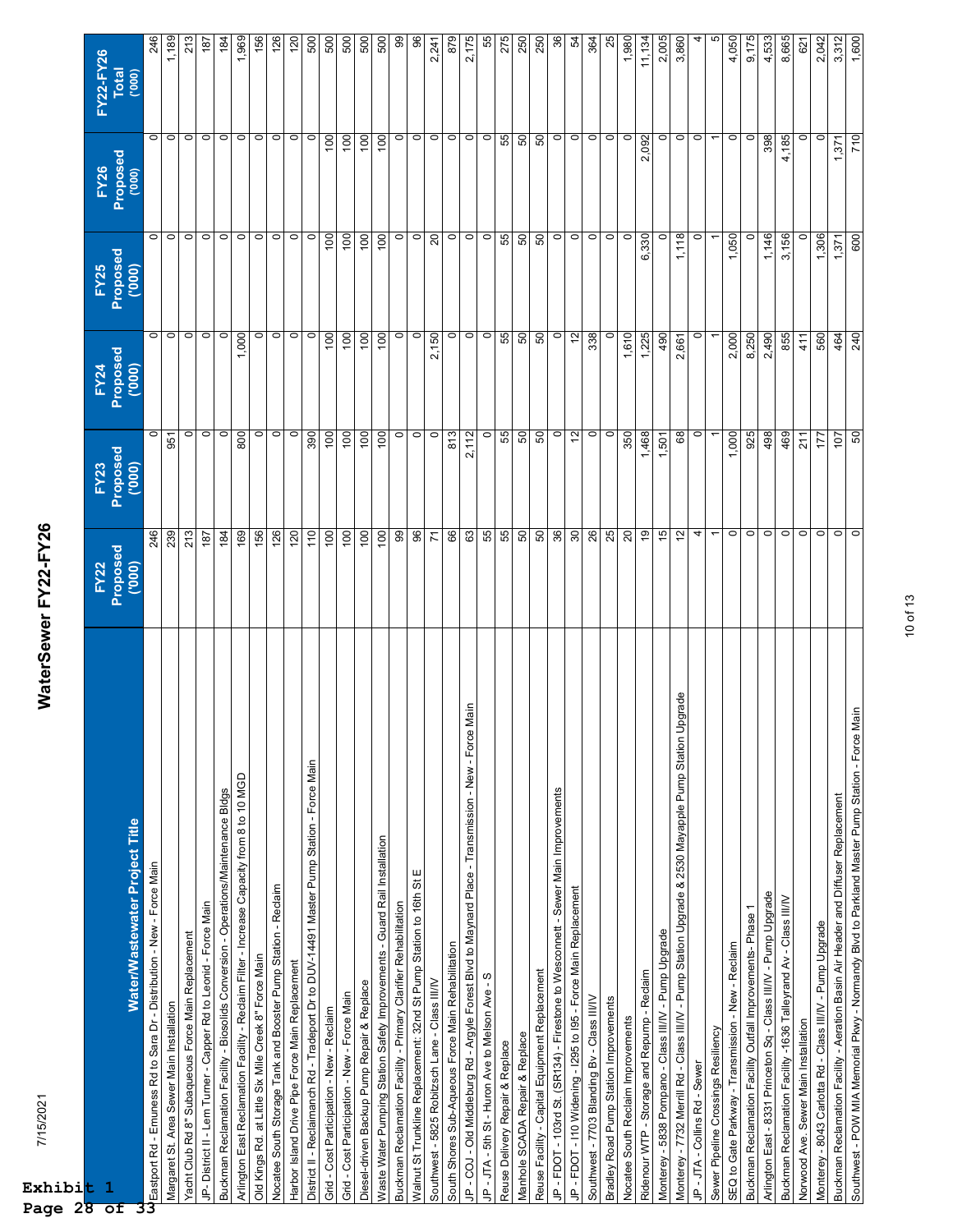| t                                                                                                               |                  |                  |                  |                  |                  | FY22-FY26      |
|-----------------------------------------------------------------------------------------------------------------|------------------|------------------|------------------|------------------|------------------|----------------|
| 1                                                                                                               | FY22<br>Proposed | FY23<br>Proposed | FY24<br>Proposed | FY25<br>Proposed | FY26<br>Proposed | <b>Total</b>   |
| Water/Wastewater Project Title                                                                                  | (000)            | (000)            | (000)            | (000)            | (000)            | (000)          |
| Southwest - 103rd Street at Piper Glen Blvd - Force Main                                                        | $\circ$          | SO               | 200              | 400              | 300              | 950            |
| Station - Reclaim<br>Nassau Regional Reclamation Facility - SR200 West of I-95 RW Storage Tank and Booster Pump | $\circ$          | တ                | 354              | 1,570            | 8,087            | 11,020         |
| T-Line - Park Ave to Pulaski Rd Master Pump Station - Easement Acquisitions                                     | $\circ$          | $\circ$          | 500              | $\circ$          | $\circ$          | 500            |
| Monument Rd - Arlington Reclamation Facility to St Johns Bluff Rd - Transmission - New - Reclaim                | $\circ$          | $\circ$          | 477              | 739              | 6,415            | 7,632          |
| Nocatee North Reclaim Storage Tank                                                                              | $\circ$          | $\circ$          | 300              | 2,000            | <b>POZ</b>       | 3,000          |
| Northwest - Arnold Rd - Pecan Park Rd to Northwest Reclamation Facility - Force Main                            | $\circ$          | $\circ$          | 250              | 250              | 250              | 750            |
| Northwest - Arnold Rd - Pecan Park Rd to Northwest Reclamation Facility - Reclaim                               | $\circ$          | $\circ$          | 250              | 250              | 250              | 750            |
| Southwest - Morse Ave - Reclaimicker Rd to Firestone Rd - Force Main                                            | $\circ$          | $\circ$          | 150              | 500              | 350              | 1,000          |
| Lenox Ave - Fouraker Rd to Palisades Dr - Distribution - New - Force Main                                       | $\circ$          | $\circ$          | 115              | 461              | $\circ$          | 576            |
| District II - Capper Rd - Meadowlea Dr to Lem Turner - Force Main                                               | $\circ$          | $\circ$          | 8                | 230              | 230              | 550            |
| Veterans Pkwy - Longleaf Pine Pkwy to CR210 - Transmission - Reclaim                                            | $\circ$          | $\circ$          | $\overline{C}$   | 607              | 1,936            | 2,614          |
| Southwest - Chaffee Rd S - Crystal Springs Rd - Force Main                                                      | $\circ$          | $\circ$          | 50               | 525              | 1,500            | 2,075          |
| Blacks Ford Reclamation Facility - Expansion from 6 to 9 MGD                                                    | $\circ$          | $\circ$          | $\circ$          | 1,000            | 7,500            | 8,500          |
| 118th St - Kinkaid Rd to Ricker Rd - Transmission - New - Force Main                                            | $\circ$          | $\circ$          | $\circ$          | 961              | 3,000            | 3,961          |
| District II Reclamation Facility - Hypochlorite Feed System Replacement                                         | $\circ$          | $\circ$          | $\circ$          | 751              |                  | 751            |
| Northwest Reclamation Facility - 1.5 MGD                                                                        | $\circ$          | $\circ$          | $\circ$          | 500              | 3,750            | 4,250          |
| Southwest-PAR-13437-Class III/IV Pump Upgrade                                                                   | $\circ$          | $\circ$          | $\circ$          | 500              | $\circ$          | 500            |
| Busch Dr - Balmoral Dr to Harts Rd - Transmission - Force Main                                                  | $\circ$          | $\circ$          | $\circ$          | 30               | 600              | 630            |
| Arlington East Reclamation Facility - Reclaimed Water System Expansion                                          | $\circ$          | $\circ$          | $\circ$          | $\circ$          | 560              | 560            |
| lain<br>St Johns Bluff Rd - UNF to Bradley Master Pump Station - Transmission - Rehab Parallel Force M          | $\circ$          | $\circ$          | $\circ$          | $\circ$          | 400              | $rac{1}{4}$    |
| Arlington East - Deerwood Pk - Burnt Mill to JTB - Force Main                                                   | $\circ$          | $\circ$          | $\circ$          | $\circ$          | 400              | $rac{1}{4}$    |
| CR210 - Twin Creeks to Russell Sampson Rd - Transmission - Reclaim                                              | $\circ$          | $\circ$          | $\circ$          | $\circ$          | 300              | SOC            |
| Russell Sampson Rd - St. Johns Pkwy to CR210 - Transmission - Reclaim                                           | $\circ$          | $\circ$          | $\circ$          | $\circ$          | 150              | $\frac{60}{2}$ |
| District II - Pulaski Rd Booster Pump Station                                                                   | $\circ$          | $\circ$          | $\circ$          | $\circ$          | 5                | 5              |
| District II - Yellow Bluff Rd - New Berlin Rd to Victoria Lakes - Transmission - New - Force Main               | $\circ$          | $\circ$          | $\circ$          | $\circ$          | $\tilde{=}$      | S.             |
| District II - New Berlin Rd - Yellow Bluff Rd to Eastport Rd - New - Force Main                                 | 0                | $\circ$          | $\circ$          | $\circ$          | $\tilde{c}$      | $\tilde{a}$    |
| <b>Budget Reserve</b>                                                                                           | 11,030           | 0                | 0                | $\bullet$        | 0                | 11,030         |
| <b>SEWER SUBTOTAL</b>                                                                                           | 231,120          | 279,329          | 250,575          | 167,231          | 114,817          | 1,043,072      |
|                                                                                                                 |                  |                  |                  |                  |                  |                |
| <b>WATER OTHER</b>                                                                                              |                  |                  |                  |                  |                  |                |
| Technology Services Projects                                                                                    | 8,544            | 8,275            | 8,250            | 8,900            | 8,900            | 42,869         |
| Capital Administrative Overhead                                                                                 | 7,800            | 7,800            | 7,800            | 7,800            | 7,800            | 39,000         |
| Facilities - Generators                                                                                         | 3,725            | 2,253            | 10,977           | 4,535            | 5,000            | 26,490         |
| Fleet - Replacement                                                                                             | 3,100            | 4,410            | 4,200            | 4,436            | 4,517            | 20,663         |
| Fleet - Expansion                                                                                               | 2,072            | 800              | 800              | 800              | 800              | 5,272          |
| Facilities - District II Reclamation Facility New Plant Entrance                                                | 1,390            | 0                | $\circ$          | $\circ$          | $\circ$          | 1,390          |
| Facilities - Fleet Service Operations Building Renovations                                                      | 994              | $\circ$          | $\circ$          | $\circ$          | $\circ$          | 994            |
| Security Improvements                                                                                           | 650              | 650              | 650              | 650              | 650              | 3,250          |
| Facilities - Mandarin Reclamation Facility - Facility Parking and Storm Water Upgrades - Phase 2                | 643              | $\circ$          | $\circ$          | $\circ$          | $\circ$          | 643            |
| Facilities - Arlington East Reclamation Facility Storage Building                                               | 600              | $\overline{0}$   | $\circ$          | $\circ$          | $\circ$          | 600            |
| Facilities - Heating, Ventilation, and Air                                                                      | 520              | 520              | 520              | 520              | 520              | 2,600          |

11 of 13

WaterSewer FY22-FY26 7/15/2021 **WaterSewer FY22-FY26**

**Exhibi** 

**Page 29 of 33**

7/15/2021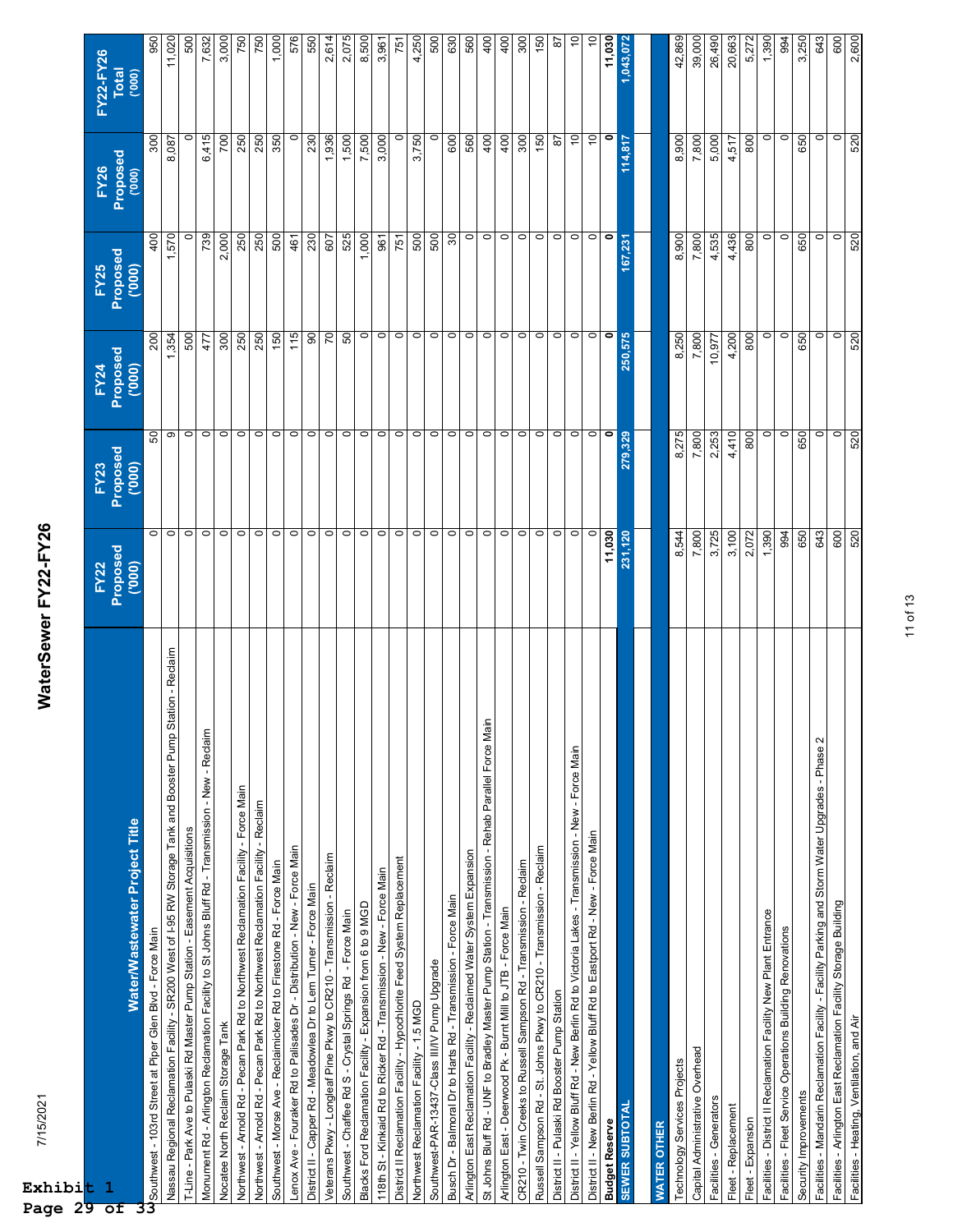| 7/15/2021<br>Exhibi <mark>t</mark>                                                     | WaterSewer FY22-FY26 |                    |                    |                    |                    |                  |
|----------------------------------------------------------------------------------------|----------------------|--------------------|--------------------|--------------------|--------------------|------------------|
| $\mathbf{1}$                                                                           | <b>FY22</b>          | FY23               | FY24               | <b>FY25</b>        | <b>FY26</b>        | <b>FY22-FY26</b> |
| Water/Wastewater Project Title                                                         | Proposed<br>('000)   | Proposed<br>('000) | Proposed<br>('000) | Proposed<br>('000) | Proposed<br>('000) | Total<br>('000)  |
| Facilities - Roof Replacements                                                         | 435                  | 435                | 435                | 435                | 435                | 2,175            |
| Facilities - Building Upgrades                                                         | 400                  | 400                | 400                | 400                | 400                | 2,000            |
| Facilities - Electric and Lighting Systems                                             | 400                  | 400                | 400                | 400                | 400                | 2,000            |
| Facilities - Paving and Site Improvements                                              | 338                  | 250                | 250                | 250                | 250                | 1,338            |
| Security - Fencing                                                                     | 260                  | 260                | 260                | 260                | 260                | ,300             |
| Facilities - Plumbing Upgrades                                                         | 250                  | 250                | 250                | 250                | 250                | ,250             |
| Laboratory Equipment Upgrades                                                          | 249                  | 100                | $\overline{0}$     | 100                | 100                | 649              |
| Facilities - District II Reclamation Facility - New Storage Building and Site Upgrades | 150                  | .415               | $\circ$            | $\circ$            | $\circ$            | 565              |
| Real Estate - Easement Location and Acquisitions                                       | 150                  | 150                | 150                | 150                | 150                | 750              |
| Facilities - Elevators                                                                 | 100                  | 250                | 250                |                    |                    | 602              |
| Utility Locate Group - Capital Equipment                                               | 50                   | SO                 | 50                 | 50                 | 50                 | 250              |
| Security - Fire Alarm and Sprinkler Systems                                            | 20                   | 20                 | 20                 | 20                 | 20                 | 100              |
| Facilities - Blacks Ford Reclamation Facility New Parking and Storage Building         |                      | 1,486              | $\circ$            | 0                  | 0                  | 1,493            |
| Facilities - Main St Lab Emergency Generator Project                                   | 0                    | 1,093              | 0                  | $\circ$            | $\circ$            | 1,093            |
| Facilities - Buckman Reclamation Facility - Street Lighting and Paving Upgrades        | $\circ$              | 0                  | 1,000              | 783                | 0                  | 1,783            |
| <b>Budget Reserve</b>                                                                  | 1,643                | ۰                  | ۰                  | ۰                  | 0                  | 1,643            |
| <b>WATER OTHER SUBTOTAL</b>                                                            | 34,490               | 31,267             | 36,762             | 30,740             | 30,503             | 163,762          |
|                                                                                        |                      |                    |                    |                    |                    |                  |
| WATERWASTEWATER GRAND TOTAL                                                            | 362,402              | 410,498            | 393,565            | 288,574            | 215,679            | 1,670,718        |
|                                                                                        |                      |                    |                    |                    |                    |                  |

## WaterSewer FY22-FY26 7/15/2021 **WaterSewer FY22-FY26**

**Page 30 of 33**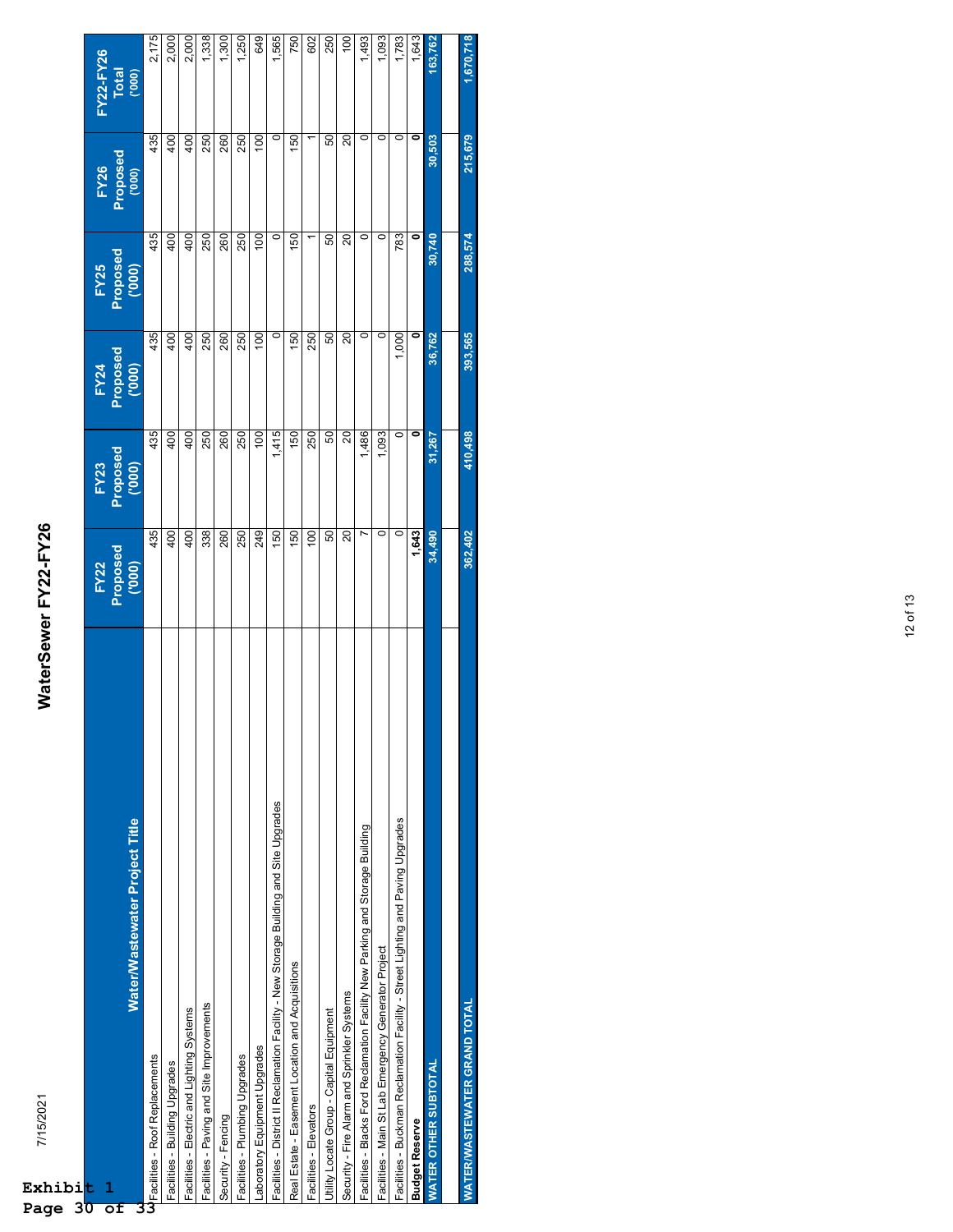| CONFIRMENT CLO<br>֖֪ׅ֪֪֪ׅ֚֚֚֚֚֚֚֚֚֚֚֚֚֚֚֚֚֚֚֚֚֚֚֡֝֝֝֝֝֝֝֝֝֝ |  |
|-------------------------------------------------------------|--|
|                                                             |  |
|                                                             |  |
| <b>CONTINUE</b>                                             |  |

| Exhibi<br>3<br>Page                | 7/15/2021                                                                | <b>DES FY22-FY26</b>       |                            |                            |                                |                            |                                     |
|------------------------------------|--------------------------------------------------------------------------|----------------------------|----------------------------|----------------------------|--------------------------------|----------------------------|-------------------------------------|
| t<br>ı<br>$\overline{\textsf{of}}$ | <b>DES Project Title</b>                                                 | FY22<br>Proposed<br>('000) | FY23<br>Proposed<br>('000) | FY24<br>Proposed<br>('000) | Proposed<br>Proposed<br>('000) | FY26<br>Proposed<br>('000) | <b>FY22-FY26</b><br>Total<br>('000) |
|                                    | U Downtown - Chilled Water Extension - New JEA Office & Ed Ball Building | 3,501                      | $\frac{6}{2}$              | $\circ$                    | $\circ$                        | $\circ$                    | 3,517                               |
|                                    | Downtown Plant Expansion - New Chiller & Cooling Tower                   | 610                        | 2,209                      | 3,019                      | $\circ$                        | $\circ$                    | 5,838                               |
|                                    | District Energy System - Repair & Replace                                | 565                        | 450                        | 765                        | 980                            | 1,000                      | 3,760                               |
|                                    | Security Improvements                                                    | 150                        | 50                         | 50                         | 50                             | 50                         | 350                                 |
|                                    | Springfield - Replace Chiller - 1                                        | 0                          | $\circ$                    | 920                        | 0                              | 0                          | 920                                 |
|                                    | Springfield - Replace Chiller - 4                                        | 0                          | $\circ$                    | 920                        | $\circ$                        | $\circ$                    | $\frac{8}{2}$                       |
|                                    | Springfield - Replace Chiller - 3                                        | 0                          | $\circ$                    | $\circ$                    | 950                            | $\circ$                    | 950                                 |
|                                    | Springfield - Replace Chiller - 5                                        | 0                          | $\circ$                    | $\circ$                    | 950                            | C                          | 950                                 |
|                                    | Downtown Development                                                     | 0                          | $\circ$                    |                            |                                | 0                          | Γ                                   |
|                                    | Hogans Creek - Replace Chiller - 3                                       | 0                          | $\circ$                    | $\circ$                    | 0                              | 1,500                      | 1,500                               |
|                                    | <b>Budget Reserve</b>                                                    | 724                        |                            | $\ddot{\phantom{0}}$       | 0                              | 0                          | 724                                 |
|                                    | <b>DES GRAND TOTAL</b>                                                   | 5,550                      | 2,724                      | 5,674                      | 2,931                          | 2,550                      | 19,429                              |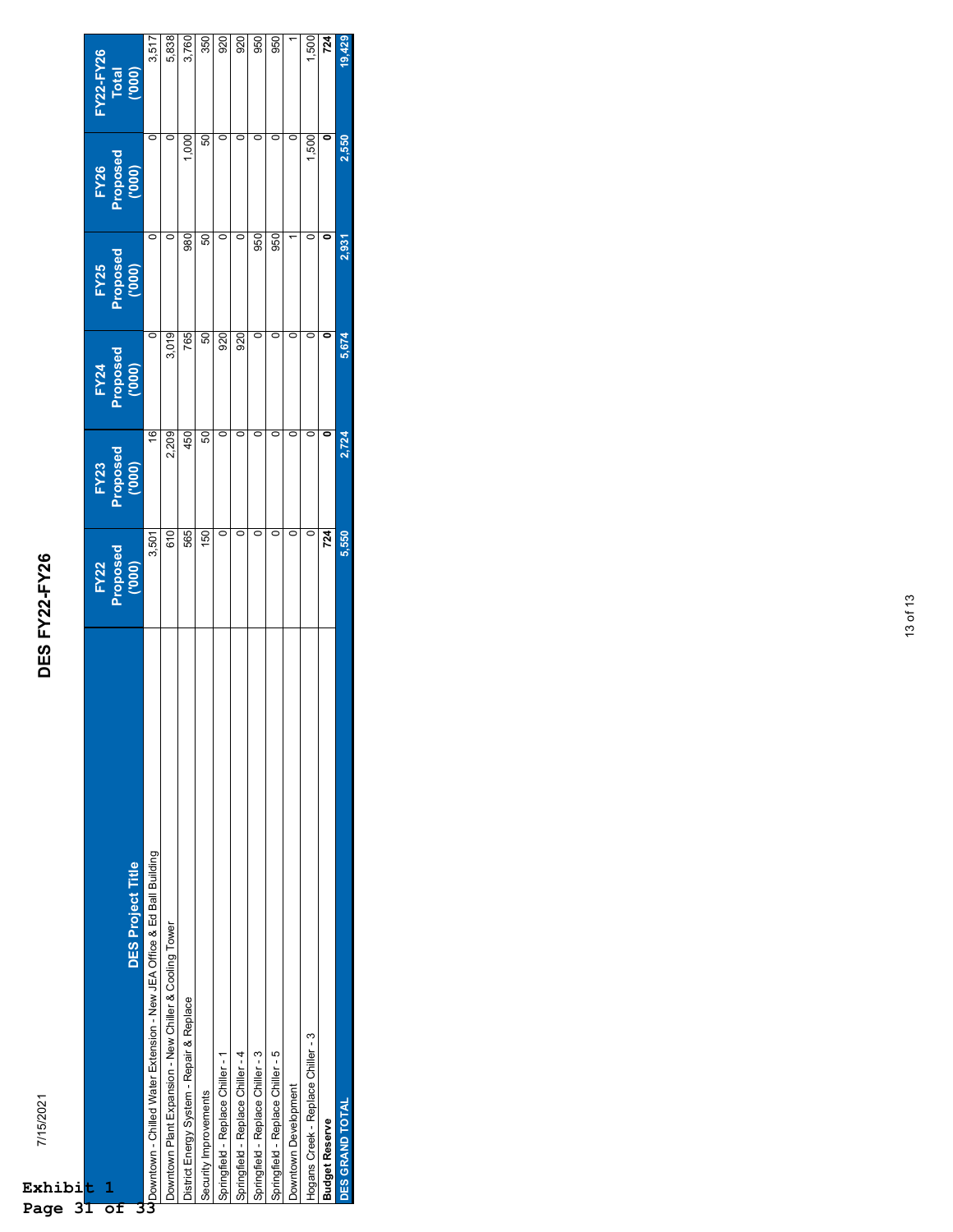| JTA Capital Improvement Projects (*) |                                |
|--------------------------------------|--------------------------------|
|                                      | Fiscal Years 2022 through 2026 |
|                                      |                                |
|                                      |                                |
|                                      |                                |
|                                      |                                |

|                                                    | 2022          | 2023      | 2024      | 2025      | 2026      |
|----------------------------------------------------|---------------|-----------|-----------|-----------|-----------|
| <b>Bus Division</b>                                |               |           |           |           |           |
| Computer Equipment                                 | 3,543,922     | 200,000   | 200,000   | 200,000   | 200,000   |
| Facilities Improvements                            | 18,211,743    | 1,000,000 | 1,000,000 | 1,000,000 | 1,000,000 |
| Other Capital Projects                             | 238,182       | 280,688   | 284,727   | 288,793   | 292,886   |
| Rolling Stock - Fixed Route                        | 13,464,407    | 6,714,703 | 6,781,850 | 6,849,668 | 6,918,165 |
| Rolling Stock - Paratransit                        | 102,833       |           |           |           |           |
| Security Equipment                                 | 345,000       | 159,996   | 161,444   | 162,905   | 164,382   |
| Shop Equipment                                     | 648,285       | 60,000    | 60,000    | 60,000    | 60,000    |
| Transit Satellite Amenities                        | 555,844<br>ഗ് | 1,100,000 | 1,100,000 | 1,100,000 | 1,100,000 |
| ransit Planning                                    | 300,000       |           |           |           |           |
| Support Vehicles                                   |               | 150,000   | 150,000   | 150,000   | 150,000   |
| Transit Oriented Development                       | 2,274,615     |           |           |           |           |
| Various Construction Projects                      | 1,000,000     |           |           |           |           |
| <b>Bus Division Total</b>                          | 45,684,831    | 9,665,387 | 9,738,021 | 9,811,367 | 9,885,432 |
|                                                    |               |           |           |           |           |
| <b>Connexion Division</b>                          |               |           |           |           |           |
| Rolling Stock - Paratransit                        | 1,723,414     | 1,740,648 | 1,758,055 | 1,775,635 | 1,793,392 |
| <b>Connexion Division Total</b>                    | 1,723,414     | 1,740,648 | 1,758,055 | 1,775,635 | 1,793,392 |
|                                                    |               |           |           |           |           |
| Skyway Division                                    |               |           |           |           |           |
| Other Capital Projects                             | 472,443       |           |           |           |           |
| Shop Equipment                                     | 749,020       | 751,267   | 753,521   | 755,781   | 758,049   |
| Rolling Stock - Monorail                           | 4,444,314     |           |           |           |           |
| <b>Skyway Division Total</b>                       | 5,665,777     | 751,267   | 753,521   | 755,781   | 758,049   |
|                                                    |               |           |           |           |           |
| Ferry Division                                     |               |           |           |           |           |
| ctural Improvements<br>Ferry Enhancements and Stru | 6,333,416     | 300,000   | 300,000   | 300,000   | 300,000   |
| Support Vehicles                                   | 9,500         |           |           |           |           |
|                                                    |               |           |           |           |           |